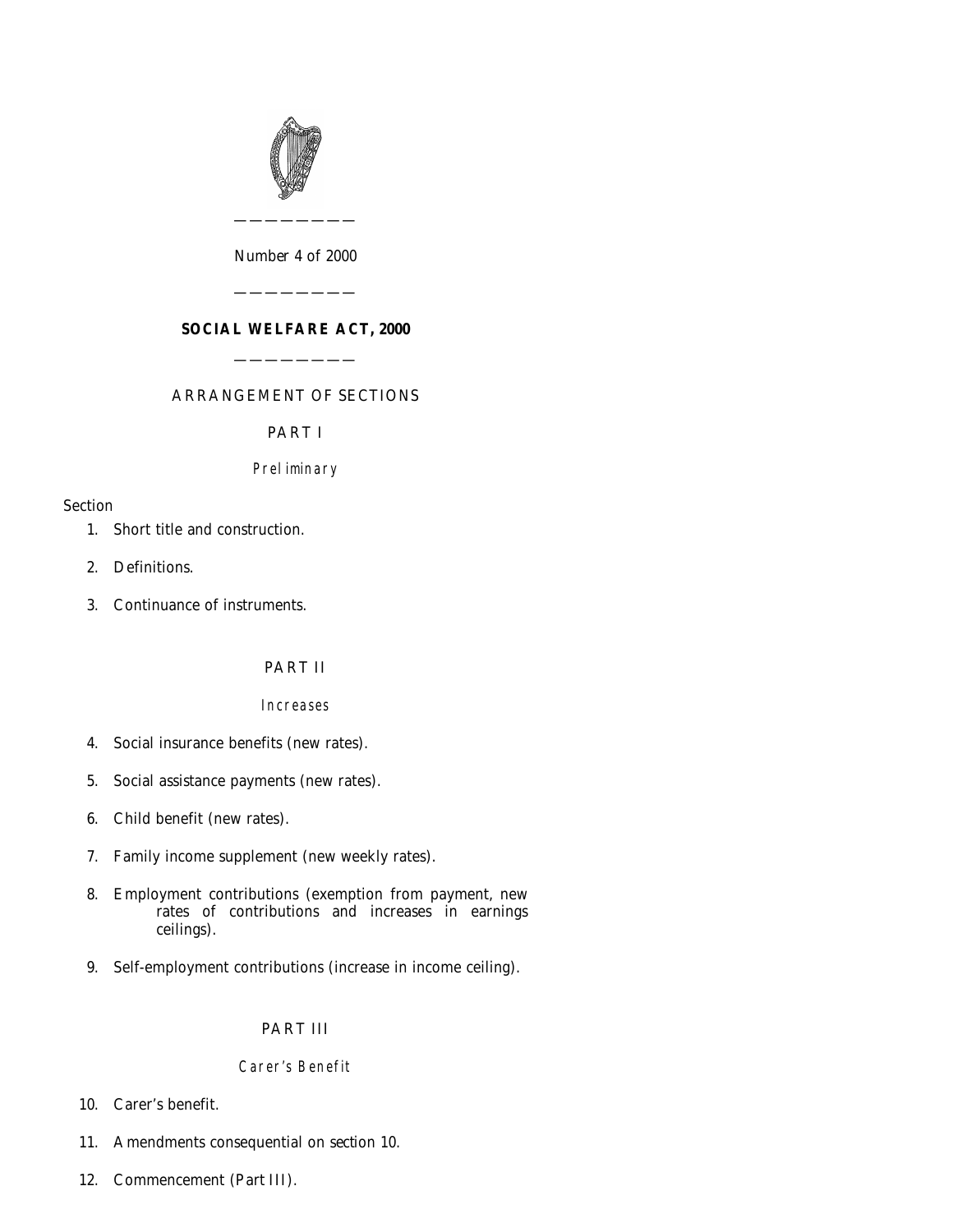#### PART IV

#### Widowed Parent Grant

**Section** 

- [13. Widowed parent grant.](#page-12-0)
- [14. Amendments consequential on](#page-13-0) *section 13.*
- [15. Application of provisions.](#page-13-0)

### PART V

Improvements in Social Welfare Schemes

- [16. Pensions for certain persons who entered insurance prior to](#page-13-0) 1953.
- [17. Assessment of means improvements in assessment of](#page-14-0) property (capital).
- [18. Farm assist improvements in assessment of income.](#page-17-0)
- [19. Assessment of means fishermen.](#page-17-0)
- [20. Child dependants retention of full-rate increase.](#page-18-0)
- [21. Disability allowance improvements.](#page-18-0)
- [22. Carer's allowance increase in respite care grant.](#page-19-0)
- [23. Return of contributions maintenance arrangements.](#page-19-0)
- [24. One-parent family payment saver provision.](#page-19-0)
- [25. Payments after death improvements.](#page-19-0)
- [26. Supplementary welfare allowance income disregards.](#page-20-0)
- [27. Entitlement to unemployment assistance.](#page-21-0)

#### PART VI

#### Miscellaneous Provisions

- [28. Carer's allowance miscellaneous provisions.](#page-21-0)
- [29. Social Insurance Fund expenditure on benefit.](#page-22-0)
- [30. Blind pension increases for one of a couple.](#page-24-0)
- [31. Supplementary welfare allowance transfer of functions.](#page-24-0)
- [32. Exchange of public service data.](#page-26-0)
- [33. Repeal.](#page-28-0)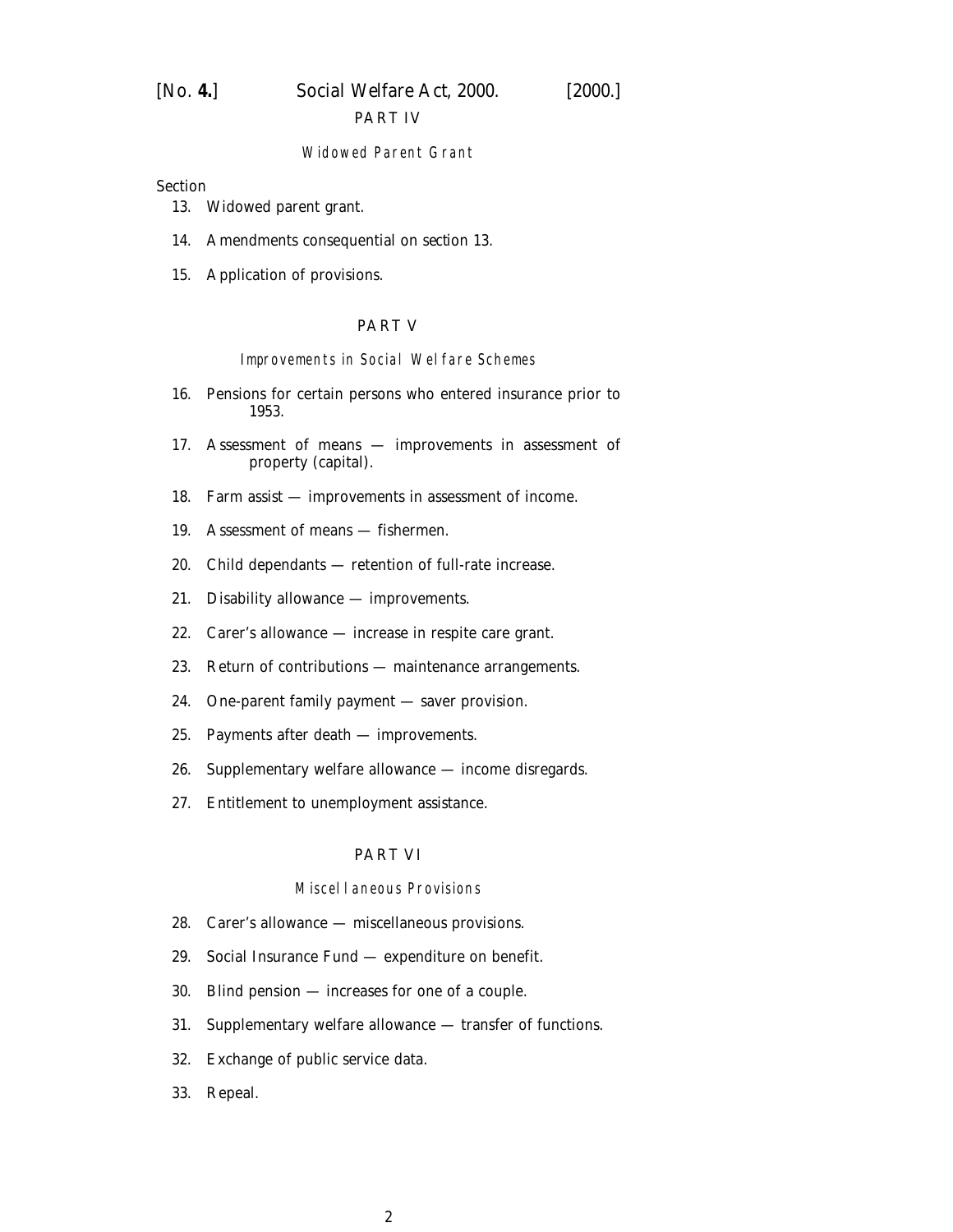# [2000.] *Social Welfare Act,* 2000. [*No.* **4.**] PART VII

## Amendment of Health Contributions Act, 1979

#### Section

[34. Amendment of Health Contributions Act, 1979.](#page-29-0)

# PART VIII

# Amendment of Pensions Act, 1990

[35. Increases to pensions in payment.](#page-29-0)

[36. Repeal.](#page-30-0)

[SCHEDULE A](#page-31-0)

[SCHEDULE B](#page-33-0)

[SCHEDULE C](#page-38-0)

[SCHEDULE D](#page-39-0)

[SCHEDULE E](#page-40-0)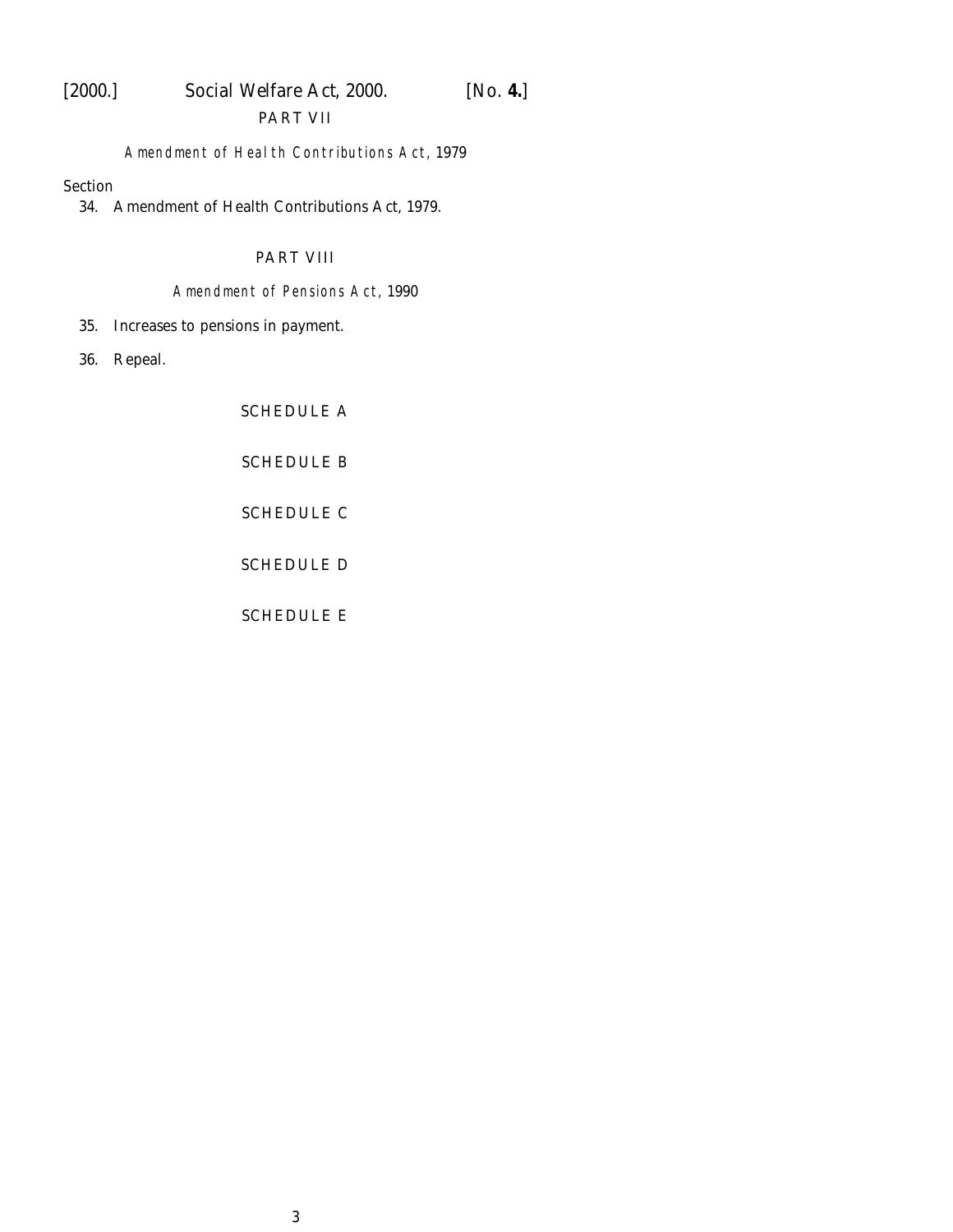# [*No.* **4.**] *Social Welfare Act,* 2000. [2000.]

Acts Referred to

| <b>Education Act, 1998</b>                     | 1998, No. 51     |
|------------------------------------------------|------------------|
| Fire Services Act, 1981                        | 1981, No. 30     |
| Health Act, 1970                               | 1970, No.<br>- 1 |
| Health Contributions Act, 1979                 | 1979, No.<br>4   |
| Health (Provision of Information) Act, 1997    | 1997, No. 9      |
| Housing (Miscellaneous Provisions) Act, 1992   | 1992, No. 18     |
| Local Government Act, 1941                     | 1941, No. 23     |
| National Health Insurance Acts, 1911 to 1952   |                  |
| Pensions Act, 1990                             | 1990, No. 25     |
| Regional Technical Colleges Acts, 1992 to 1999 |                  |
| Social Welfare Act, 1990                       | 1990, No. 5      |
| Social Welfare Act, 1995                       | 1995, No. 3      |
| Social Welfare Act, 1996                       | 1996, No. 7      |
| Social Welfare Act, 1997                       | 1997, No. 10     |
| Social Welfare Act, 1998                       | 1998, No. 6      |
| Social Welfare Act, 1999                       | 1999, No. 3      |
| Social Welfare (Consolidation) Act, 1981       | 1981, No. 1      |
| Social Welfare (Consolidation) Act, 1993       | 1993, No. 27     |
| Social Welfare (No. 2) Act, 1995               | 1995, No. 23     |
| Taxes Consolidation Act, 1997                  | 1997, No. 39     |
| Universities Act, 1997                         | 1997, No. 24     |
| Vocational Education Act, 1930                 | 1930, No. 29     |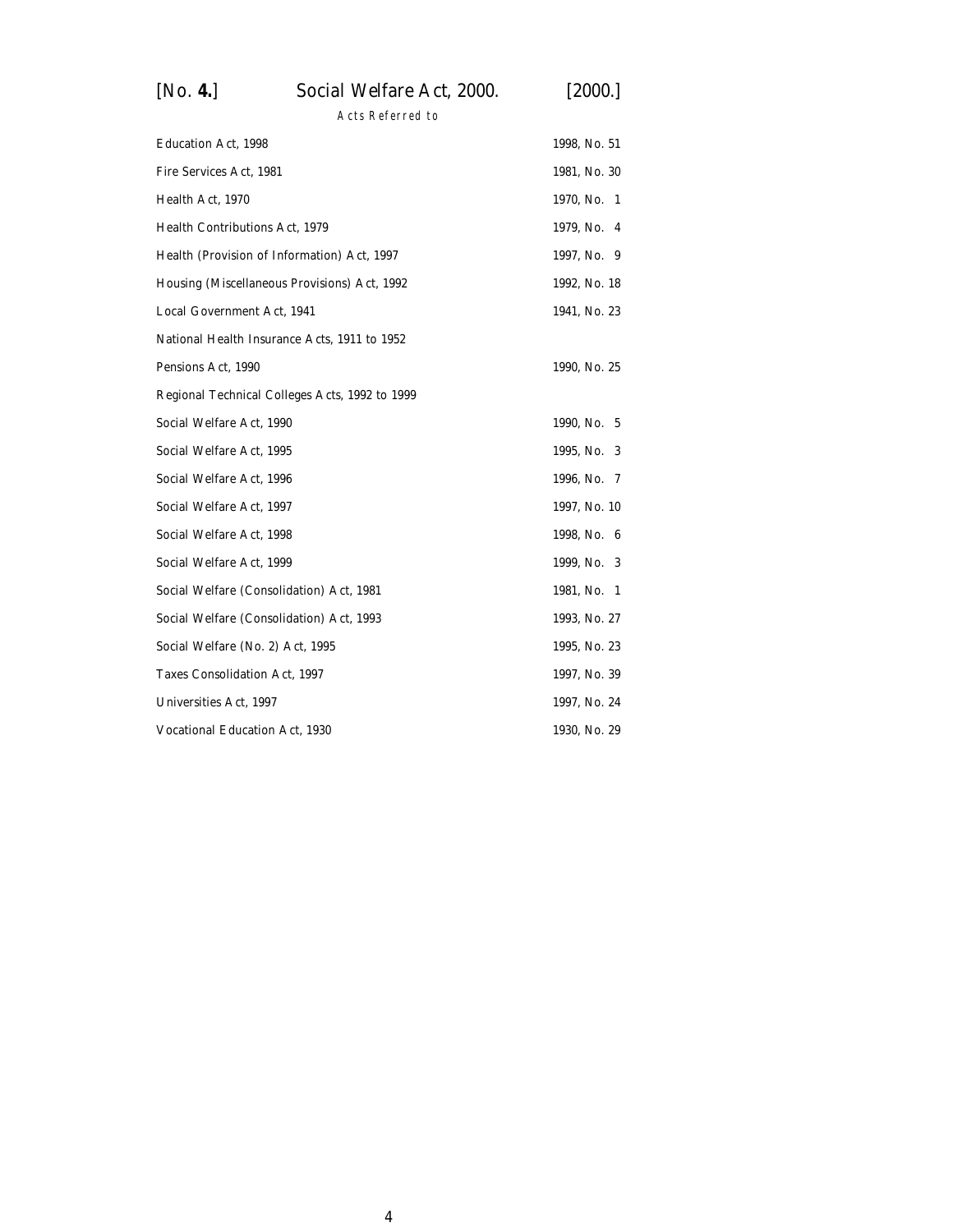<span id="page-4-0"></span>

*Number* 4 *of* 2000

————————

## **SOCIAL WELFARE ACT, 2000**

————————

————————

# AN ACT TO AMEND AND EXTEND THE SOCIAL WELFARE ACTS, SECTION 7A OF THE HEALTH CONTRIBUTIONS ACT, 1979, AND THE PENSIONS ACT, 1990.

[29*th March,* 2000]

## BE IT ENACTED BY THE OIREACHTAS AS FOLLOWS:

## PART I

#### Preliminary

**1.**—(1) This Act may be cited as the Social Welfare Act, 2000.

Short title and construction.

(2) The Social Welfare Acts and this Act (other than *Parts VII* and *VIII*) shall be construed together as one.

**2.**—In this Act—

''the Act of 1995'' means the Social Welfare Act, 1995;

''the Act of 1996'' means the Social Welfare Act, 1996;

''the Act of 1997'' means the Social Welfare Act, 1997;

''the Act of 1998'' means the Social Welfare Act, 1998;

''the Act of 1999'' means the Social Welfare Act, 1999;

''the No. 2 Act of 1995'' means the Social Welfare (No. 2) Act, 1995;

''the Principal Act'' means the Social Welfare (Consolidation) Act, 1993.

**3.**—An instrument that is made under a provision of the Principal Continuance of Act that is amended by this Act and that is in force immediately instruments. before the commencement of the amendment shall continue in force as if made under the provision so amended.

Definitions.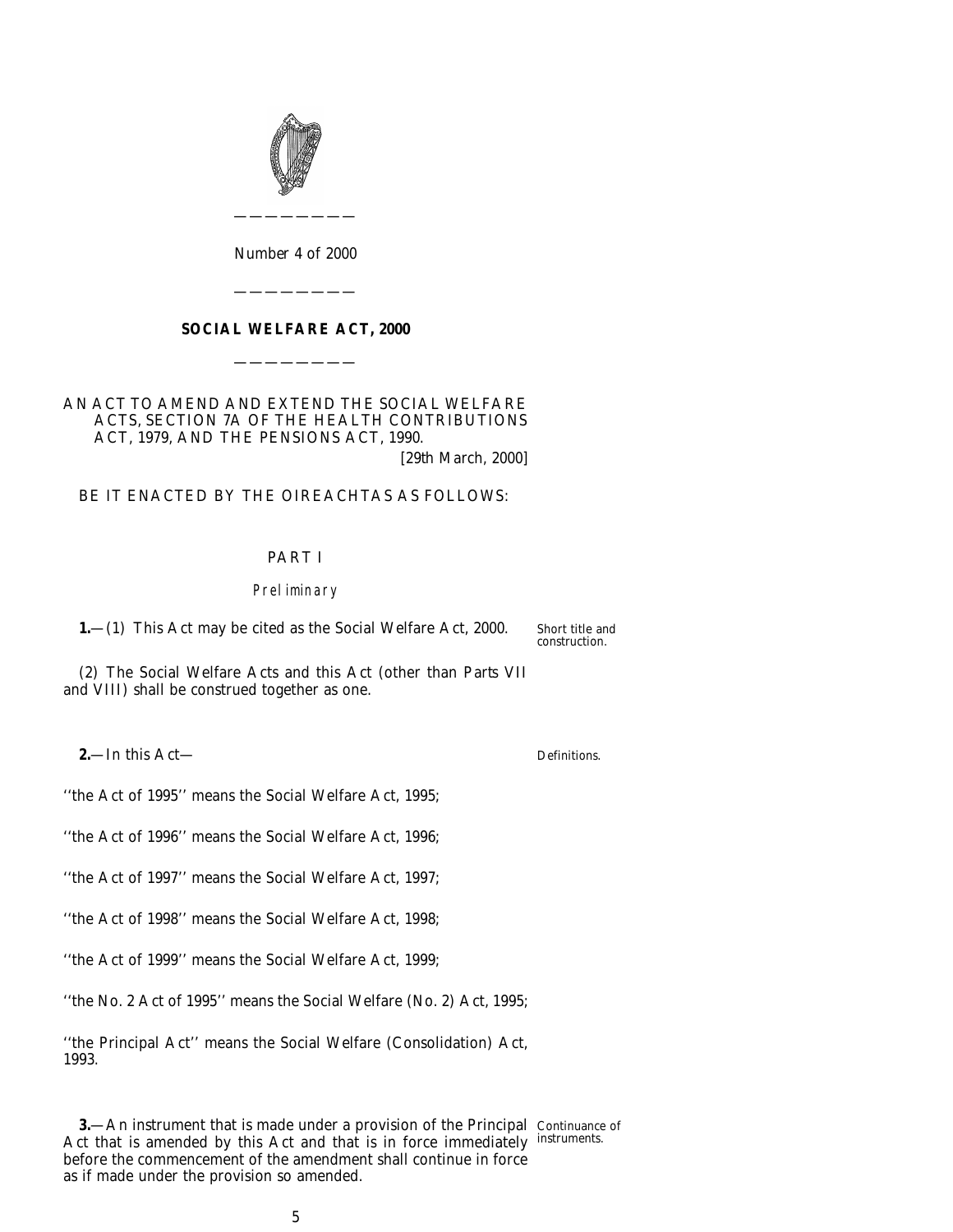<span id="page-5-0"></span>

[*No.* **4.**] *Social Welfare Act,* 2000. [2000.]

#### PART II

#### Increases

Social insurance

benefits (new rates). I to IV (inserted by section 4 of the Act of 1999) of the Second **4.**—(1) The Principal Act is amended by the substitution for Parts Schedule thereto of the Parts set out in *Schedule A* to this Act.

- (2) This section comes into operation—
	- (*a*) in so far as it relates to unemployment benefit, on 27 April 2000,
	- (*b*) in so far as it relates to disability benefit, health and safety benefit, injury benefit and disablement gratuity on 1 May 2000,
	- (*c*) in so far as it relates to retirement pension, invalidity pension and a relevant payment by virtue of section 18(1)(*a*) of the Act of 1996, on 4 May 2000, and
	- (*d*) in so far as it relates to disablement pension, death benefit under section 60, 61 or 62 of the Principal Act, old age (contributory) pension, widow's and widower's (contributory) pension and orphan's (contributory) allowance, on 5 May 2000.

Social assistance payments (new rates).

rates).

**5.**—(1) The Principal Act is amended by the substitution for Parts I and II (inserted by section 5 of the Act of 1999) of the Fourth Schedule thereto of the Parts set out in *Schedule B* to this Act.

- (2) This section comes into operation—
	- (*a*) in so far as it relates to unemployment assistance and farm assist, on 26 April 2000,
	- (*b*) in so far as it relates to supplementary welfare allowance, on 1 May 2000,
	- (*c*) in so far as it relates to disability allowance, on 3 May 2000,
	- (*d*) in so far as it relates to pre-retirement allowance, one-parent family payment (other than where payable in respect of a widow or widower), carer's allowance and a relevant payment by virtue of section 18(1)(*b*) or (*c*) of the Act of 1996, on 4 May 2000, and
	- (*e*) in so far as it relates to old age (non-contributory) pension, blind pension, widow's and widower's (non-contributory) pension, one-parent family payment payable in respect of a widow or widower and orphan's (non-contributory) pension, on 5 May 2000.

Child benefit (new **6.**—(1) The Fourth Schedule to the Principal Act is amended by the substitution for Part III (inserted by section 6 of the Act of 1999) of the following Part: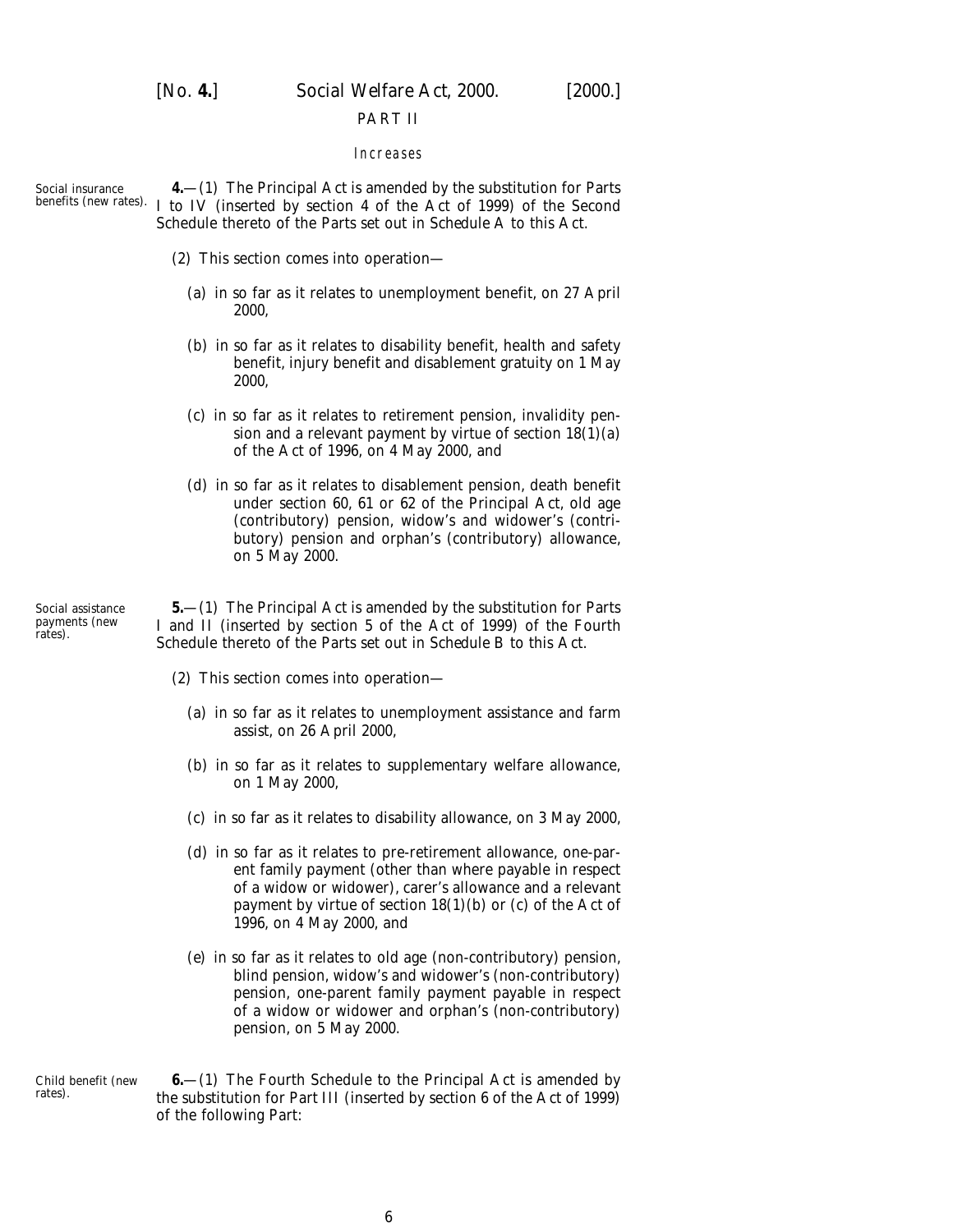''PART III Pt.II S.6

#### Amounts of Child Benefit

<span id="page-6-0"></span>

| Amount for each of first 2 children | Amount for each child in excess of 2 |
|-------------------------------------|--------------------------------------|
| £42.50                              | £56.00                               |
|                                     | , ,                                  |

(2) This section comes into operation on 1 September 2000.

**7.**—(1) The Principal Act is amended by the substitution for Family income section 198 (inserted by section  $7(1)$  of the Act of 1999) of the follow-supplement (new ing section:

''198.—Subject to this Act, an allowance (in this Act referred to as 'family income supplement') shall be payable out of moneys provided by the Oireachtas in respect of a family where the weekly family income is less than—

(*a*) in the case of a family which includes only 1 child, £233,

(*b*) in the case of a family which includes 2 children, £253,

- (*c*) in the case of a family which includes 3 children, £273,
- (*d*) in the case of a family which includes 4 children, £293,
- (*e*) in the case of a family which includes 5 children, £318,
- (*f*) in the case of a family which includes 6 children, £338,
- (*g*) in the case of a family which includes 7 children, £355, or
- (*h*) in the case of a family which includes 8 or more children, £372.''.
- (2) This section comes into operation on 4 May 2000.
- **8.**—(1) Section 10 of the Principal Act is amended by—
	- (*a*) the insertion after subsection  $(1)(a)$  of the following payment, new rates subsection:

Employment contributions (exemption from of contributions and increases in earnings ceilings).

- ''(*aa*) where in any contribution week a payment of not more than £226 per week (or the equivalent thereof in respect of an employed contributor remunerated otherwise than on a weekly basis) is made to or for the benefit of an employed contributor in respect of reckonable earnings of that contributor relating to an employment, a contribution shall not be payable by that employed contributor in respect of those earnings from that employment.'',
- (*b*) the substitution in subsection  $(1)(b)$  for "a payment" of "a payment of more than £226'',

weekly rates).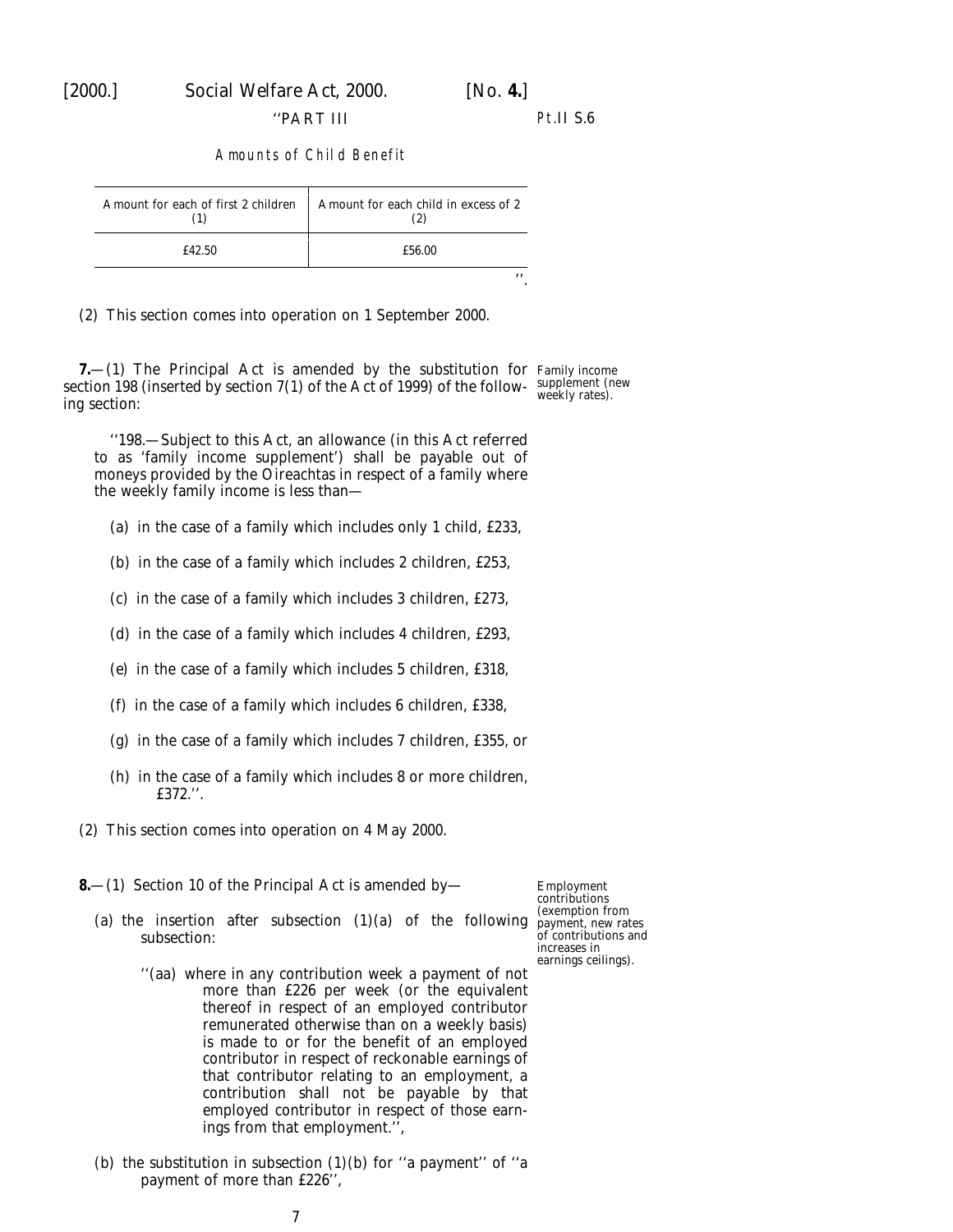<span id="page-7-0"></span>Pt.II S.8

[*No.* **4.**] *Social Welfare Act,* 2000. [2000.]

- (*c*) the substitution in subsection  $(1)(c)$  of "£26,500" for ''£25,400'' (inserted by section 8(1)(*a*) of the Act of 1999),
	- (*d*) the substitution in subsection  $(1)(d)$  of
		- (i) ''7.8 per cent.'' for ''8.5 per cent.'', and
		- (ii) ''11.3 per cent.'' for ''12 per cent.'',
		- (both inserted by section  $8(1)(c)$  of the Act of 1996),
	- (*e*) the substitution in subsection (1)(*e*) (inserted by section 8(1)(*c*) of the Act of 1999) of ''£36,600'' for ''£35,000'', and
	- (*f*) the substitution in subsection (7) (inserted by section 12 of the Act of 1996) of ''7.8 per cent.'' for ''8.5 per cent.'' and of ''11.3 per cent.'' for ''12 per cent.''.

(2) This section, other than *subsection (1)(d)* and *(f)*, comes into operation on 6 April 2000.

(3) *Subsection (1)(d)* and *(f)* comes into operation on such day or days as the Minister may appoint by order.

Self-employment contributions (increase in income ceiling). **9.**—(1) Section 18(1) of the Principal Act is amended by the substitution in paragraph (*d*) of ''£26,500'' for ''£25,400'' (inserted by section 9(1) of the Act of 1999).

(2) This section comes into operation on 6 April 2000.

## PART III

#### Carer's Benefit

Carer's benefit.

**10.**—Part II of the Principal Act is amended by the insertion after Chapter 11 of the following Chapter:

#### ''Chapter 11A

#### *Carer's Benefit*

Interpretation. 82A.—(1) Subject to this Act, in this Chapter—

> 'carer' means a person who has attained the age of 16 years and is under pensionable age and who—

- (*a*) resides with and provides full-time care and attention to a relevant person, or
- (*b*) subject to such conditions and in such circumstances as may be prescribed, does not reside with but provides fulltime care and attention to a relevant person;

'relevant person' means a person (other than a person in receipt of an increase of disablement pension under section 57 in respect of constant

8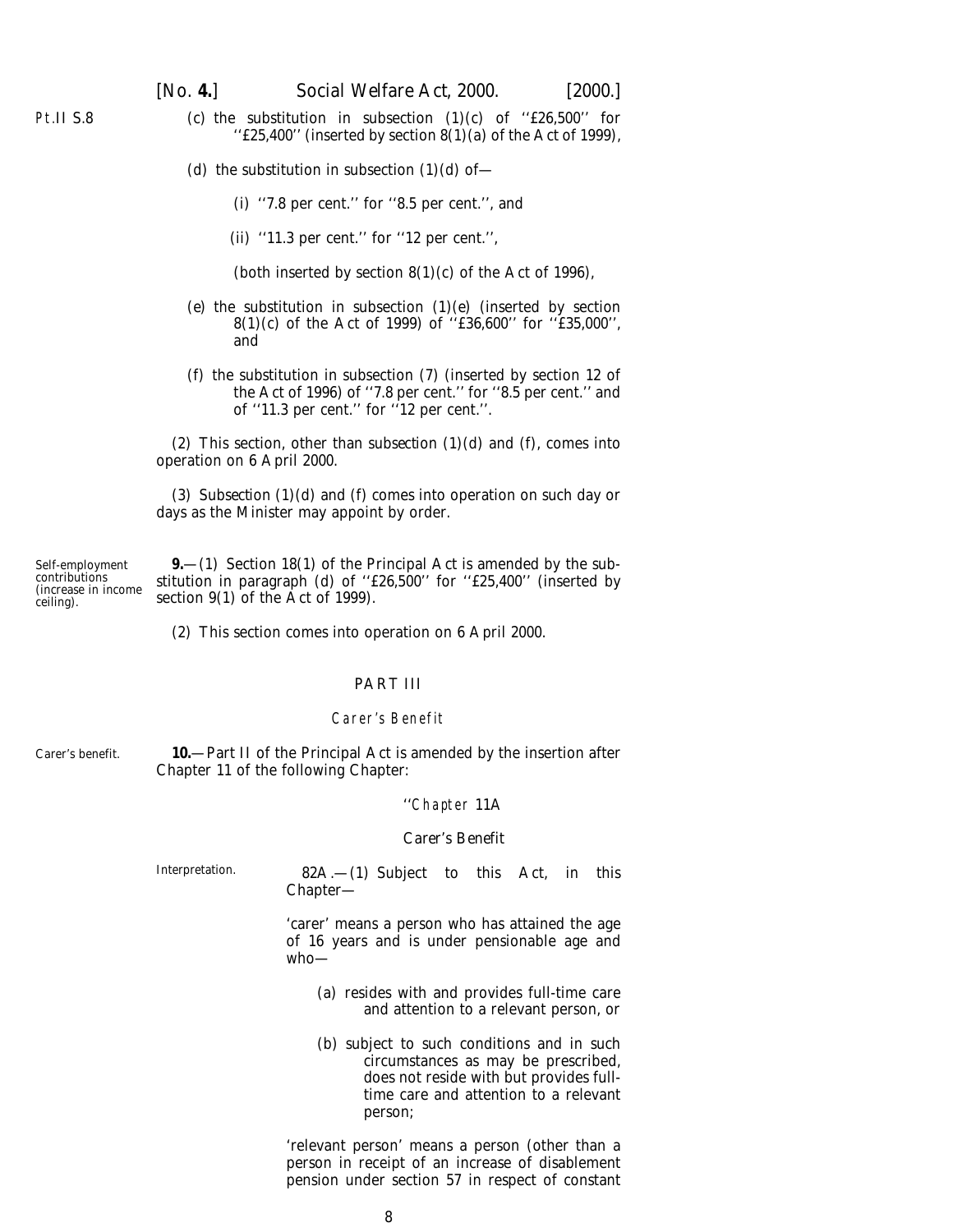attendance) who has such a disability that he or Pt.III S.10 she requires full-time care and attention, and who—

- (*a*) has attained the age of 16 years, or
- (*b*) is under the age of 16 years and is a person in respect of whom an allowance is paid for domiciliary care of handicapped children under section 61 of the Health Act, 1970.

(2) For the purposes of subsection (1), a relevant person shall be regarded as requiring fulltime care and attention where—

- (*a*) he or she has such a disability that he or she requires from another person—
	- (i) continual supervision and frequent assistance throughout the day in connection with normal bodily functions, or
	- (ii) continual supervision in order to avoid danger to himself or herself,
	- and
- (*b*) the nature and extent of his or her disability has been certified in the prescribed manner by a medical practitioner.

(3) The Minister may make regulations specifying the circumstances and conditions under which a person is to be regarded as providing fulltime care and attention to a relevant person.

Entitlement to 82B.—(1) Subject to this Act, a benefit (in this benefit.<br>Act referred to as 'carer's benefit') shall be payable to a carer if he or she—

- (*a*) was engaged in remunerative full-time employment as an employed contributor for the three-month period immediately prior to the first day in respect of which a claim to carer's benefit is made,
- (*b*) does not engage in employment or selfemployment, and
- (*c*) satisfies the contribution conditions in section 82C.

(2) Subsection (1)(*a*) shall not apply in respect of a claimant who was in receipt of carer's benefit within the period of three months immediately prior to the first day in respect of which a claim to carer's benefit is made.

(3) Notwithstanding subsection (1)(*b*), the Minister may make regulations to provide that a carer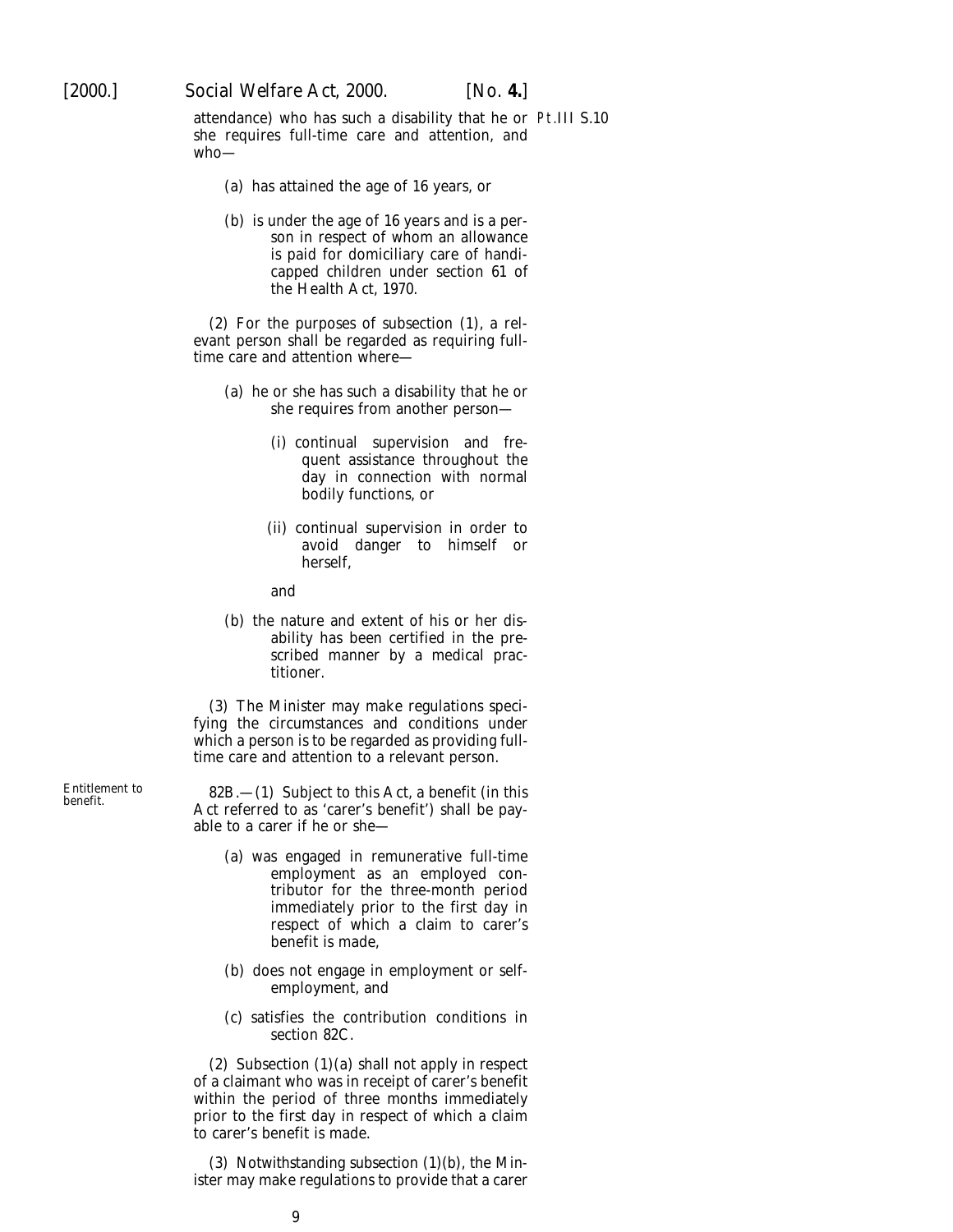Pt.III S.10

[*No.* **4.**] *Social Welfare Act,* 2000. [2000.]

may engage in employment or self-employment subject to such limitations in relation to hours or remuneration as may be prescribed and subject to such conditions and in such circumstances as may be prescribed.

(4) Subsection (1)(*c*) shall not apply in the case of a claimant who was previously in receipt of carer's benefit.

(5) In this section 'remunerative full-time employment' means employment for an aggregate of not less than 38 hours in each period of a fortnight within the three-month period referred to in subsection  $(1)(a)$ .

Conditions for  $82C$ .—(1) The contribution conditions for car-<br>er's benefit are that the carer has qualifying contributions in respect of not less than 156 contribution weeks in the period between his or her entry into insurance and the first day for which the benefit is claimed, and qualifying contributions in respect of not less than—

- (*a*) 39 contribution weeks in the last complete contribution year before the beginning of the benefit year which includes the first day for which the benefit is claimed, or
- (*b*) 39 contribution weeks in the 12 months immediately prior to the first day for which the benefit is claimed, or
- (*c*) 26 weeks in each of the last two complete contribution years before the beginning of the benefit year which includes the first day for which the benefit is claimed.

(2) Regulations may provide for modification of the contribution conditions set out in subsection (1).

Rate of benefit.  $82D - (1)$  Subject to this Act, the rate (in this Chapter referred to as the 'scheduled rate') of carer's benefit shall be—

- (*a*) in the case of a person who is a carer of more than one relevant person the weekly rate set out in column (2) at reference 7(*b*) in Part I of the Second Schedule, and
- (*b*) in any other case, the weekly rate set out in column (1) at reference 7(*a*) in Part I of the Second Schedule,

increased by the appropriate amount set out in column (4) of that Part opposite that reference in respect of each qualified child who normally resides with the beneficiary.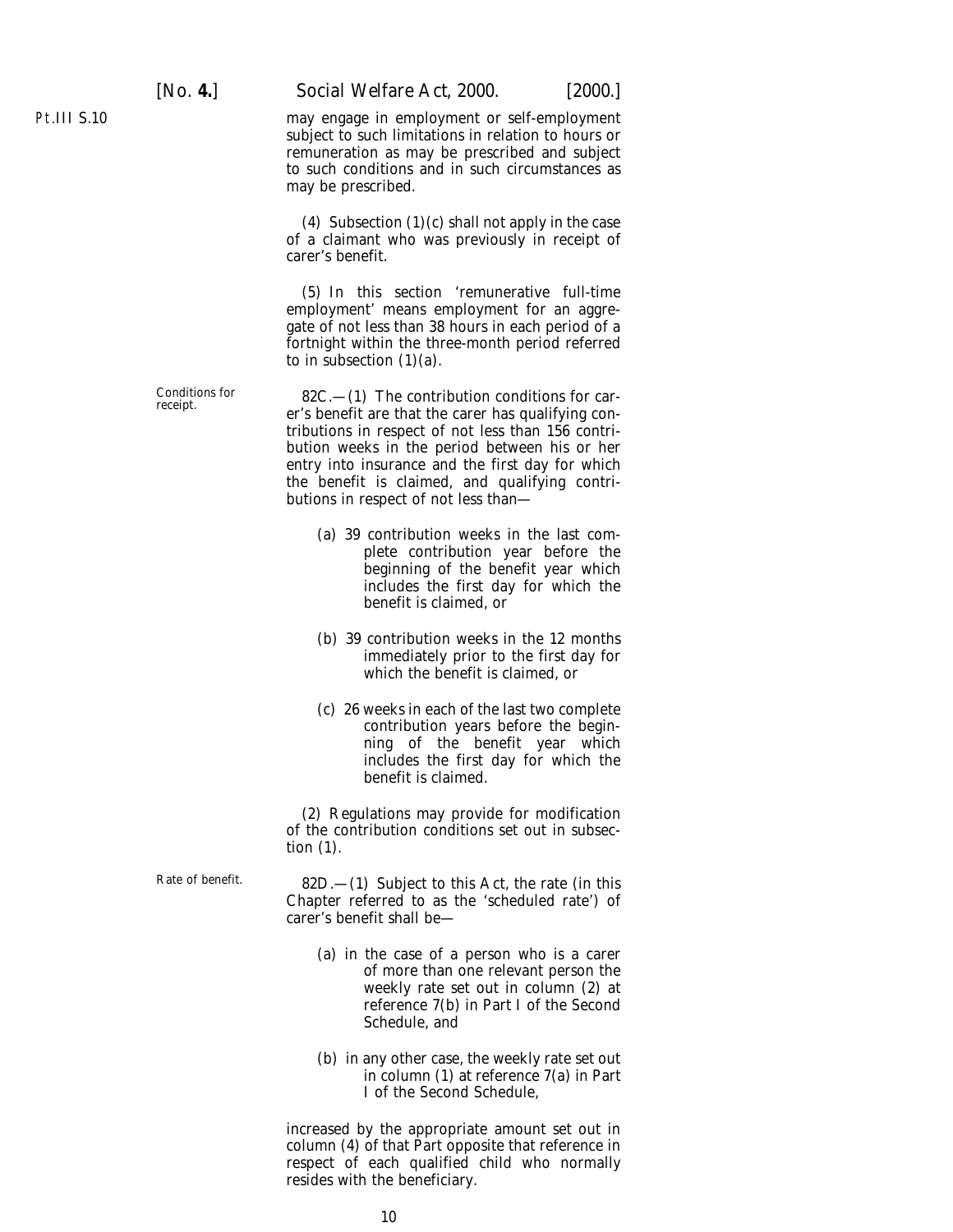(2) Any increase in carer's benefit payable Pt.III S.10 under subsection (1) in respect of a qualified child who normally resides with the claimant or beneficiary and with the spouse of the claimant or beneficiary shall be payable at the rate of onehalf of the appropriate amount and subsection (1) shall be construed and have effect accordingly.

Duration of 82E.—A carer who has been in receipt of car- payment. er's benefit for 65 weeks, whether consecutive or not, in respect of the full-time care and attention being provided to a relevant person, shall not thereafter be entitled to such benefit in respect of the full-time care and attention being provided to the same relevant person.

Respite care grant.  $82F$ .  $- (1)$  Subject to subsection (2), a grant (in this section referred to as a 'respite care grant') of £300, or such higher amount as may be prescribed, shall be paid to a carer in respect of the cost of respite care.

> (2) A grant in accordance with subsection (1) shall be payable each year to a carer who, on such date each year as may be prescribed, is entitled to or in receipt of carer's benefit.

Medical 82G.—(1) A relevant person, in respect of examination. whose full-time care and attention a carer is entitled to or in receipt of carer's benefit, shall attend for or submit to such medical or other examination as may be required in accordance with regulations.

> (2) Regulations under subsection (1) may also provide for disqualifying a person for receiving carer's benefit if the relevant person, in respect of whose full-time care and attention the benefit is payable, fails without good cause to attend for or to submit to such medical or other examination as may be required in accordance with those regulations.

Payment of benefit. 82H.—Notwithstanding this Chapter—

- (*a*) only one carer's benefit shall be payable to a carer, and only one carer's benefit shall be payable in respect of the fulltime care and attention being provided to a relevant person,
- (*b*) carer's benefit shall not be payable in respect of the full-time care and attention being provided to a relevant person in any case where a carer's allowance under Part III is being paid to any person in respect of the full-time care and attention being provided to the same relevant person, and
- (*c*) a prescribed relative allowance under Chapter 10 of Part III shall cease to be payable to a relevant person or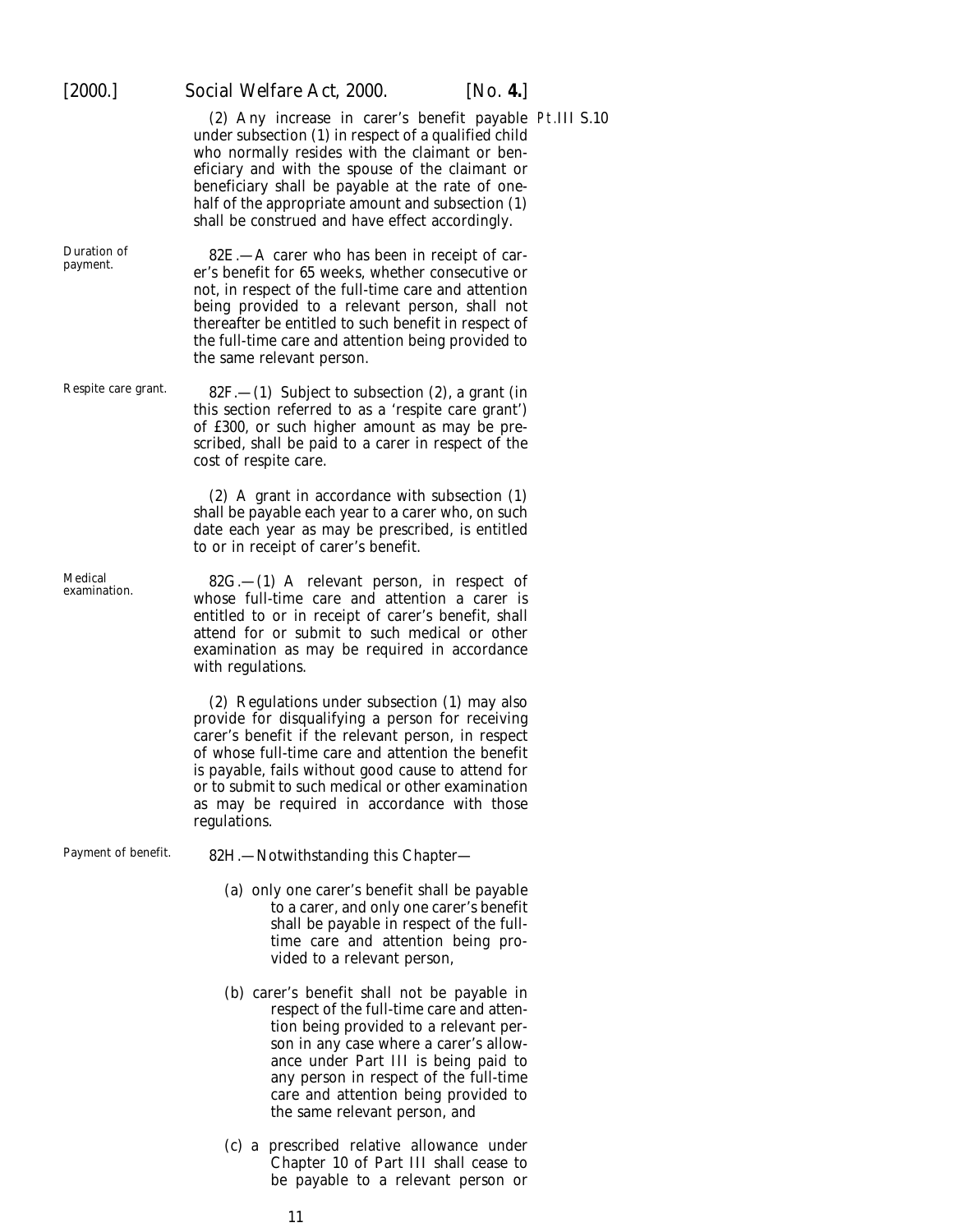prescribed relative, as the case may be, where the prescribed relative or any other person becomes entitled to and receives a carer's benefit in respect of the full-time care and attention being provided to that relevant person.

Disqualification. 82I.—A person who, having been in receipt of carer's benefit for a period of less than 6 weeks in respect of the full-time care and attention being provided to a relevant person, ceases to be entitled to such benefit, shall be disqualified for receipt of carer's benefit in respect of the fulltime care and attention being provided to the same relevant person for a period of 6 weeks from the last day for which he or she was entitled to the benefit.

Regulations. 82J.—Regulations may provide for requiring an employer or any other person to furnish such information as may be required for the purpose of determining a claim to carer's benefit.''.

**11.**—(1) The Principal Act is amended by—

(*a*) the insertion in section 30(1) after paragraph (*e*) of the following paragraph:

''(*ee*) carer's benefit,'',

(*b*) the insertion in Part I of the Second Schedule (inserted by *section 4* of this Act) after the rate of allowance contained at reference 6 of the following rates:

''7. Carer's Benefit:

(*a*) in the case of a person to whom section  $82D(1)(b)$  applies ...

 $| 88.50 | - | 13.20 | - | - | - |$ 

(*b*) in the case of a person to whom section 82D(1)(*a*) applies ...

D 132.80 D − D 13.20 D − D − D − D '',

and

(*c*) the insertion after section 168A (inserted by section 11 of the Act of 1999) of the following section:

> $"168B$ , $-$ (1) A relevant person in respect of whose full-time care and attention a carer is entitled to or in receipt of carer's allowance shall attend for or submit to such medical or other examination as may be required in accordance with regulations.

> (2) Regulations under subsection (1) may also provide for disqualifying a person for receiving carer's allowance if the relevant person in respect of whose full-time care

Amendments consequential on *section 10*.

<span id="page-11-0"></span>Pt.III S.10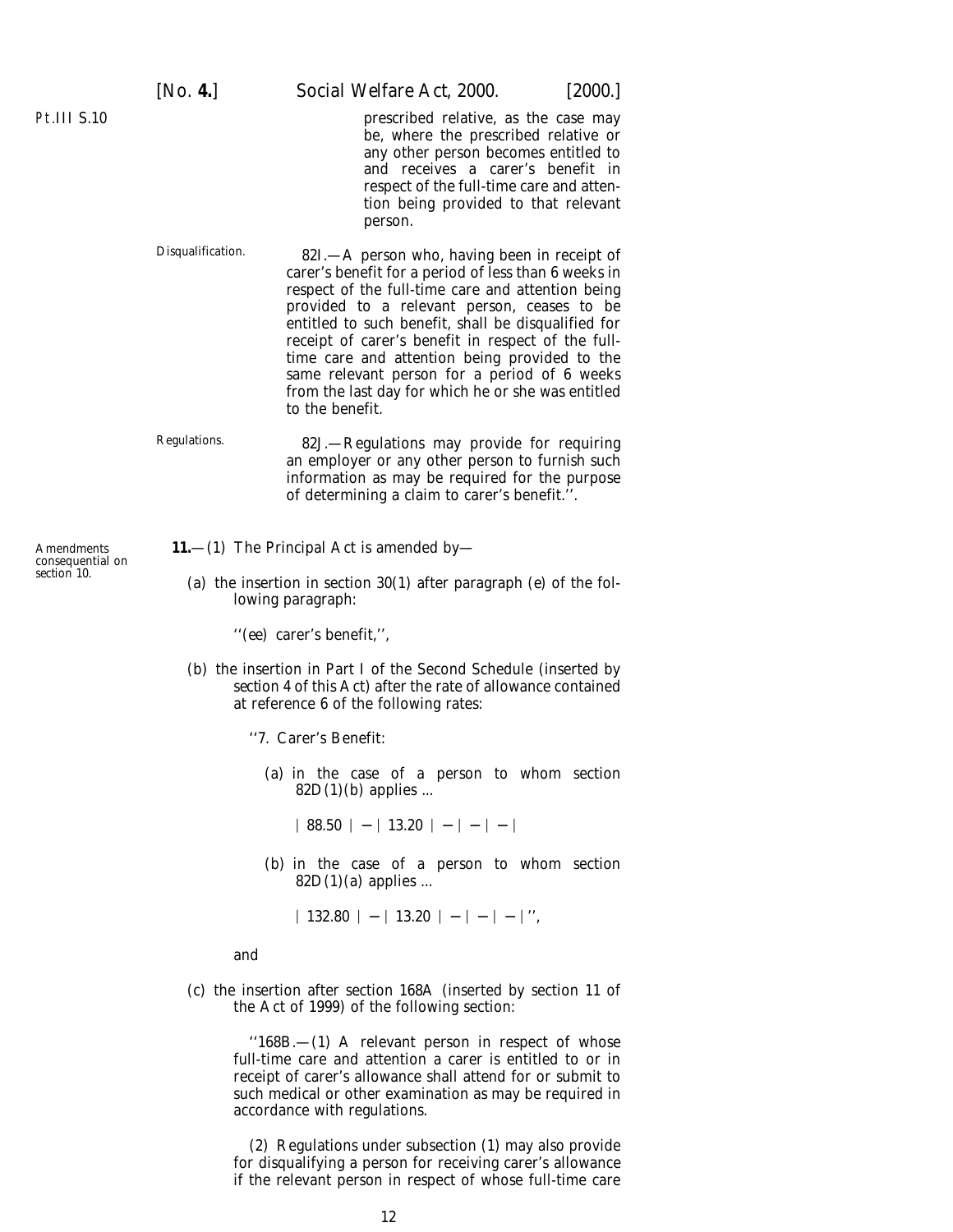<span id="page-12-0"></span>[2000.] *Social Welfare Act,* 2000. [*No.* **4.**]

and attention the allowance is payable fails without good Pt.III S.11 cause to attend for or submit to such medical or other examination as may be required in accordance with those regulations.''.

(2) Each provision of the Principal Act mentioned in *column (1)* of *Schedule C* to this Act is amended in the manner specified in *column (2)* of that Schedule opposite the mention of the provision in *column (1)*.

**12.**—This Part comes into operation on such day or days as the Commencement Minister may appoint by order or orders either generally or with (*Part III*). reference to any particular purpose or provision and different days may be so appointed for different purposes or different provisions.

#### PART IV

#### Widowed Parent Grant

**13.**—The Principal Act is amended by the insertion after Chapter Widowed parent 19 of Part II of the following Chapter: grant.

#### ''Chapter 19A

#### *Widowed Parent Grant*

116A.—(1) Subject to this Act, a grant (in this section referred to as a 'widowed parent grant') of £1,000, or such higher amount as may be prescribed, shall be paid to a widowed parent on the death of his or her spouse.

(2) In this Chapter—

'spouse' includes a party to a marriage that has been dissolved, being a dissolution that is recognised as valid in the State and in relation to a widow or widower who has been married more than once, refers only to the widow's or widower's last spouse;

'widow' includes a woman who would otherwise be a widow but for the fact that her marriage has been dissolved, being a dissolution that is recognised as valid in the State;

'widowed parent' means a widow or widower who—

- (*a*) has at least one qualified child who normally resides with him or her, and
- (*b*) (i) is entitled to or in receipt of bereavement grant, or
	- (ii) is entitled to or in receipt of—
		- (I) death benefit under section 60, or
		- (II) widow's (contributory) pension, or
		- (III) widower's (contributory) pension, or
		- (IV) widow's or widower's (contributory) pension by virtue of Council Regulation (EEC) No.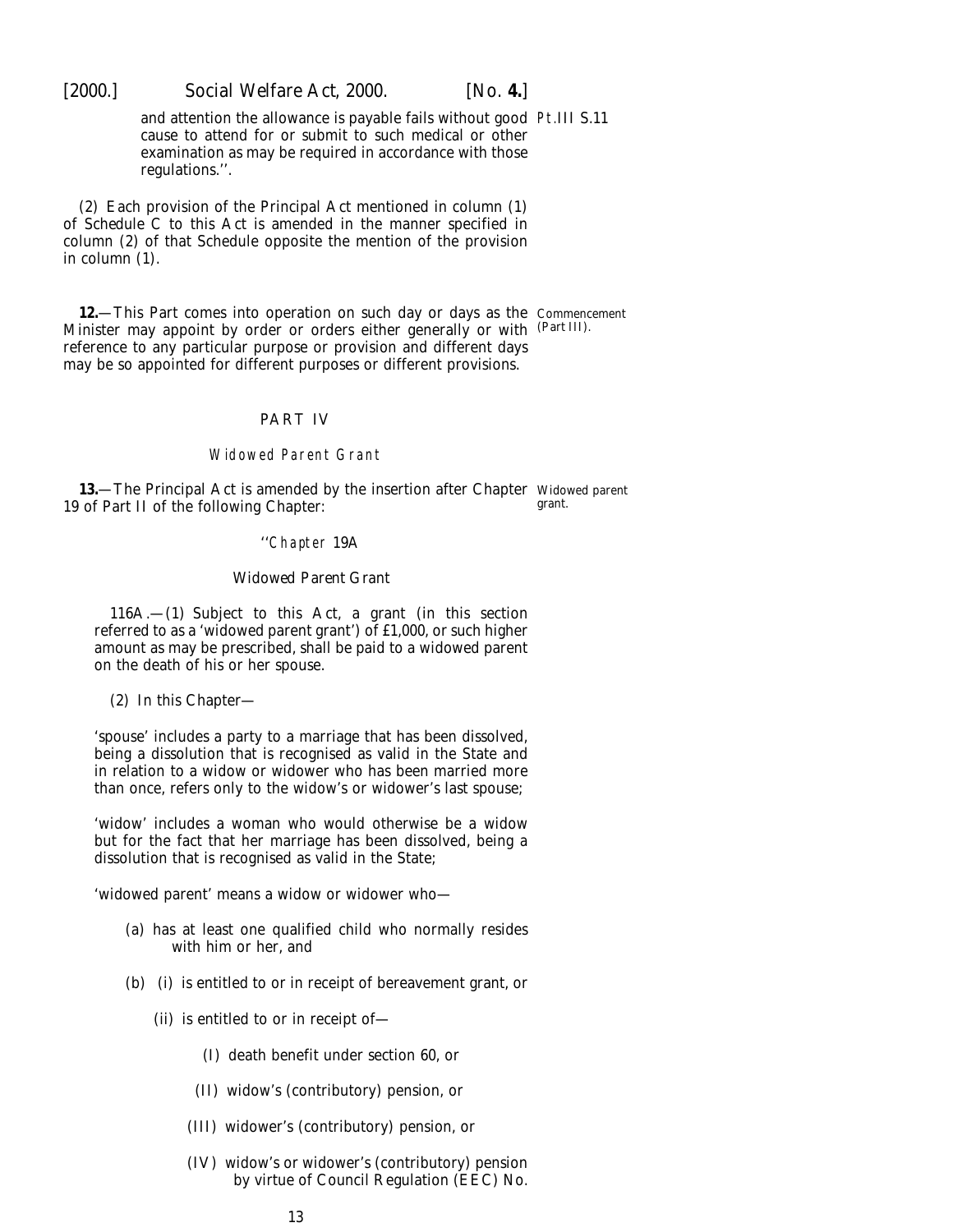<span id="page-13-0"></span>

[*No.* **4.**] *Social Welfare Act,* 2000. [2000.]

1408/71 of the Council of 14 June  $1971<sup>1</sup>$  or by virtue of a reciprocal agreement under section 238, or

(V) one-parent family payment,

which includes an increase in respect of a qualified child;

'widower' includes a man who would otherwise be a widower but for the fact that his marriage has been dissolved, being a dissolution that is recognised as valid in the State.''.

**14.**—Each provision of the Principal Act mentioned in *column (1)* of *Schedule D* to this Act is amended in the manner specified in *column (2)* of that Schedule opposite the mention of the provision in *column (1)*.

Application of provisions. **15.**—This Part applies in respect of a person who became a widow or widower on or after 1 December 1999.

#### PART V

#### Improvements in Social Welfare Schemes

**16.**—(1) The Principal Act is amended by the insertion after section 87 of the following section—

''87A.—(1) Notwithstanding this Chapter and regulations made thereunder, a pension shall be payable in accordance with this section in the case of a person who—

- (*a*) has attained pensionable age,
- (*b*) was an employed contributor under the National Health Insurance Acts, 1911 to 1952, and
- (*c*) has paid—
	- (i) contributions as an employed contributor under the National Health Insurance Acts, 1911 to 1952, or
	- (ii) a combination of such contributions and qualifying contributions,

in respect of not less than 260 contribution weeks since he or she first became insured under the National Health Insurance Acts, 1911 to 1952:

Provided that only one pension shall be payable to or in respect of a person under this Chapter.

(2) In taking contributions paid by or in respect of an employed contributor under the National Health Insurance Acts, 1911 to 1952, into account under this section, every two such contributions under those Acts shall be reckoned as three contributions paid in respect of three contribution weeks, with

Pensions for certain persons who entered insurance prior to 1953.

**Amendments** consequential on *section 13.*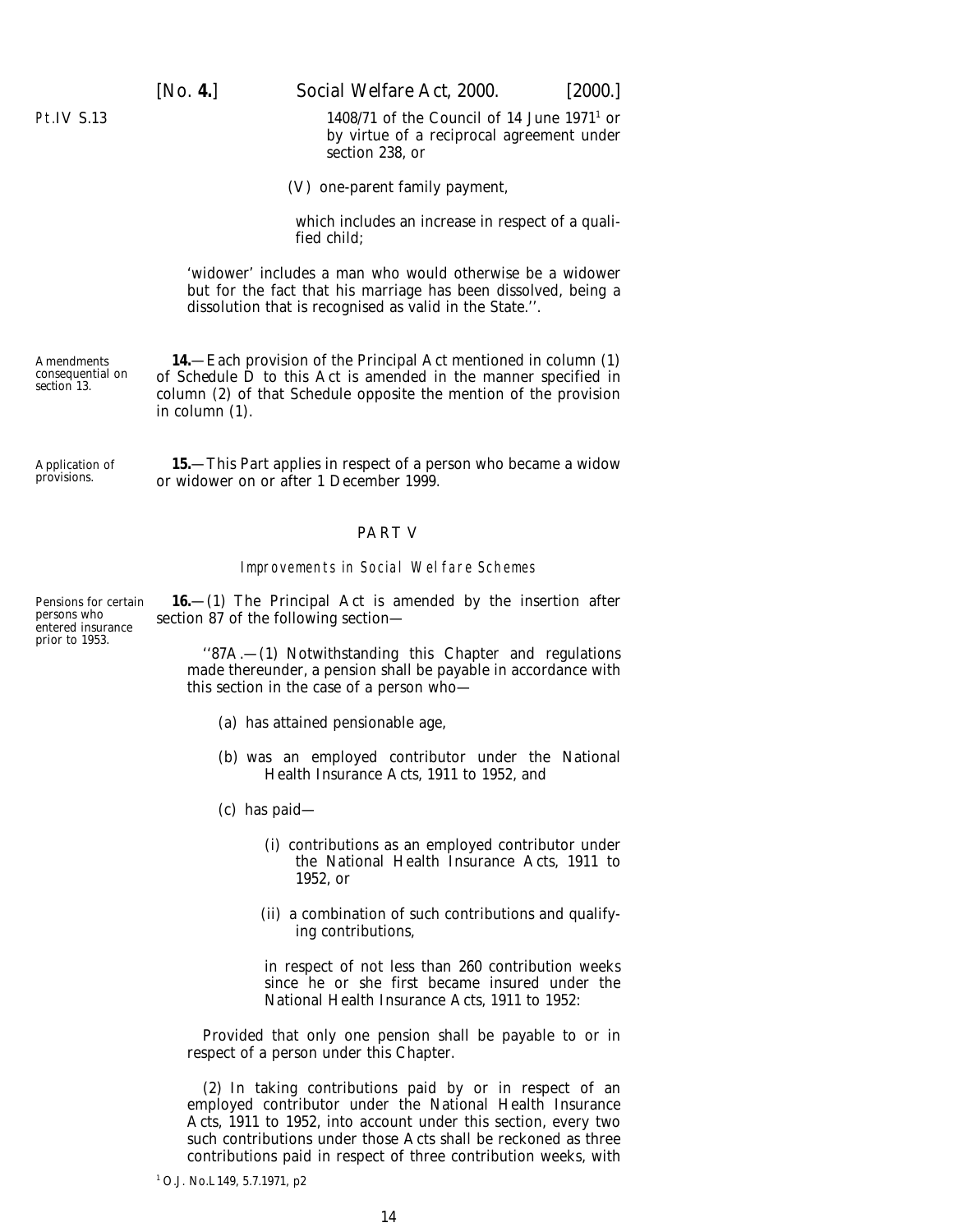<span id="page-14-0"></span>

any odd contribution being reckoned as two contributions paid Pt.V S.16 in respect of two contribution weeks.

(3) A pension payable in accordance with this section shall be payable at half the rate specified in column (2) at reference 3 of Part I of the Second Schedule.

(4) The weekly rate of old age (contributory) pension payable in accordance with this section shall be increased by—

- (*a*) half the amount set out in column (3) at reference 3 of Part I of the Second Schedule for any period during which the beneficiary has a qualified adult, subject to the restriction that a beneficiary shall not be entitled for the same period to an increase of pension under this subsection in respect of more than one person,
- (*b*) half the amount set out in column (4) at reference 3 of Part I of the Second Schedule in respect of each qualified child who normally resides with the beneficiary,
- (*c*) the amount set out in column (6) at reference 3 of Part I of the Second Schedule where the beneficiary is living alone, and
- (*d*) the amount set out in column (7) at reference 3 of Part I of the Second Schedule where the beneficiary has attained the age of 80 years.''.
- (2) This section comes into operation on 5 May 2000.
- **17.—(1)** The Third Schedule to the Principal Act is amended by— Assessment of
	- (*a*) the substitution in Rule 1 of Part I for paragraph (1) (as assessment of amended by section 37 of the Act of 1996) and paragraph property (capital).(1A) (inserted by section 15 of the Act of 1996) of the following paragraphs:
		- ''(1) (*a*) Other than in such circumstances and subject to such conditions and for such periods as may be prescribed, the weekly value of property belonging to the person or to his or her spouse (not being property personally used or enjoyed by the person or his or her spouse or a farm of land leased either by the person or his or her spouse) which is invested or otherwise put to profitable use or is capable of being, but is not, invested or put to profitable use and such weekly value, calculated in accordance with subparagraph (*b*), shall be deemed to constitute the weekly means of a person from such property.
			- (*b*) The weekly value of the property referred to in subparagraph (*a*) shall be calculated as follows:

means improvements in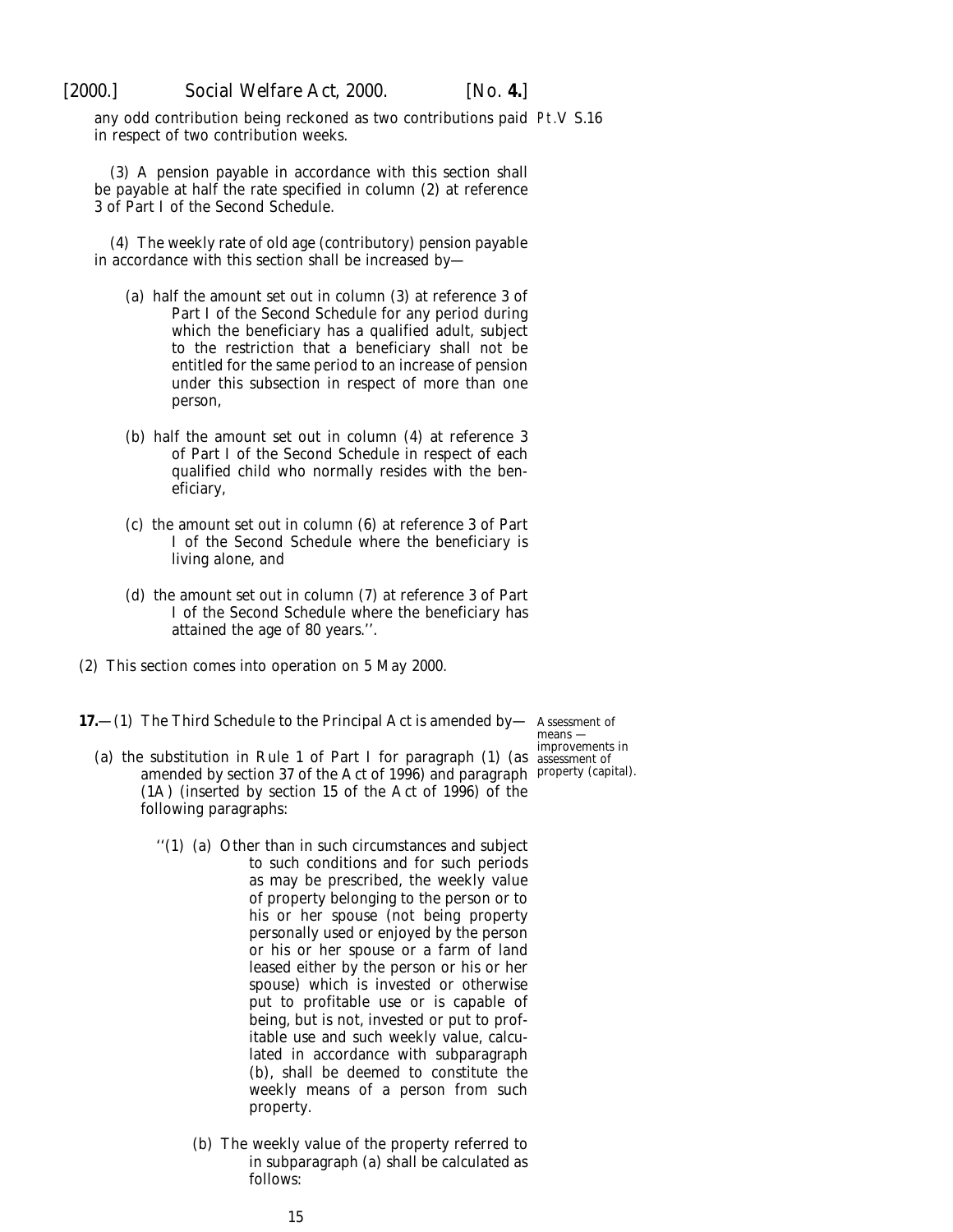Pt.V S.17

- (i) the first £10,000 of the capital value of the property shall be excluded,
- (ii) the weekly value of so much of the capital value of the property as exceeds £10,000 but does not exceed £20,000 shall be assessed at £1 per each £1,000,
- (iii) the weekly value of so much of the capital value of the property as exceeds £20,000 but does not exceed £30,000 shall be assessed at £2 per each £1,000, and
- (iv) the weekly value of so much of the capital value of the property as exceeds £30,000 shall be assessed at £4 per each £1,000.

(1A) Regulations may modify paragraph (1) in relation to the calculation of the weekly value of property belonging to a person.'',

- (*b*) the substitution in Rule 1 of Part II (as amended by section 25(1) of the Act of 1997) for paragraph (1) of the following paragraph:
	- ''(1) (*a*) Other than in such circumstances and subject to such conditions and for such periods as may be prescribed, the weekly value of property belonging to the person (not being property personally used or enjoyed by the person or a farm of land leased by him or her) which is invested or is otherwise put to profitable use by the person or which, though capable of investment or profitable use is not invested or put to profitable use and such weekly value, calculated in accordance with subparagraph (*b*), shall be deemed to constitute the weekly means of a person from such property.
		- (*b*) The weekly value of the property referred to in subparagraph (*a*) shall be calculated as follows:
			- (i) the first £10,000 of the capital value of the property shall be excluded,
			- (ii) the weekly value of so much of the capital value of the property as exceeds £10,000 but does not exceed £20,000 shall be assessed at £1 per each £1,000,
			- (iii) the weekly value of so much of the capital value of the property as exceeds £20,000 but does not exceed £30,000 shall be assessed at £2 per each £1,000, and

16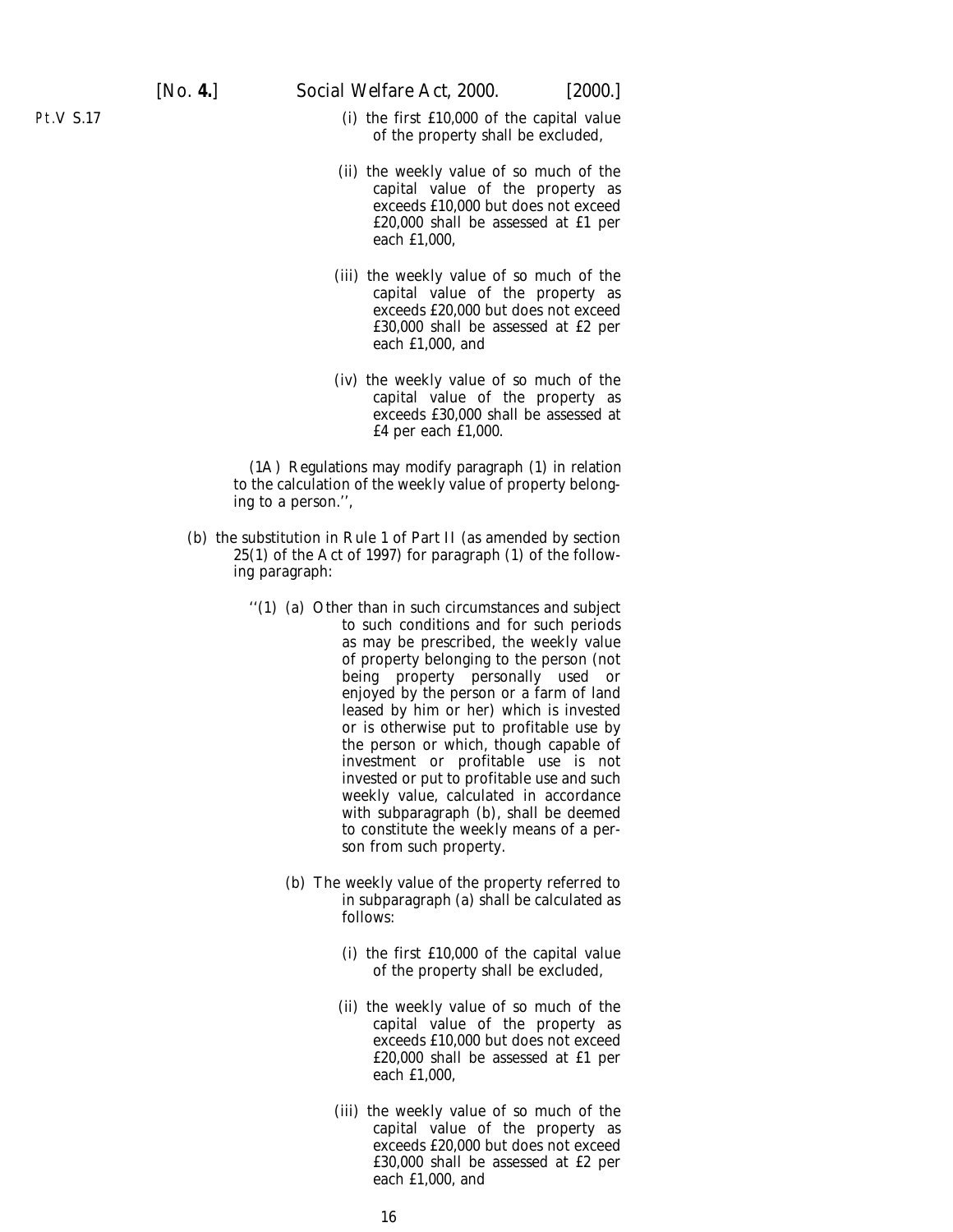(iv) the weekly value of so much of the Pt.V S.17 capital value of the property as exceeds £30,000 shall be assessed at £4 per each £1,000,

but no account shall be taken under any other provision of these Rules of any appropriation of the property for the purpose of current expenditure.'',

- (*c*) the substitution in Rule 1(3A) of Part II (inserted by section 37 of the Act of 1996) for ''yearly'' of ''weekly'', and
- (*d*) the substitution in Rule 1 of Part IV (inserted by section 16 of the Act of 1999) for paragraph (2) of the following paragraphs:
	- ''(2) (*a*) Other than in such circumstances and subject to such conditions and for such periods as may be prescribed, the weekly value of all property belonging to him or her or to his or her spouse (not being a farm of land owned or leased either by him or her or by his or her spouse) which is invested or is otherwise put to profitable use or which, though capable of investment or profitable use is not invested or put to profitable use by the farmer or his or her spouse and such weekly value, calculated in accordance with subparagraph (*b*), shall be deemed to constitute the weekly means of the farmer from such property.
		- (*b*) The weekly value of the property referred to in subparagraph (*a*) shall be calculated as follows:
			- (i) the first £10,000 of the capital value of the property shall be excluded,
			- (ii) the weekly value of so much of the capital value of the property as exceeds £10,000 but does not exceed £20,000 shall be assessed at £1 per each £1,000,
			- (iii) the weekly value of so much of the capital value of the property as exceeds £20,000 but does not exceed £30,000 shall be assessed at £2 per each £1,000, and
			- (iv) the weekly value of so much of the capital value of the property as exceeds £30,000 shall be assessed at £4 per each £1,000,

but no account shall be taken under any other provision of these Rules of any appropriation of the property for the purpose of current expenditure;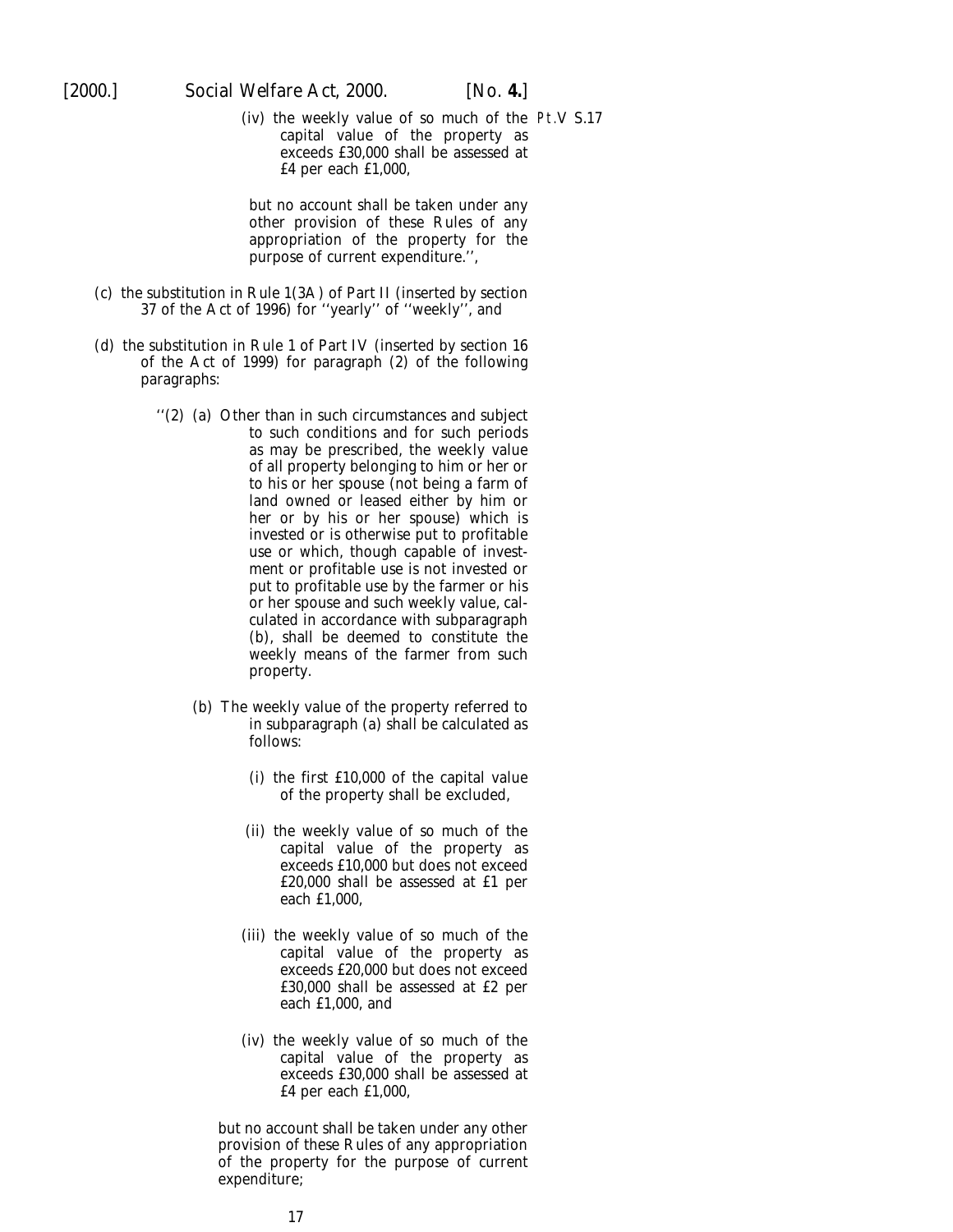(2A) Regulations may modify paragraph (2) in relation to the calculation of the weekly value of property belonging to a person;''.

(2) Each provision of the Principal Act mentioned in *column (1)* of *Schedule E* to this Act is amended in the manner specified in *column (2)* of that Schedule opposite the mention of that provision in *column (1).*

(3) Subject to *subsection (4)*, this section shall not have the effect of reducing the rate of any assistance payable below the rate payable immediately before the commencement of this section in relation to that assistance.

(4) *Subsection (3)* shall cease to apply to any person where the amount of capital on which the assessment of his or her means was based on the commencement of this section, is found to have increased.

(5) This section comes into operation on such day or days as the Minister may appoint by order or orders either generally or with reference to any particular purpose or provision and different days may be so appointed for different purposes or different provisions.

**18.**—(1) Part IV of the Third Schedule to the Principal Act (inserted by section 16 of the Act of 1999) is amended by—

(*a*) the substitution in Rule 1 for paragraph (1) of the following paragraph:

> ''(1) the gross yearly income which the farmer or his or her spouse may be reasonably expected to receive from farming or any other form of self-employment, less—

- (*a*) any expenses necessarily incurred in carrying on farming or other form of self-employment, and
- (*b*) in the case of a farmer who has a qualified child, who normally resides with him or her, an amount of—
	- (i) £200 per annum in respect of each of the first two qualified children, and
	- (ii) £300 per annum in respect of each subsequent qualified child,

calculated at the rate of 70 per cent.;'',

and

(*b*) the deletion in Rule 1(3) of subparagraph (i).

(2) This section comes into operation on such day as the Minister may appoint by order.

Assessment of means fishermen.

**19.**—(1) Part I of the Third Schedule to the Principal Act is amended by the substitution in Rule 1 for paragraph (8) (inserted by section 22 of the Act of 1999) of the following paragraph:

''(8) in the case of a fisherman, the gross income derived from any form of self-employment less-

<span id="page-17-0"></span>Pt.V S.17

Farm assist improvements in assessment of income.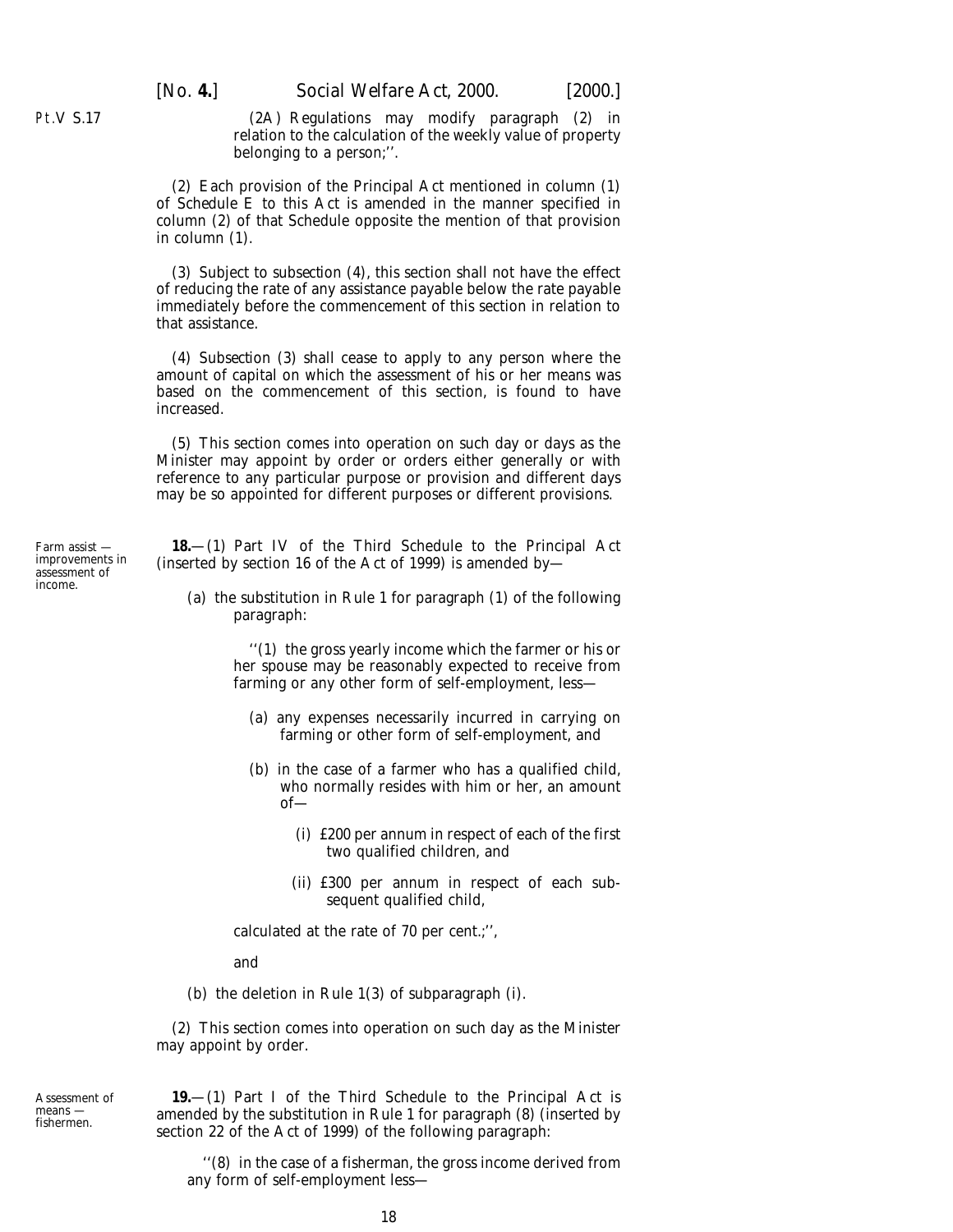<span id="page-18-0"></span>

- (*a*) any expenses necessarily incurred in carrying on any Pt.V S.19 form of self-employment, and
- (*b*) where the fisherman has a qualified child, who normally resides with him or her, an amount of—
	- (i) £200 per annum in respect of each of the first two qualified children, and
	- (ii) £300 per annum in respect of each subsequent qualified child,

calculated at the rate of 70 per cent.''.

(2) This section comes into operation on such day as the Minister may appoint by order.

**20.**—(1) The Principal Act is amended by the substitution in Child dependants section 245A (inserted by section 15 of the Act of 1995) for subsec-  $\frac{1}{\text{rate}}$  increase. tions (3) and (4) of the following subsection:

''(3) In this section 'benefit' means benefit under Part II.''.

- (2) This section comes into operation—
	- (*a*) in so far as it relates to unemployment assistance and farm assist, on 5 April 2000,
	- (*b*) in so far as it relates to unemployment benefit, on 6 April 2000,
	- (*c*) in so far as it relates to disability benefit or injury benefit, on 10 April 2000,
	- (*d*) in so far as it relates to disability allowance, on 12 April 2000,
	- (*e*) in so far as it relates to pre-retirement allowance, on 13 April 2000,
	- (*f*) in so far as it relates to unemployability supplement, on 7 April 2000.

**21.**—(1) Section 191B of the Principal Act (inserted by section 13 Disability allowance of the Act of 1996) is amended by the deletion in subsection  $(3A)$  -improvements. (inserted by section 20 of the Act of 1999) of the proviso.

(2) *Subsection (1)* comes into operation on 3 May 2000.

(3) Rule 1(2)(*s*) (inserted by section 26 of the Act of 1997) of Part I of the Third Schedule to the Principal Act is amended by the substitution for subparagraph (ii) of the following subparagraph:

''(ii) such amount as may be prescribed of earnings from employment or self-employment of a rehabilitative nature,".

(4) *Subsection (3)* comes into operation on such day as the Minister may appoint by order.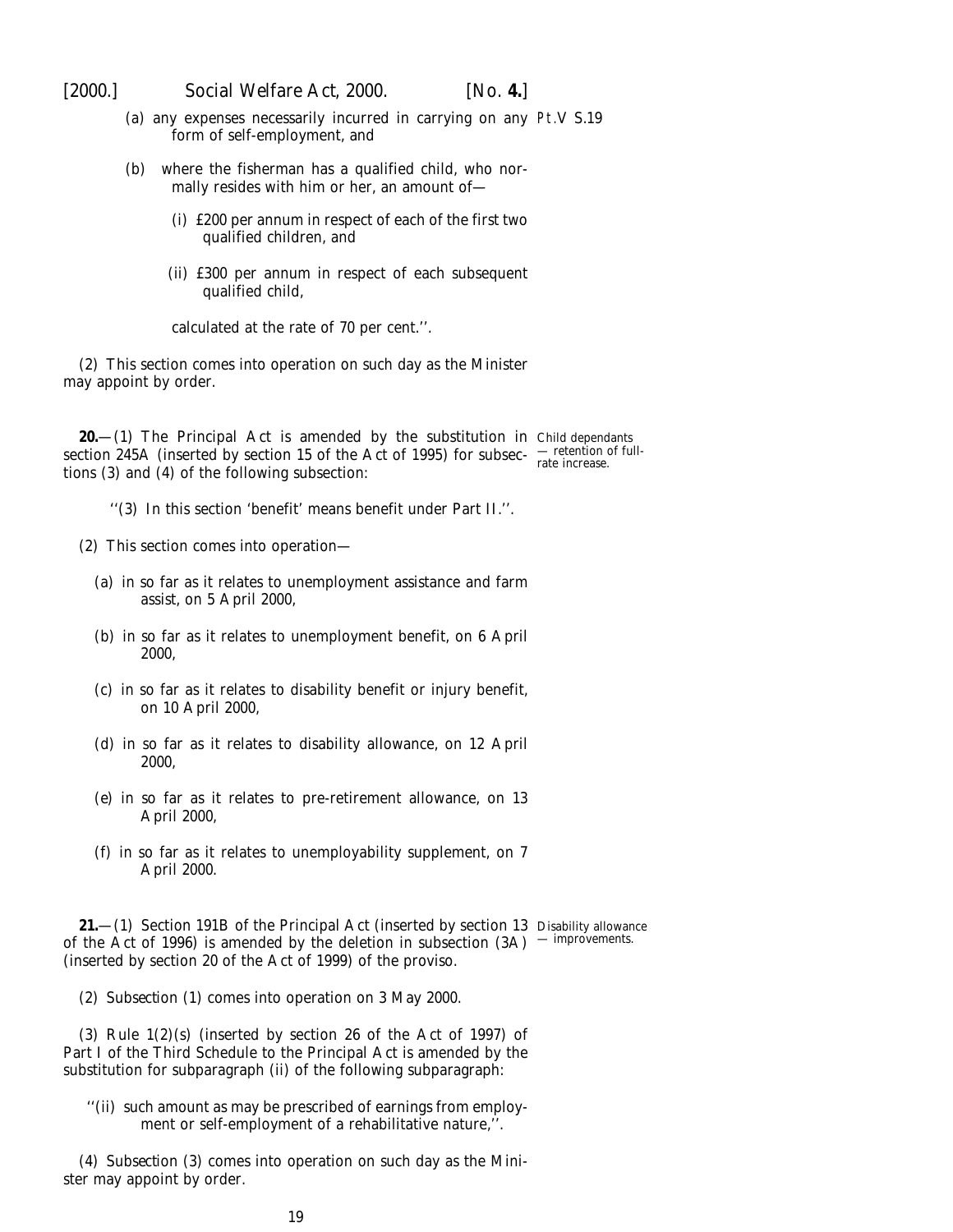''£300''.

168A(1) (inserted by section 11 of the Act of 1999) for ''£200'' of

<span id="page-19-0"></span>Pt.V Carer's allowance — increase in respite care grant.

maintenance arrangements.

Return of contributions —

**23.**—(1) The Principal Act is amended by the insertion after section 29A (inserted by section 33 of the Act of 1997) of the following section:

''29B.—Regulations may provide for the return of so much, if any, as may be prescribed subject to such conditions as may be prescribed, of any employment contribution, self-employment contribution, voluntary contribution or optional contribution paid by a contributor, in respect of any payment made by him or her under or pursuant to a maintenance arrangement within the meaning of section 1025 of the Taxes Consolidation Act, 1997, relating to a marriage for the benefit of the other party to the marriage, unless section 1026 of that Act applies in respect of such payment.''.

(2) This section comes into operation on 6 April 2000.

**24.**—(1) Section 18 of the Act of 1996 (as amended by section 23 of the Act of 1999) is amended by the insertion after subsection (5) of the following subsection:

''(6) Notwithstanding the provisions of this Part, in the case of a woman who—

- (*a*) was in receipt of deserted wife's allowance under Chapter 5 of Part III of the Social Welfare (Consolidation) Act, 1981, and transferred from that scheme to the lone parent's allowance scheme under Chapter 5A (inserted by section 12 of the Social Welfare Act, 1990) of Part III of the said Act following the commencement of that Chapter in 1990, and
- (*b*) ceases or has ceased to be entitled to one-parent family payment under Chapter 9 of Part III of the Principal Act by virtue of no longer having at least one qualified child residing with her,

she shall, where but for this Part she would be entitled to a relevant payment under subsection (1)(*b*), become and continue to be entitled to the said payment, for the duration of her continuous entitlement thereto, in accordance with the Principal Act and regulations made thereunder.''.

(2) This section shall be deemed to have come into operation on 2 January 1997.

Payments after death improvements.

**25.**—(1) Section 210 (2) (as amended by section 17 of the Act of 1999) of the Principal Act is amended by—

- (*a*) the insertion after paragraph (*a*) of the following paragraph:
	- ''(*aa*) where a person in receipt of old age (contributory) pension, retirement pension, old age (noncontributory) pension or blind pension dies, and his or her spouse is in receipt of an old age (contributory) pension or a retirement pension in

One-parent family payment — saver provision.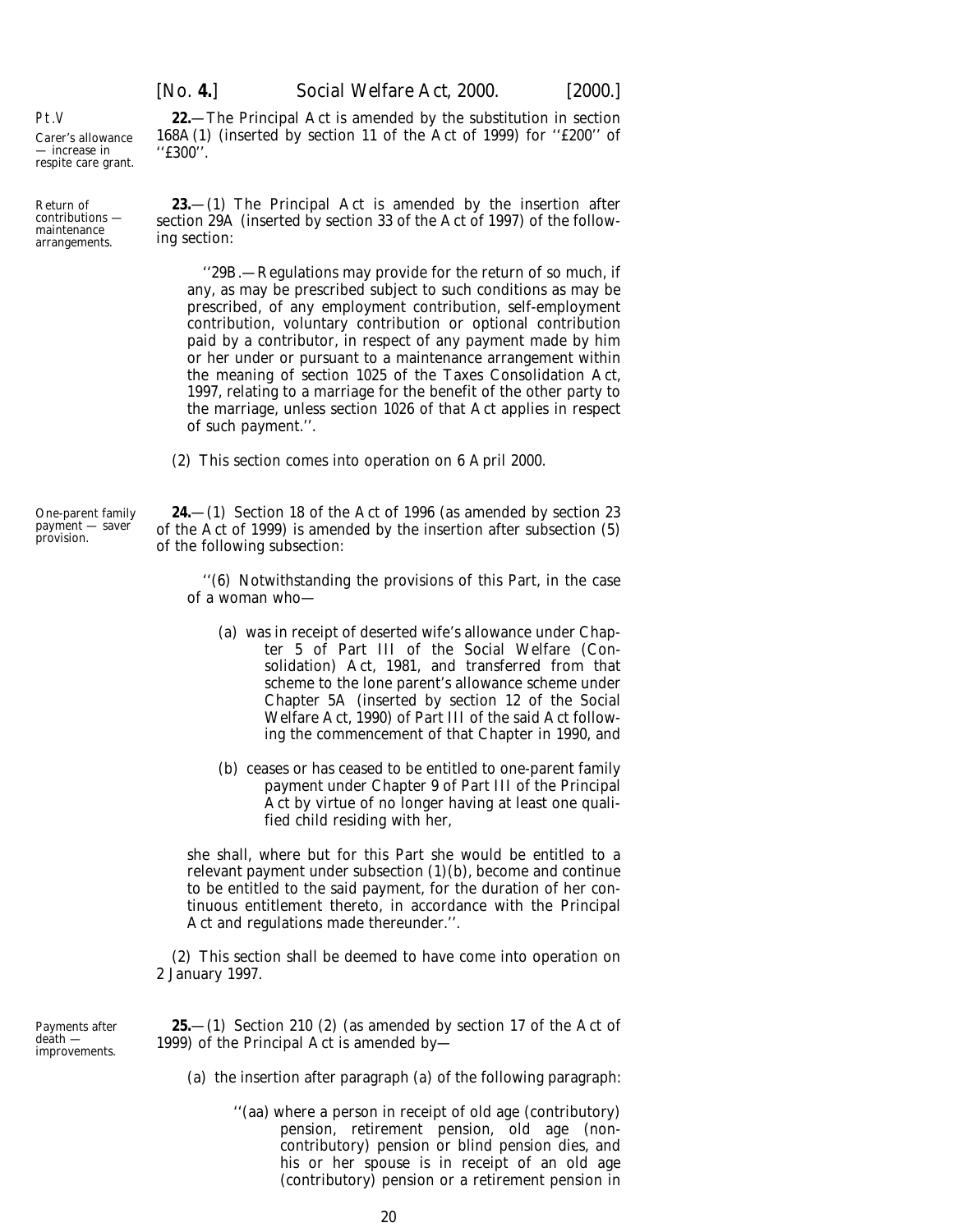<span id="page-20-0"></span>

his or her own right, payment of the deceased per- Pt.V S.25 son's pension shall continue to be made for a period of 6 weeks after the date of death and shall, during that period, be made to such person and subject to such conditions as may be prescribed, and'',

and

- (*b*) the insertion after paragraph (*b*) of the following paragraph:
	- ''(*bb*) where a person is in receipt of one-parent family payment by virtue of having not more than one qualified child and that qualified child dies, payment of the one-parent family payment including the increase in respect of such child shall continue to be made for a period of 6 weeks after the date of death of the qualified child, and''.
- (2) This section comes into operation on 6 April 2000.

**26.**—(1) Rule 1(1) of Part III of the Third Schedule to the Principal Act is amended by the insertion after paragraph (*o*) (inserted by section 26(1)(*d*) of the Act of 1997) of the following paragraph—

Supplementary welfare allowance — income disregards.

- $''(p)$  in the case of a person in receipt of a supplement under section 179 towards the amount of mortgage interest or rent payable by him or her in respect of his or her residence:
	- (i) £25, or such higher amount as may be prescribed, from the amount of income derived when gross earnings from employment have been reduced by the aggregate of—
		- (I) any allowable contribution referred to in Regulations 59 and 60 (inserted by the Income Tax (Employments) Regulations, 1972 (S.I. No. 260 of 1972)) of the Income Tax (Employments) Regulations, 1960 (S.I. No. 28 of 1960),
		- (II) any amount deducted from reckonable earnings pursuant to section 10 and regulations made under section 11,
		- (III) any amount deducted from reckonable earnings pursuant to section 5 of the Health Contributions Act, 1979, and
		- (IV) an amount equal to the amount of reduction, if any, in the rate of unemployment assistance or one-parent family payment under Part III consequent on receipt of the said earnings from employment;
	- (ii) the amount by which carer's allowance exceeds the amount of supplementary welfare allowance set out in column (3) at reference 10 of the Fourth Schedule, in the case of a claimant, or his or her spouse, who is in receipt of carer's allowance under Part III,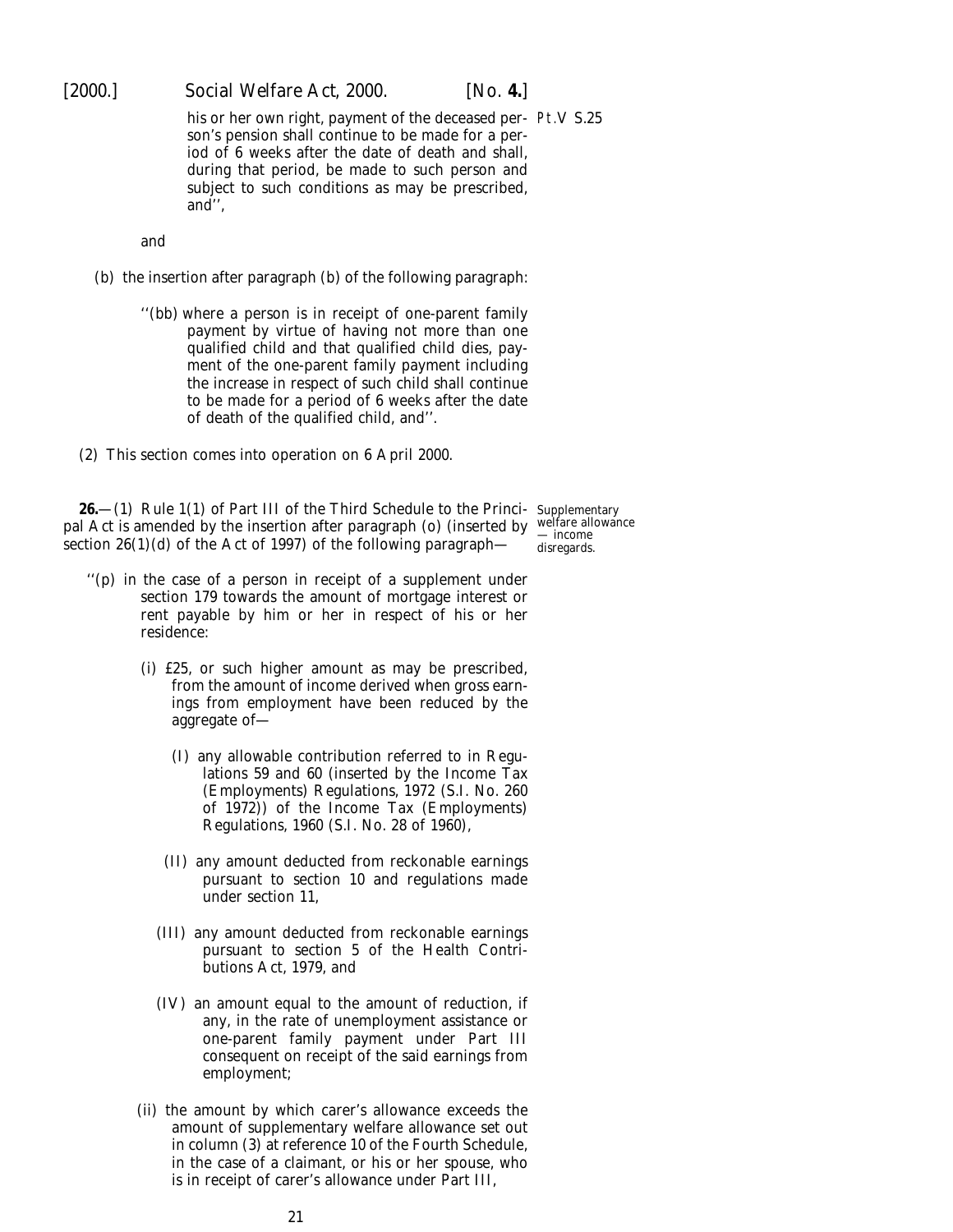- (iii) the amount by which carer's allowance exceeds the amount of supplementary welfare allowance set out in column (2) at reference 10 of the Fourth Schedule, in the case of a claimant who, not being one of a couple, is in receipt of carer's allowance under Part III,
- (iv) such amount as may be prescribed from attendance at such training course as may be prescribed;''.
- (2) This section comes into operation on 3 April 2000.

**27.**—(1) Section 125(1) of the Principal Act is amended by the substitution for paragraphs (*a*), (*b*) and (*c*) of the following paragraphs:

- ''(*a*) an inmate of an institution maintained wholly or partly out of public moneys or by a local authority, or
- (*b*) employed during any week under a scheme administered by An Foras Aiseanna Saothair and known as Community Employment.''.
- (2) Subsection (2) of section 125 of the Principal Act is repealed.

(3) This section comes into operation on such day as the Minister may appoint by order.

#### PART VI

#### Miscellaneous Provisions

**28.**—(1) Chapter 10 of Part III of the Principal Act is amended by—

- (*a*) the substitution in section 163(1) in the definition of ''relevant person'' (inserted by section 10(*a*) of the Act of 1999) for ''who is so incapacitated as to require'' of ''who has such a disability that he or she requires'',
- (*b*) the substitution for section 163(3) (as amended by section 13 of the Act of 1999) of the following subsection:

''(3) For the purposes of subsection (1), a relevant person shall be regarded as requiring full-time care and attention where—

- (*a*) he or she has such a disability that he or she requires from another person—
	- (i) continual supervision and frequent assistance throughout the day in connection with normal bodily functions, or
	- (ii) continual supervision in order to avoid danger to himself or herself,
- (*b*) he or she has such a disability that he or she is likely to require full-time care and attention for a period of at least 12 consecutive months, and

Entitlement to unemployment assistance.

Carer's allowance — miscellaneous provisions.

<span id="page-21-0"></span>Pt.V S.26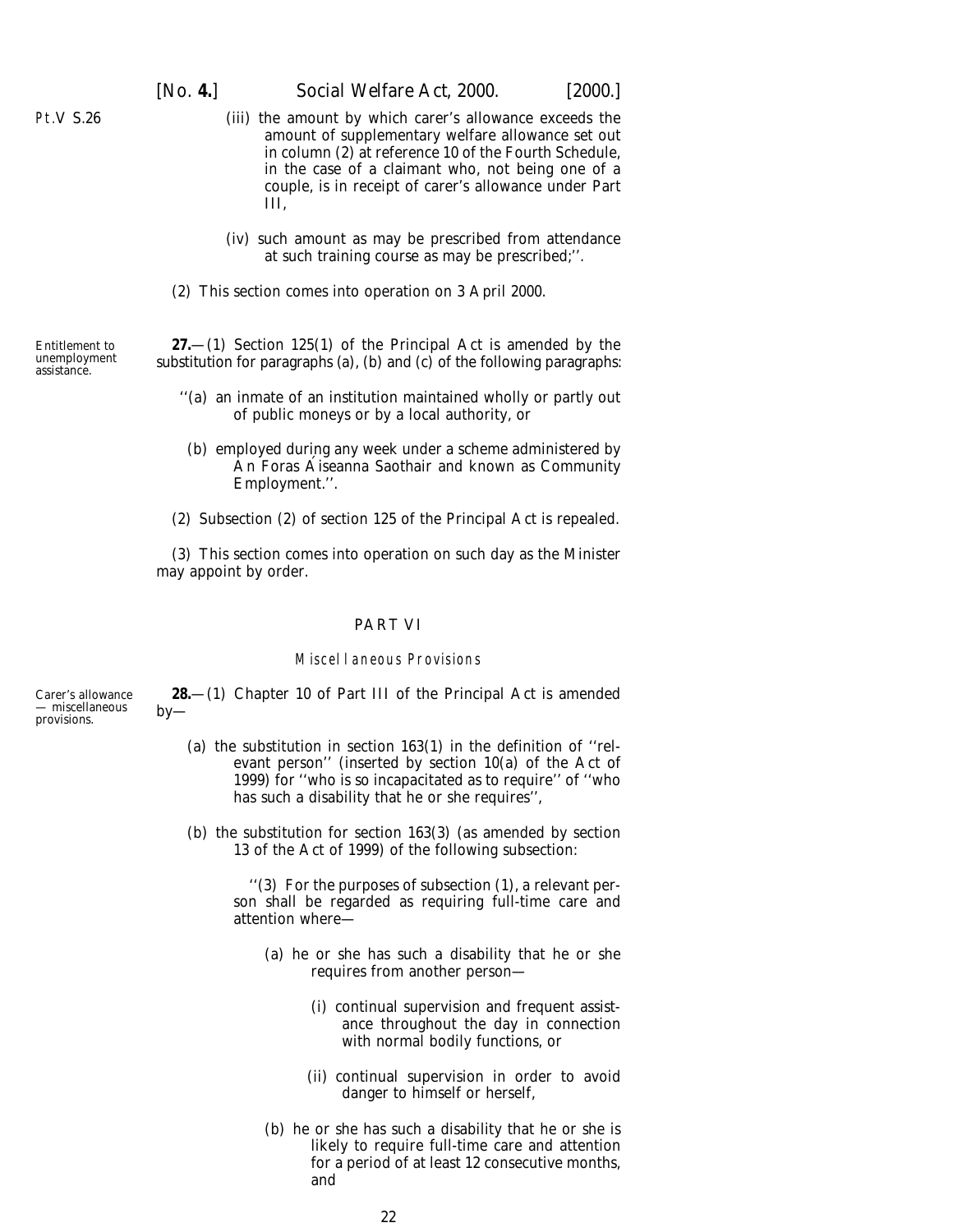<span id="page-22-0"></span>[2000.] *Social Welfare Act,* 2000. [*No.* **4.**]

(*c*) the nature and extent of his or her disability has Pt.VI S.28 been certified in the prescribed manner by a medical practitioner.'

and

(*c*) the substitution for section 166 (as amended by section 13 of the Act of 1999) of the following section:

''166.—Notwithstanding this Chapter—

- (*a*) only one carer's allowance shall be payable to a carer, and only one carer's allowance shall be payable in respect of the full-time care and attention being provided to a relevant person, and
- (*b*) carer's allowance shall not be payable in respect of the full-time care and attention being provided to a relevant person in any case where a carer's benefit under Part II is being paid to any person in respect of the full-time care and attention being provided to the same relevant person.''.

(2) This section comes into operation on such day as the Minister may appoint by order.

**29.**—The Principal Act is amended by—

Social Insurance Fund expenditure on benefit.

(*a*) the insertion after section 6 of the following section:

''6A.—(1) Benefit shall be paid or provided for out of the Social Insurance Fund.

(2) A reference to benefit in section 6 and this section includes:

- (*a*) the benefits described in section 30,
- (*b*) a relevant payment within the meaning of section 18(1)(*a*) of the Social Welfare Act, 1996,
- (*c*) schemes administered by the Minister and known as—
	- (i) Free Fuel Allowance,
	- (ii) Free Electricity Allowance,
	- (iii) Free Television Licence,
	- (iv) Free Telephone Rental Allowance,
	- (v) Free Natural Gas Allowance, and
	- (vi) Free Bottled Gas Allowance,

where such allowances are payable in respect of a person in receipt of a benefit under section 30(1) or a relevant payment within the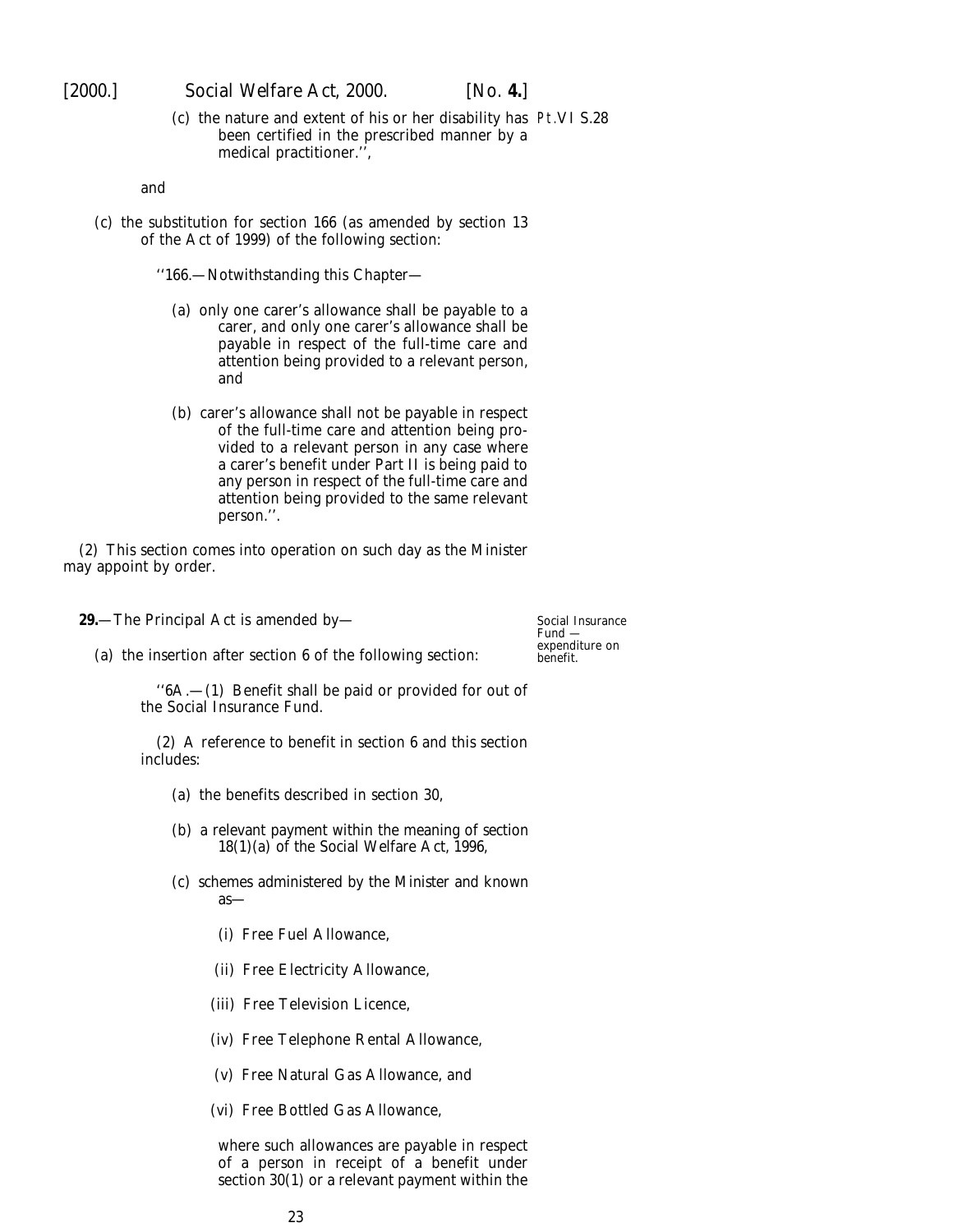[*No.* **4.**] *Social Welfare Act,* 2000. [2000.]

meaning of section 18(1)(*a*) of the Social Welfare Act, 1996,

- (*d*) a payment under regulations made under section 117 in respect of dental treatment which would have been payable in respect of a person but for the fact that the person availed of a service in respect of dental treatment under sections 45 and 67 of the Health Act, 1970,
- (*e*) any benefit to which section 30(1) refers which would have been payable in respect of a person but for the receipt by that person of old age (non-contributory) pension,
- (*f*) any increase in any benefit to which section 30(1) refers which would have been payable in respect of a person, but for the receipt by that person of an old age (non-contributory) pension in his or her own right, and
- (*g*) unemployment benefit which would have been payable in respect of a person but for the receipt by that person of unemployment assistance.

(3) Benefit to be paid or provided for out of the Social Insurance Fund shall include such sums as the Minister may estimate on such basis as may be agreed upon between the Minister and the Minister for Finance in respect of the benefits set out in subsection (2)(*c*), (*d*), (*e*), (*f*) and (*g*).

(4) There shall be paid out of the Social Insurance Fund—

- (*a*) to the Minister for Health and Children the sum agreed between the Minister and the Minister for Finance in respect of the benefit set out in subsection  $(2)(d)$ , and
- (*b*) to the Exchequer in respect of the sums agreed between the Minister and the Minister for Finance in respect of the benefits set out in subsection (2)(*c*), (*e*), (*f*) and (*g*),

in such manner and at such times as the Minister may determine.'',

- (*b*) the deletion in section 30 of subsection (3), and
- (*c*) the substitution in section 135 for paragraph (*b*) of the following paragraph:
	- ''(*b*) in any case where the old age (non-contributory) pension is so paid, entitlement to widow's (contributory) pension, widower's (contributory) pension, old age (contributory) pension or the increase thereof, as the case may be, shall continue but the amount of any such pension or increase payable during any such period shall not be paid to or in respect of the person.''.

Pt.VI S.29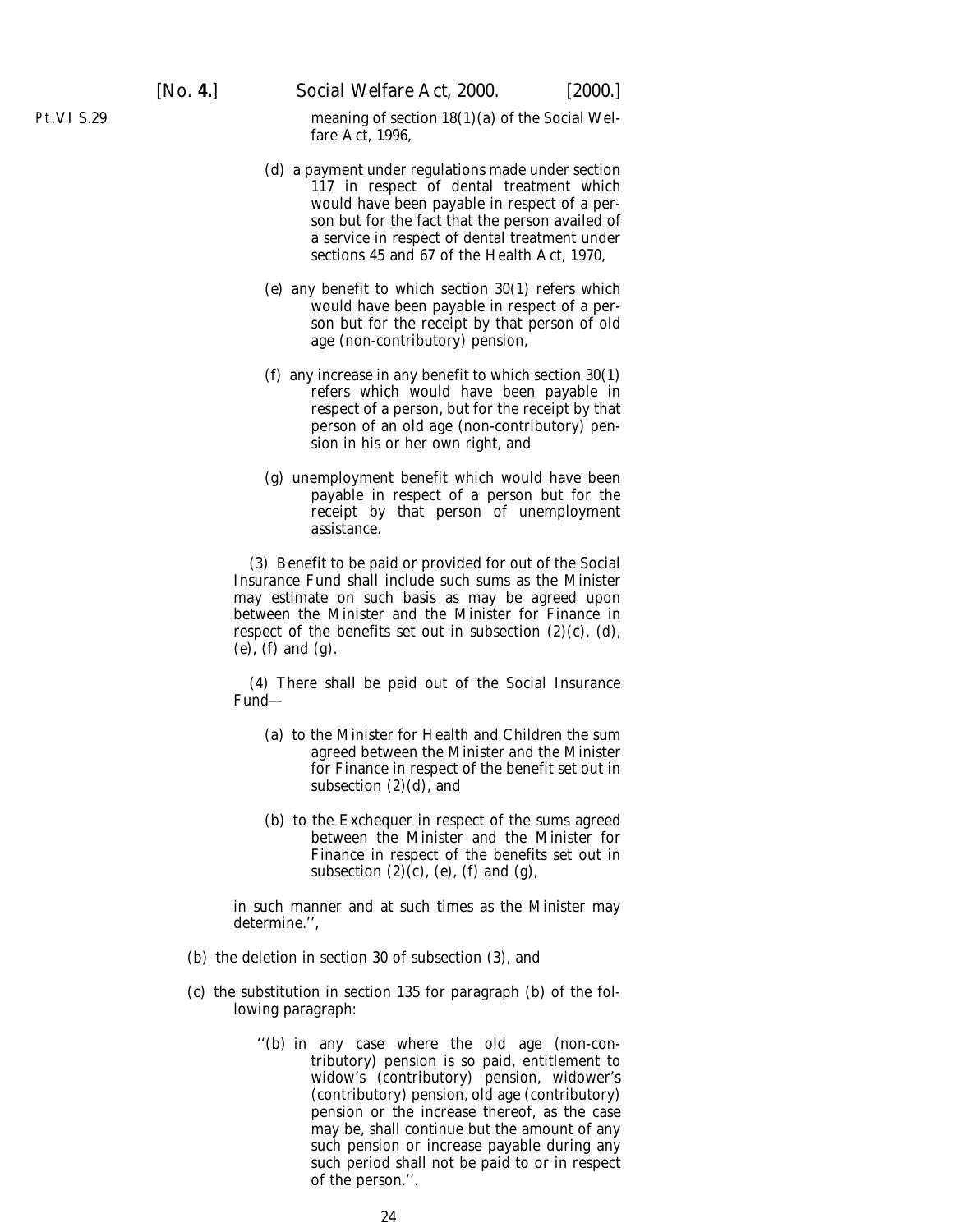<span id="page-24-0"></span>

**30.**—(1) The Principal Act is amended by the substitution in Pt.VI section 141(1)(*a*) (inserted by section 19 of the Act of 1998) for sub-Blind pension paragraph (ii) of the following subparagraph:

increases for one of a couple.

- ''(ii) the increase payable by virtue of section 137(*a*), shall be as set out—
	- (I) where the beneficiary and his or her spouse have attained pensionable age, in Part II of the Fourth Schedule,
	- (II) where the beneficiary and his or her spouse have not attained pensionable age, in Part IIA of the Fourth Schedule,
	- (III) where the beneficiary has not attained pensionable age and his or her spouse has attained that age, in Part IIB of the Fourth Schedule, and
	- (IV) where the beneficiary has attained pensionable age and his or her spouse has not attained that age, in Part IIC of the Fourth Schedule,''.
- (2) This section comes into operation on 5 May 2000.
- **31.**—(1) The Principal Act is amended by—
	- (*a*) the substitution for subsection (1) (inserted by section 30 of functions. the Act of 1999) of section 175 of the following subsection:

''(1) Subject to the general direction and control of the Minister, each health board shall, in respect of its functional area, be responsible for the administration of functions under this Chapter and the functions relating to supplementary welfare allowance other than—

- (*a*) functions relating to claims for supplementary welfare allowance which may be decided by a deciding officer under section 247(2)(*b*),
- (*b*) functions relating to claims for supplementary welfare allowance decided by a deciding officer under section 247(2A), and
- (*c*) making such categories of payment as may be prescribed in such circumstances and conditions as may be prescribed.'',
- (*b*) the insertion in section 175 after subsection (3) of the following subsection:

''(4) Where any doubt or dispute arises as to whether an entitlement to supplementary welfare allowance is to be determined by an officer of the health board or decided by a deciding officer, it shall be resolved by the Minister.'',

(*c*) the substitution in section 247(2) (as amended by section 30 of the Act of 1999) for paragraph (*b*) of the following paragraph:

Supplementary welfare allowance — transfer of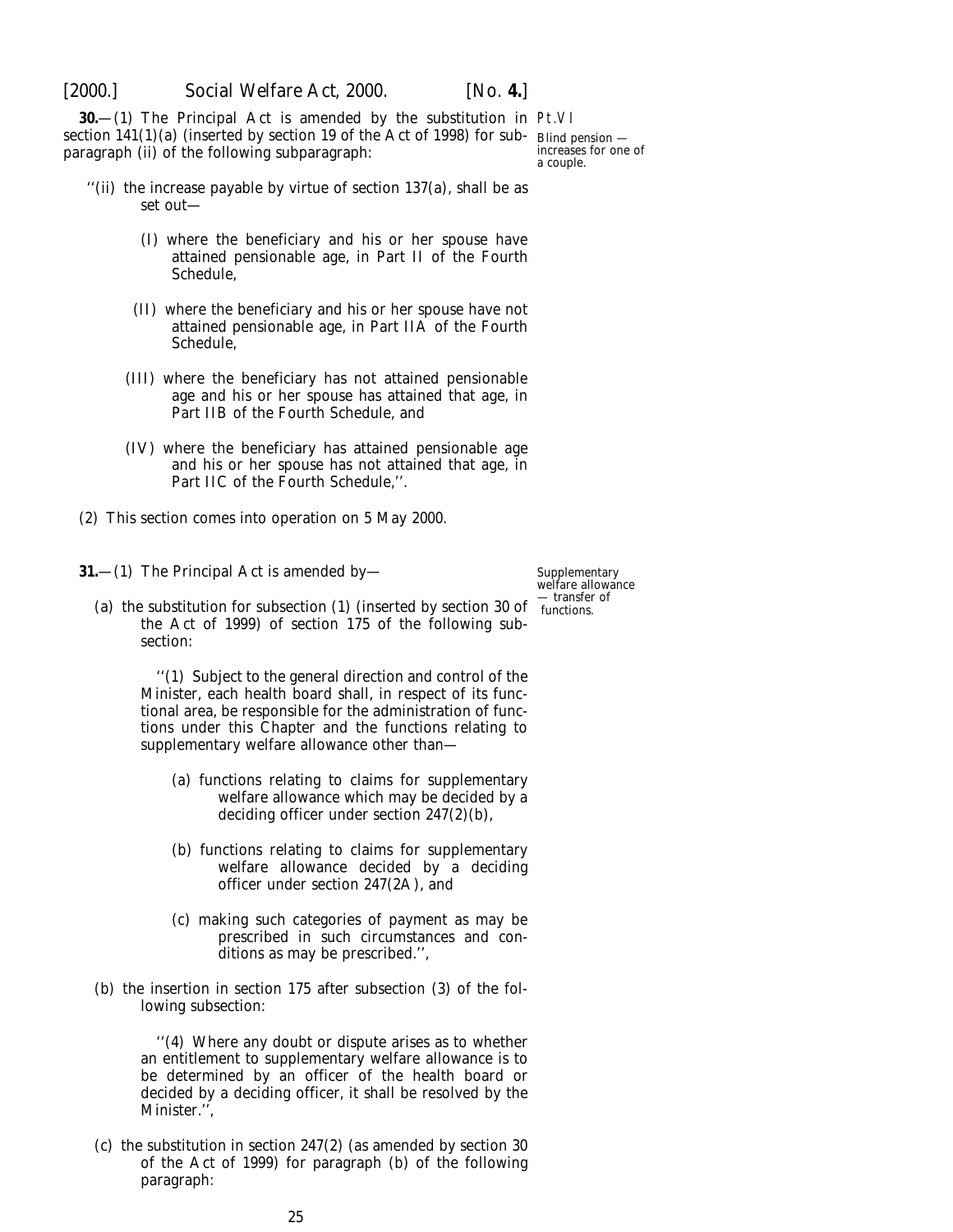Pt.VI S.31

- ''(*b*) Part (III) (social assistance) excluding supplementary welfare allowance other than such categories of claims as may be prescribed under subsection  $(2B)$ ,".
- (*d*) the substitution in section 247(2) (as amended by section 30(1)(*a*) of the Act of 1999) for ''(2A)'' of ''(2A) and subsection (2B)'',
- (*e*) the insertion in section 247 after subsection (2A) (inserted by section 30(1)(*b*) of the Act of 1999) of the following subsection:

''(2B) Regulations may provide that the categories of claims for supplementary welfare allowance to be decided by a deciding officer shall be—

- (*a*) claims made under section 178 in any case where a person has made an application for such benefit under Part II or such assistance under Part III as may be prescribed, and entitlement to that benefit or that assistance has not yet been decided or has been decided and that decision is the subject of an appeal under section 257, and
- (*b*) claims under section 179 for a supplement towards the amount of rent or mortgage interest payable by a person in respect of his or her residence in such categories of cases as may be prescribed.'',
- (*f*) the insertion in section 248 after subsection (1A) (inserted by section  $30(1)(c)$  of the Act of 1999) of the following subsection:

''(1B) A deciding officer may, at any time revise a determination of an officer of a health board, including an officer of a health board designated under section 267(1), if it appears to him or her that the determination was erroneous in the light of new evidence or of new facts which have been brought to his or her notice since the date on which it was given or by reason of some mistake having been made in relation to the law or the facts, or if it appears to him or her that there has been any relevant change of circumstances since the determination was given and the provisions of this Part as to appeals shall apply to the revised decision in the same manner as they apply to an original decision of a deciding officer.'',

- (*g*) the substitution in section 248(2A) (inserted by section 30 of the Act of 1999) for ''(1A)'' of ''(1A) or subsection (1B)'', and
- (*h*) the substitution in section 278(*d*) (inserted by section 30 of the Act of 1999) for ''248(1A)'' of ''248(1A) and section 248(1B)''.

(2) This section comes into operation on such day as the Minister may appoint by order.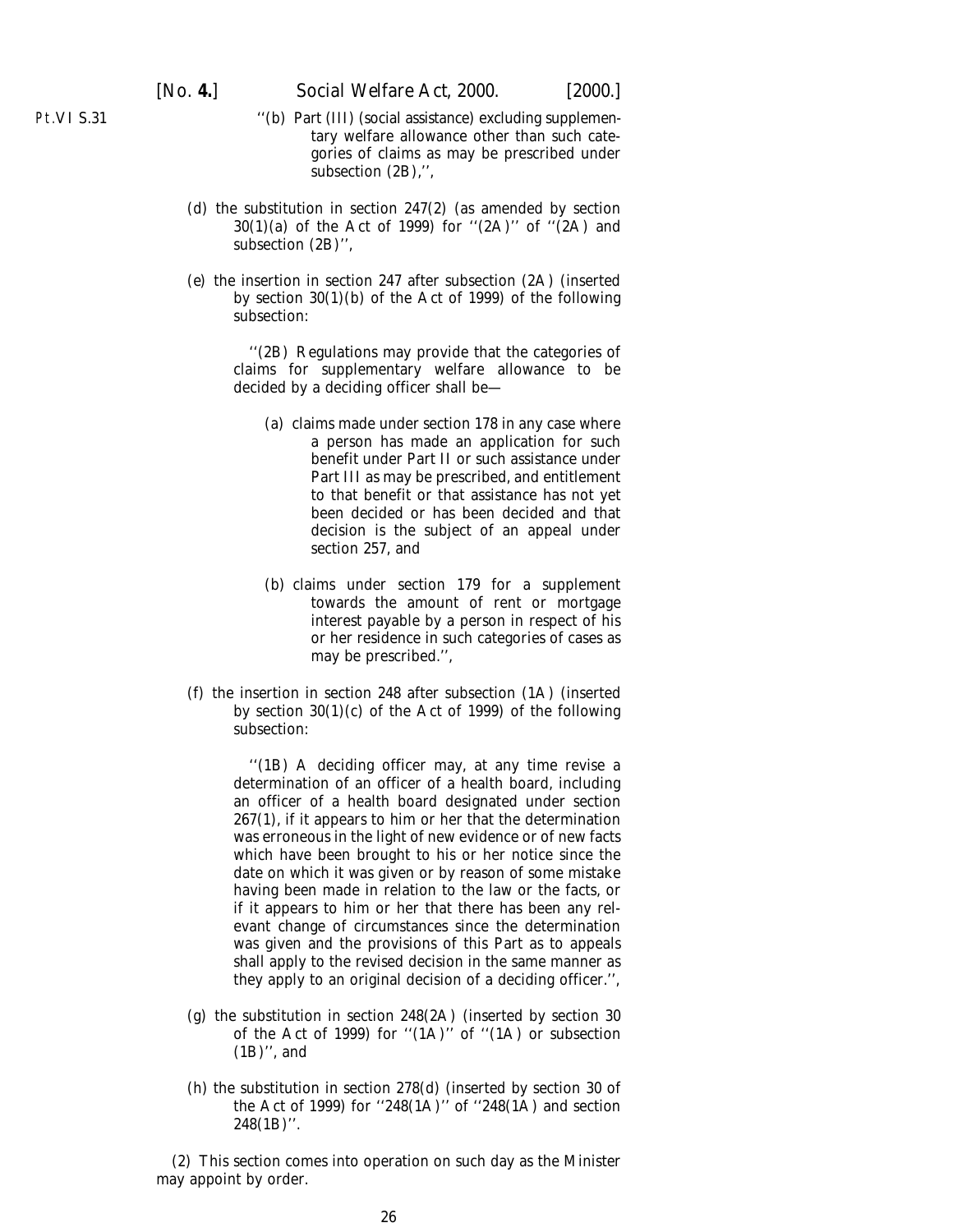<span id="page-26-0"></span>**32.**—(1) The Principal Act is amended—

Pt.VI Exchange of public

- (*a*) in section 223(1) (inserted by section 14 of the Act of 1998) service data. by the substitution for ''In this section and sections 223A, 223B and 223C—'' of ''Subject to this section, in this section and sections 223A, 223B, 223C, 223D, 223E, 223F, 223G and 223H—'',
- (*b*) in section 223C(1) (inserted by section 14 of the Act of 1998) by the substitution for the definition of ''information'' of the following definition:
	- '''information' means any personal data or information extracted from such data, whether collected before or after 5 February 1999.'',
- (*c*) in the definition of ''specified body'' (as amended by section 27 of the Act of 1999) in section  $223(1)$ 
	- (i) by the deletion in paragraph (*k*) (xxviii) of ''or'', and
	- (ii) by the substitution for paragraph (*l*) of the following paragraphs:
		- ''(*l*) the National Breast Screening Board,
			- (*m*) other than in sections 223A to 223C and 223E to 223H, the following—
				- (i) a recognised school or centre for education (within the meaning of section 2 of the Education Act, 1998),
				- (ii) a vocational education committee (within the meaning of section 7 of the Vocational Education Act, 1930),
				- (iii) an educational institution to which the Regional Technical Colleges Acts, 1992 to 1999, apply,
				- (iv) the Dublin Institute of Technology,
				- (v) a university to which the Universities Act, 1997, applies,
				- (vi) the National Qualifications Authority of Ireland,
				- (vii) the Further Education and Training Awards Council,
				- (viii) the Higher Education and Training Awards Council,
				- (ix) a person who provides, organises or procures a programme of education or training,

or

(*n*) such other persons as may be prescribed;'',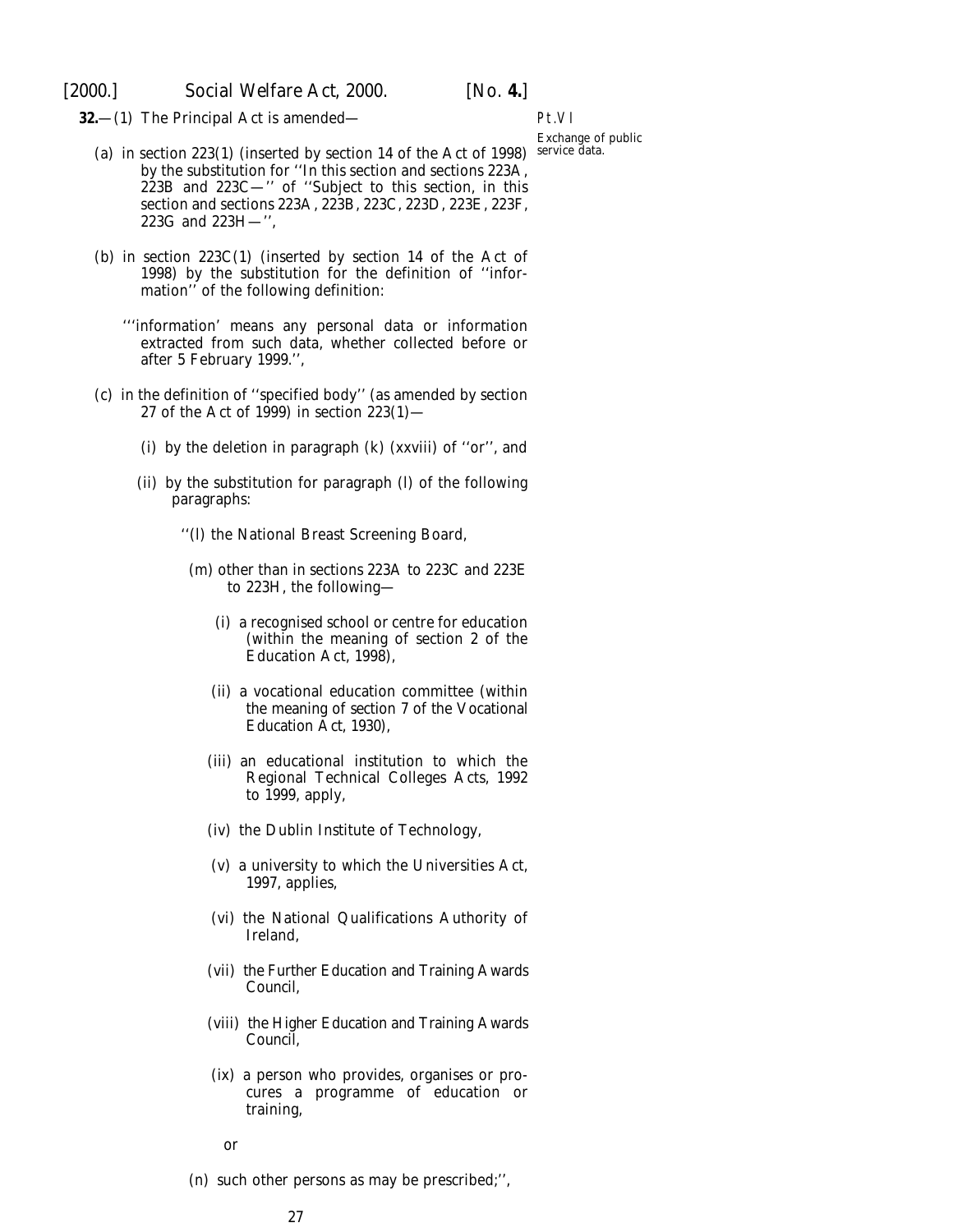Pt.VI S.32

(*d*) by the substitution in section 223C for subsection (5) of the following subsection:

''(5) A person who knowingly seeks or transfers any information held by a specified body relating to another by using that other's personal public service number, other than where the seeking or transferring of information is provided for under this Act or any other enactment, shall be guilty of an offence.'',

and

(*e*) by the insertion after section 223C of the following sections:

"Data exchange  $-$  223D.—Notwithstanding anything contained in provision of any other enactment, a specified body may share any other enactment, a specified body may share such information, as may be prescribed, with the Minister for Education and Science where that Minister requires the information for the purpose of enabling him or her to provide education in accordance with section  $6(b)$  of the Education Act, 1998.

 $\begin{tabular}{llll} Data exchange & $\quad$ 223E$.\,-(1)$ \quad Not with standing & anything & con-  
public service & timed in any other enactment, a specified body \end{tabular}$ sharing of personal tained in any other enactment, a specified body<br>public service the may share such information as may be premay share such information, as may be prescribed, with the Minister for the purpose of seeking from the Minister the personal public service number for each person in respect of whom the information is shared.

> (2) Information received by the Minister under subsection (1) may be used by the Minister for the purpose of identifying the personal public service number for each person in respect of whom such information is received and for updating the Minister's own records in respect of that person.

> (3) Where a specified body has sought a personal public service number under subsection (1) in respect of a person, the Minister may share such information, as may be prescribed, in respect of that person with that specified body for the purpose of giving that specified body the personal public service number relating to the person.

Data exchange — 223F.— Notwithstanding anything contained in health provisions. any other enactment, a specified body may share with another specified body information relating to a person using that person's personal public service number, where that information, other than the personal public service number, is being shared in accordance with the Health (Provision of Information) Act, 1997.

Data exchange  $-$  223G.—(1) Notwithstanding anything contained<br>rented accommodation in any other enactment, the Minister may share in any other enactment, the Minister may share such information, as may be prescribed, in relation to—

- (*a*) a house let for rent,
- (*b*) a landlord or his or her agent of a house let for rent, or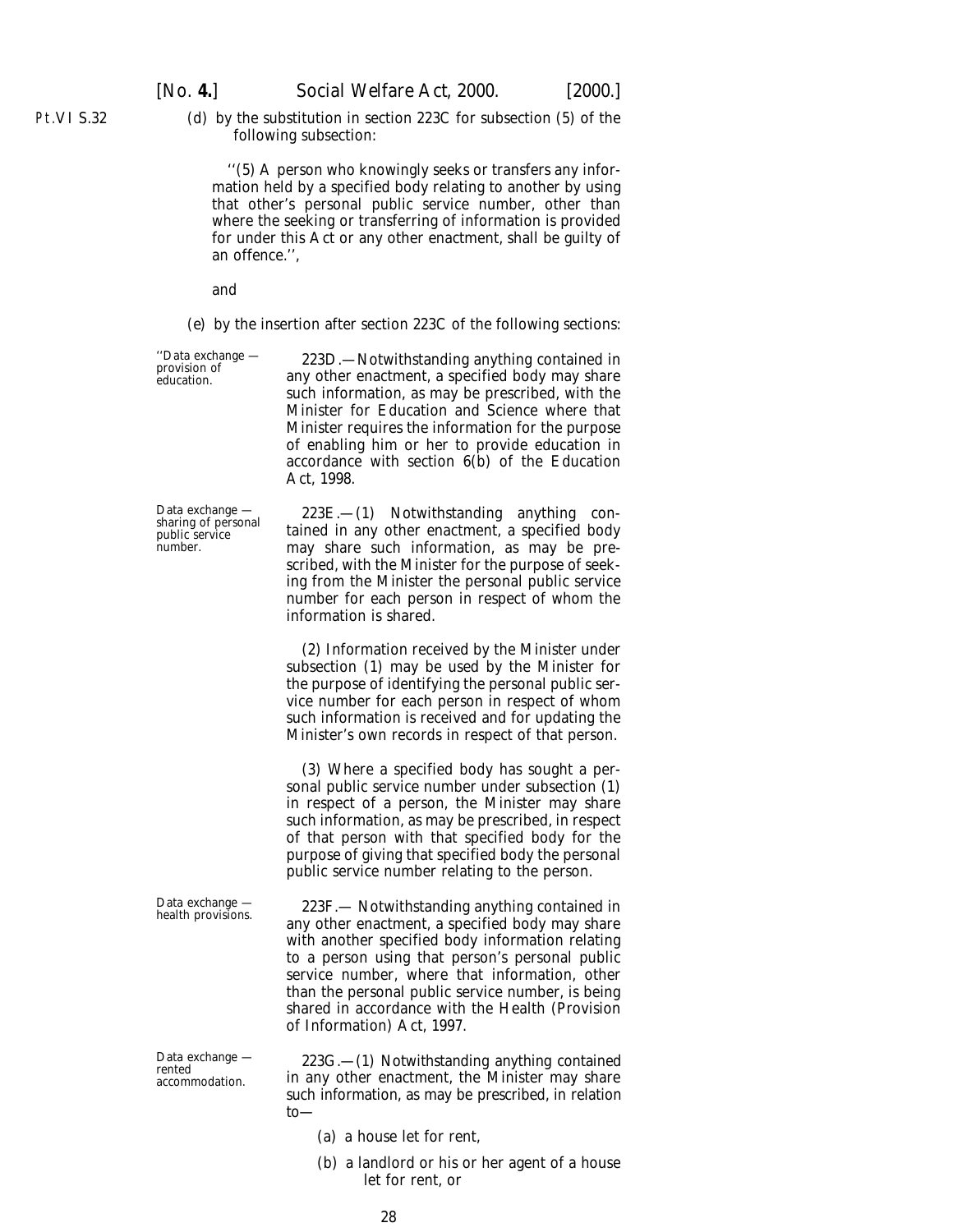(*c*) a tenant of a house let for rent, Pt.VI S.32

<span id="page-28-0"></span>with a local authority for the purposes of—

- (i) assisting a fire authority (within the meaning of the Fire Services Act, 1981), in the exercise of its functions under that Act, or
- (ii) assisting a housing authority (within the meaning of section 23 of the Housing (Miscellaneous Provisions) Act, 1992), in the exercise of its functions under sections 17, 18 and 20 of that Act,

in relation to that rented house let for rent, that landlord or his or her agent of a house let for rent or that tenant of a house let for rent.

(2) Information received by a local authority under subsection (1) may be used by that local authority for the purposes specified in subparagraphs (i) and (ii) of that subsection.

(3) In this section—

'house' has the meaning assigned to it by section 1 of the Housing (Miscellaneous Provisions) Act, 1992;

'local authority' has the meaning assigned to it by the Local Government Act, 1941.

| Data exchange —<br>correction of<br>inaccurate<br>information. | 223H.—Where the information shared between<br>one specified body and another under sections<br>223D, 223E, 223F or 223G is found to be inaccur-<br>ate, the specified body on making the discovery<br>shall confirm with the person the correct infor-<br>mation and advise the other specified body of the<br>amended information. |
|----------------------------------------------------------------|-------------------------------------------------------------------------------------------------------------------------------------------------------------------------------------------------------------------------------------------------------------------------------------------------------------------------------------|
| 'information'.                                                 | 223I. - In sections 223D, 223E, 223F, 223G and<br>223H 'information' means any personal data or<br>information extracted from such data.".                                                                                                                                                                                          |

(2) The amendment effected by paragraph (*e*) of subsection (1) applies to information used for the purposes of section 223D, 223E, 223F or 223G of the Principal Act whether collected before or after the coming into operation of the provision concerned.

(3) This section shall come into operation on such day or days as the Minister may appoint by order or orders generally or with reference to any particular purpose or provision and different days may be so appointed for different purposes or different provisions.

**33.**—Subsection (2) of section 218 of the Principal Act is repealed. Repeal.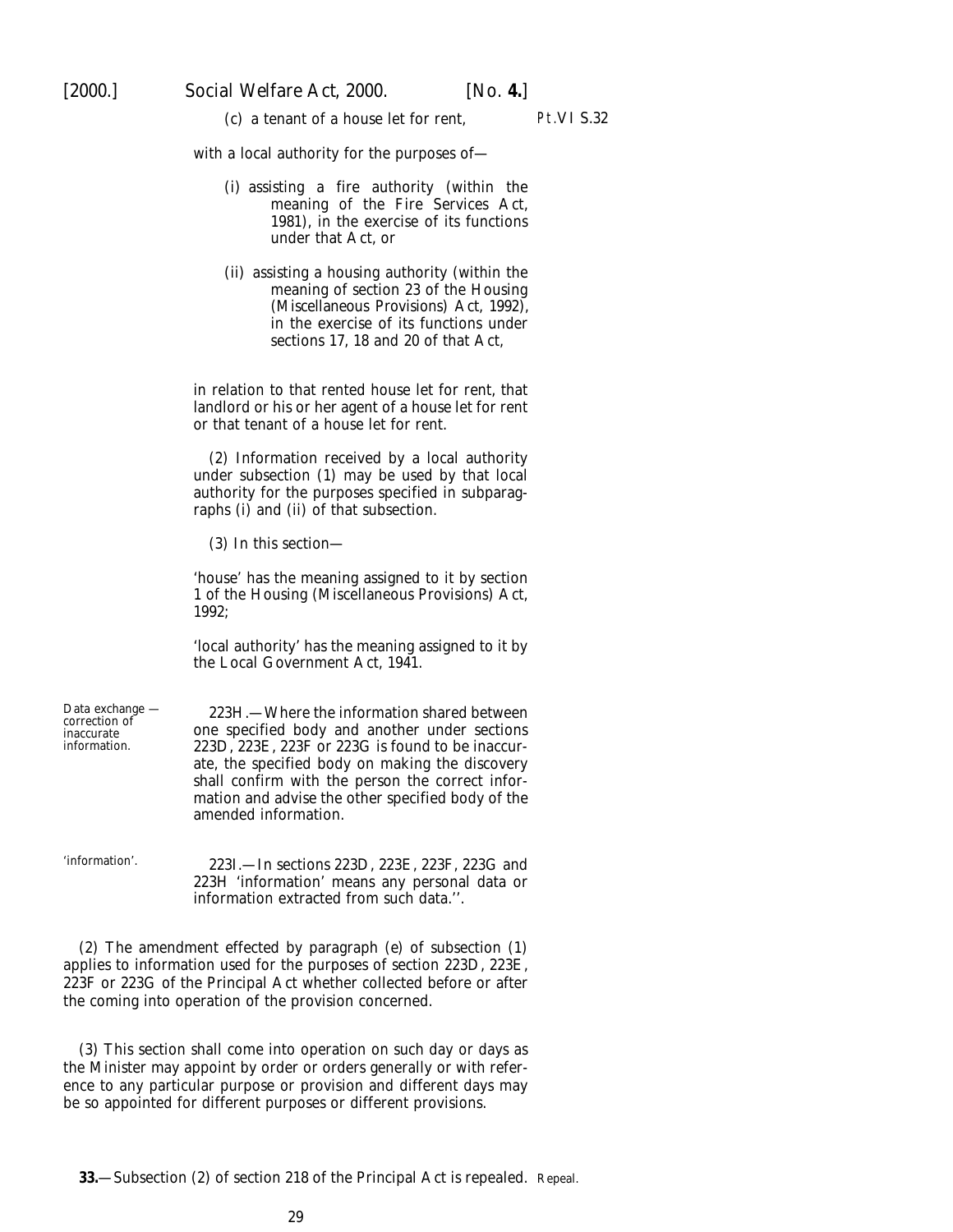<span id="page-29-0"></span>

[*No.* **4.**] *Social Welfare Act,* 2000. [2000.]

#### PART VII

#### Amendment of Health Contributions Act, 1979

**34.**—(1) Section 7A of the Health Contributions Act, 1979, is amended by—

- (*a*) the substitution in paragraph  $(1)(a)$  of "£280" for "£217" (inserted by section  $33(2)(a)$  of the Act of 1999),
- (*b*) the substitution in paragraph  $(1)(b)$  of "£14,560" for ''£11,250'' (inserted by section 33(2)(*b*) of the Act of 1999), and
- ( $c$ ) the substitution in subsection (2) of "£14,560" for "£11,250" (inserted by section  $33(2)(c)$  of the Act of 1999).
- (2) This section comes into operation on 6 April 2000.

#### PART VIII

#### Amendment of Pensions Act, 1990

**35.**—Part VI of the Pensions Act, 1990, is amended by the insertion after section 59B (inserted by section 35 of the Act of 1999) of the following section:

 $"59C.$ —(1) In this section—

'integrated pension' means a scheme pension, the calculation of the amount of which involves a State pension offset;

'scheme pension' means a pension payable under an occupational pension scheme;

'State pension' means—

- (*a*) disablement pension,
- (*b*) death benefit under section 60, 61 or 62,
- (*c*) old age (contributory) pension,
- (*d*) retirement pension,
- (*e*) invalidity pension,
- (*f*) widow's (contributory) pension, or
- (*g*) widower's (contributory) pension,

under Part II of the Social Welfare (Consolidation) Act, 1993;

'State pension offset', in relation to the calculation of a scheme pension, means a deduction or offset, the amount of which depends on the amount of a State pension;

'updated State pension offset', in relation to the calculation of an increase to a scheme pension after its commencement, means a State pension offset, the amount of which depends on the amount of a State pension at, or during a period up to, the date the increase to the scheme pension is calculated or made.

Amendment of Health Contributions Act, 1979.

Increases to pensions in payment.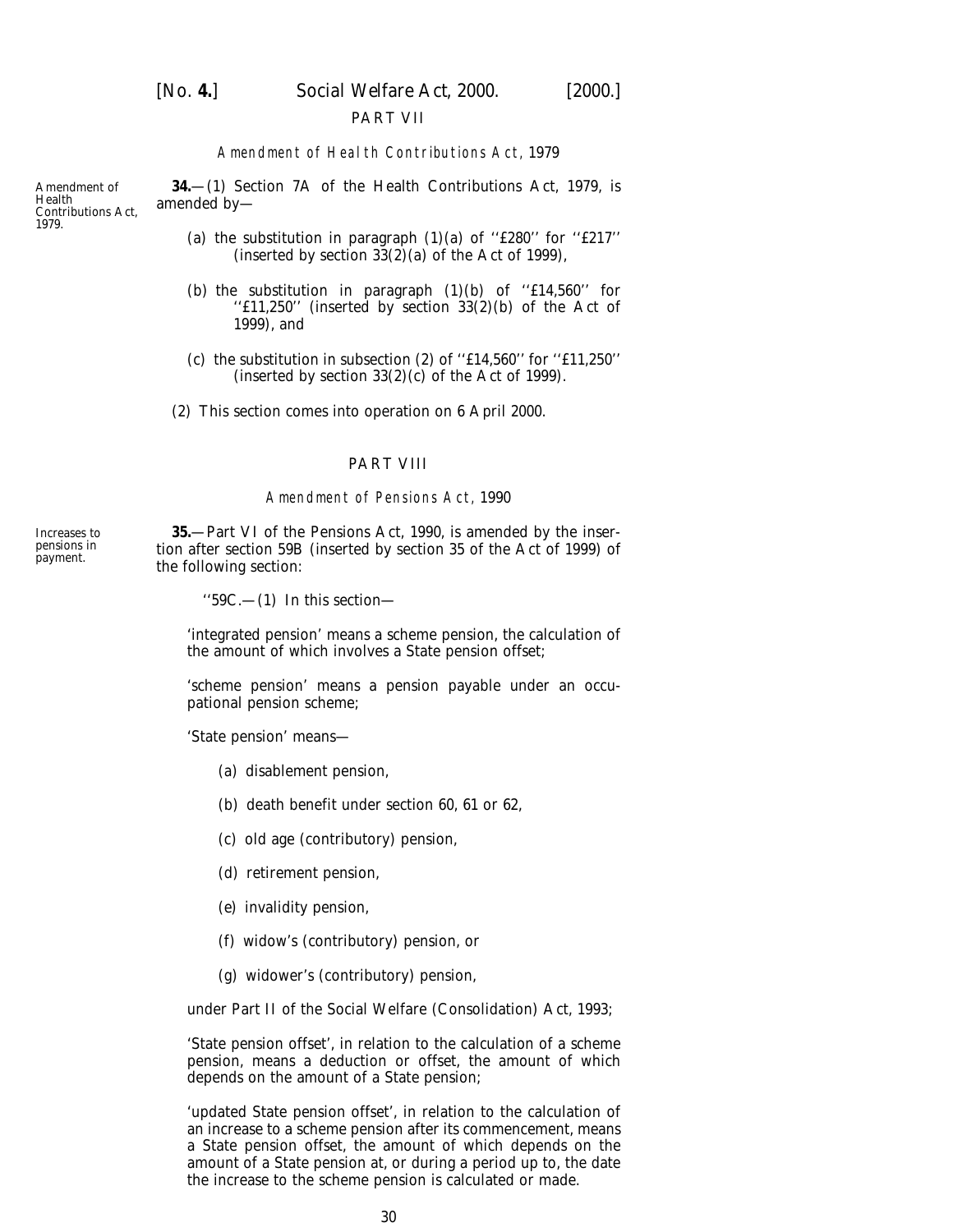<span id="page-30-0"></span>

(2) Where the trustees of a scheme increase an integrated Pt.VIII S.35 pension at any time after it has commenced, notwithstanding the rules of the scheme they shall not calculate the increase by reference to an updated State pension offset.

(3) Where, but for subsection (2), the trustees of a scheme would calculate an increase to an integrated pension by reference to an updated State pension offset, notwithstanding the rules of the scheme they shall instead calculate the increase by:

- (*a*) calculating the amount of the scheme pension which would notionally be payable immediately before the increase if the amount of the State pension offset had at all times been nil;
- (*b*) calculating the percentage by which the scheme pension, as so calculated, would be increased if the amount of the State pension offset continued to be nil; and
- (*c*) increasing the scheme pension actually in payment by that percentage.''.

**36.**—Section 3A of the Pensions Act, 1990, is repealed.

Repeal.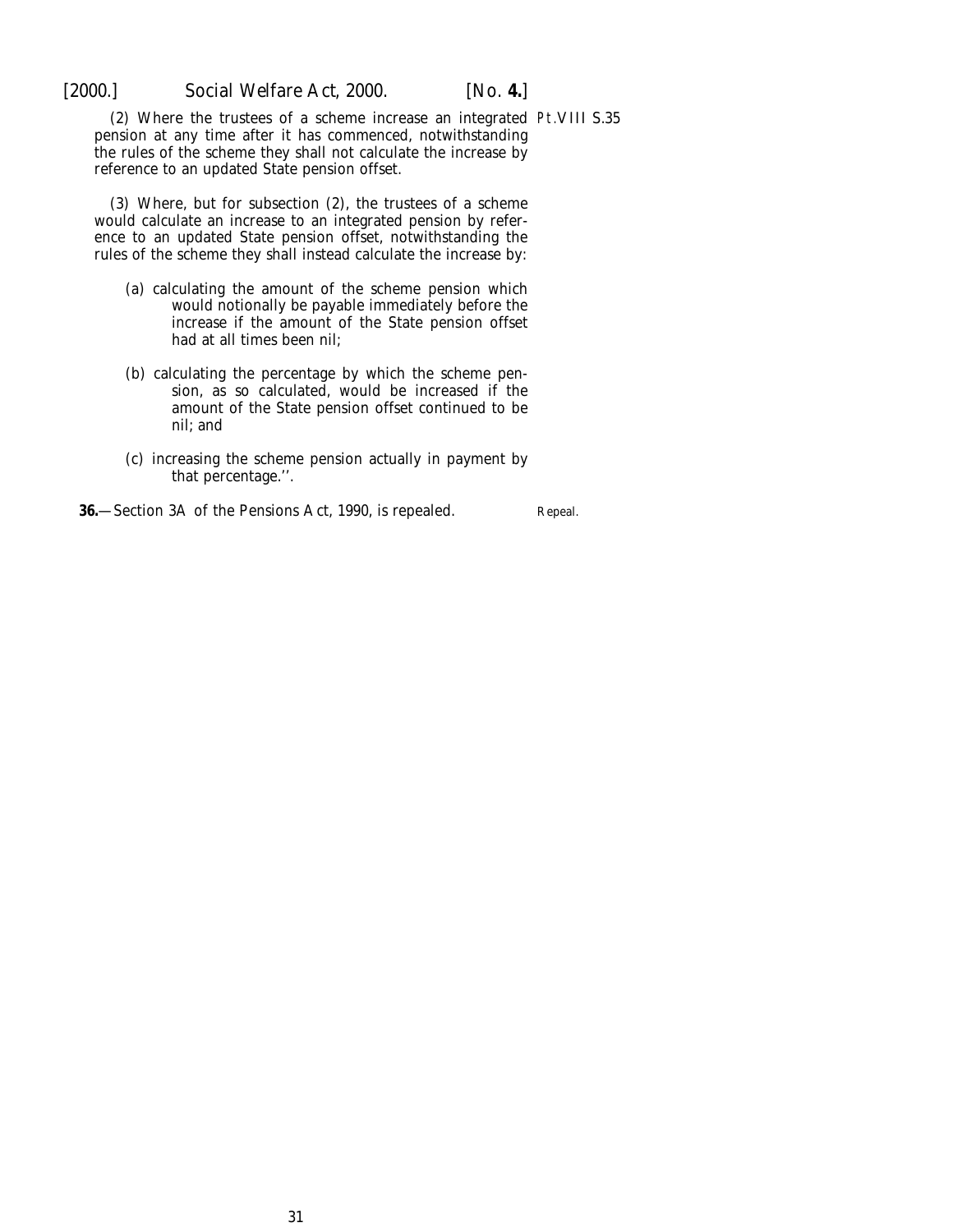# <span id="page-31-0"></span>[*No.* **4.**] *Social Welfare Act,* 2000. [2000.]

# SCHEDULE A

# ''Second Schedule

## Rates of Benefits

# PART I

#### Rates of Periodical Benefits and Increases Thereof

| Description of benefit<br>(1)                                                                                                                         | Weekly<br>rate<br>(2) | <b>Increase</b><br>for<br>qualified<br>adult<br>(where<br>payable)<br>(3) | Increase<br>for each<br>qualified<br>child<br>(where<br>payable)<br>(4) | Increase<br>for<br>prescribed<br>relative<br>under section<br>167<br>(where<br>payable)<br>(5) | Increase<br>where the<br>person has<br>attained<br>pensionable<br>age and is<br>living alone<br>(where<br>payable)<br>(6) | Increase<br>where<br>the<br>person<br>has<br>attained<br>the age of 80<br>years<br>(where<br>payable)<br>(7) |
|-------------------------------------------------------------------------------------------------------------------------------------------------------|-----------------------|---------------------------------------------------------------------------|-------------------------------------------------------------------------|------------------------------------------------------------------------------------------------|---------------------------------------------------------------------------------------------------------------------------|--------------------------------------------------------------------------------------------------------------|
|                                                                                                                                                       | £                     | $\mathbf f$                                                               | £                                                                       | £                                                                                              | £                                                                                                                         | $\mathbf f$                                                                                                  |
| 1. Disability Benefit, Unemploy-<br>ment Benefit, Injury Benefit and<br>Health and Safety Benefit<br>$\cdots$<br>2. Death Benefit:                    | 77.50                 | 47.00                                                                     | 13.20                                                                   |                                                                                                |                                                                                                                           |                                                                                                              |
| (a) pension payable to a widow<br>or widower under section<br>60<br>$\dddotsc$<br>$\ddotsc$<br>$(b)$ pension payable to a parent                      | 99.40                 |                                                                           | 17.00                                                                   | 48.80                                                                                          | 6.00                                                                                                                      |                                                                                                              |
| (i) reduced rate<br>$\ddotsc$                                                                                                                         | 46.50                 |                                                                           |                                                                         | 48.80                                                                                          | 6.00                                                                                                                      |                                                                                                              |
| (ii) maximum rate<br>$\ddotsc$                                                                                                                        | 99.40                 |                                                                           |                                                                         | 48.80                                                                                          | 6.00                                                                                                                      |                                                                                                              |
| $(c)$ pension payable<br>to<br>an<br>orphan<br>$\ddotsc$<br>                                                                                          | 57.90                 |                                                                           |                                                                         |                                                                                                |                                                                                                                           |                                                                                                              |
| 3. Old Age (Contributory) Pension<br>and Retirement Pension:                                                                                          | 96.00                 | 60.20                                                                     | 15.20                                                                   | 48.80                                                                                          | 6.00                                                                                                                      | 5.00                                                                                                         |
| additional increase for a quali-<br>who<br>fied<br>adult<br>has<br>attained pensionable age                                                           |                       | 4.40                                                                      |                                                                         |                                                                                                |                                                                                                                           |                                                                                                              |
| 4. Invalidity Pension:                                                                                                                                | 81.10                 | 53.30                                                                     | 15.20                                                                   | 48.80                                                                                          | 6.00                                                                                                                      | 5.00                                                                                                         |
| additional increase for a ben-<br>eficiary who has attained<br>the age of 65 years<br>$\ddotsc$                                                       | 14.90                 |                                                                           |                                                                         |                                                                                                |                                                                                                                           |                                                                                                              |
| additional increase where quali-<br>fied adult has attained<br>pensionable age<br>$\ddotsc$                                                           |                       | 4.70                                                                      |                                                                         |                                                                                                |                                                                                                                           |                                                                                                              |
| 5. Widow's and Widower's (Contri-<br>butory) Pension and a relevant<br>payment by virtue of section<br>$18(1)(a)$ of the Social Welfare<br>Act, 1996: | 81.10                 |                                                                           | 17.00                                                                   | 48.80                                                                                          | 6.00                                                                                                                      | 5.00                                                                                                         |
| additional increase for a ben-<br>eficiary who has attained<br>pensionable age<br>                                                                    | 8.00                  |                                                                           |                                                                         |                                                                                                |                                                                                                                           |                                                                                                              |
| 6. Orphan's (Contributory)<br>Allowance<br>$\ldots$<br>$\ddotsc$                                                                                      | 55.60                 |                                                                           |                                                                         |                                                                                                |                                                                                                                           |                                                                                                              |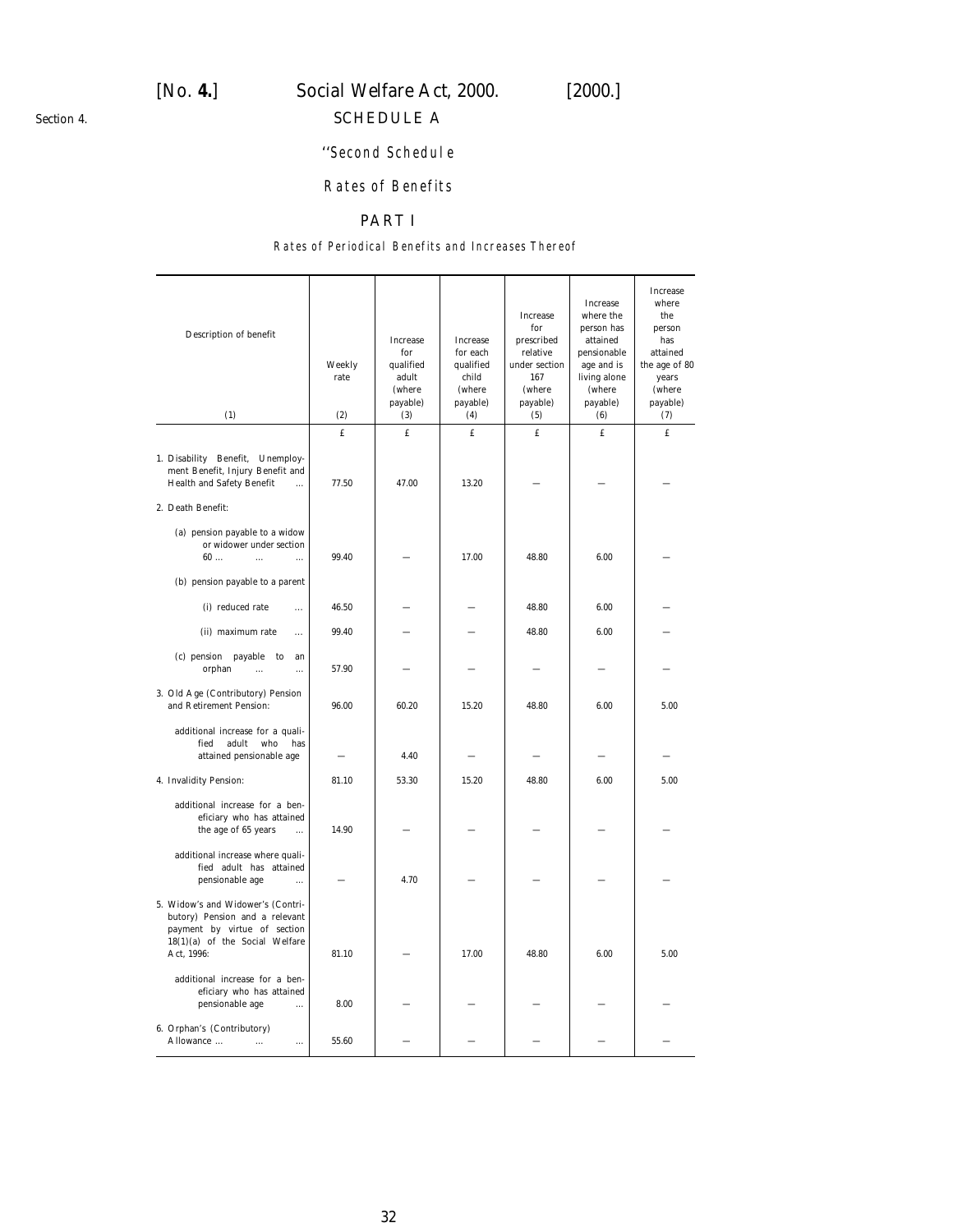# [2000.] *Social Welfare Act,* 2000. [*No.* **4.**]

PART II Sch.A

Occupational Injuries Benefits — Gratuities and Grant

| Description of Grant                        |          |          |          |          |          |          |          |            |
|---------------------------------------------|----------|----------|----------|----------|----------|----------|----------|------------|
| 1. Disablement Benefit:<br>Maximum gratuity |          | $\cdots$ | $\cdots$ | $\cdots$ | $\cdots$ | $\cdots$ | $\cdots$ | £<br>7,080 |
| 2. Death Benefit                            | $\cdots$ | $\cdots$ | $\cdots$ | .        | $\cdots$ | $\cdots$ | $\cdots$ | 500        |

# PART III

Disablement Pension

|                                                                                                                                                                      |                                                                                     | Degree of Disablement<br>(1)                                          |                                                                                                          |                                                                                                          | Weekly Rate<br>(2)                                                                  |
|----------------------------------------------------------------------------------------------------------------------------------------------------------------------|-------------------------------------------------------------------------------------|-----------------------------------------------------------------------|----------------------------------------------------------------------------------------------------------|----------------------------------------------------------------------------------------------------------|-------------------------------------------------------------------------------------|
| 100 per cent.<br>90<br>,,<br>,,<br>80<br>,,<br>, ,<br>70<br>,,<br>, ,<br>60<br>,,<br>, ,<br>50<br>,,<br>, ,<br>40<br>,,<br>, ,<br>30<br>,,<br>, ,<br>20<br>,,<br>, , | $\cdots$<br>$\cdots$<br>$\cdots$<br>$\cdots$<br>.<br>$\cdots$<br>.<br>.<br>$\cdots$ | .<br>$\cdots$<br>$\cdots$<br>$\cdots$<br>$\cdots$<br>.<br>.<br>.<br>. | $\cdots$<br>$\cdots$<br>$\cdots$<br>$\cdots$<br>$\cdots$<br>$\cdots$<br>$\cdots$<br>$\cdots$<br>$\cdots$ | $\cdots$<br>$\cdots$<br>$\cdots$<br>$\cdots$<br>$\cdots$<br>$\cdots$<br>$\cdots$<br>$\cdots$<br>$\cdots$ | £<br>101.20<br>91.10<br>81.00<br>70.80<br>60.70<br>50.60<br>40.50<br>30.40<br>20.20 |

# PART IV

#### Increases of Disablement Pension

| Description of Increase                                                                                                     | <b>Weekly Rate</b> |
|-----------------------------------------------------------------------------------------------------------------------------|--------------------|
| 1. Increase where the person is permanently incapable of work<br>2. Increase where the person requires constant attendance: | 77.50              |
| (a) limit of increase except in cases of exceptionally severe dis-<br>ablement<br>$\ddotsc$<br>                             | 42.30              |
| $(b)$ limit in any other case<br>$\cdots$                                                                                   | 84.60              |
|                                                                                                                             | ,,                 |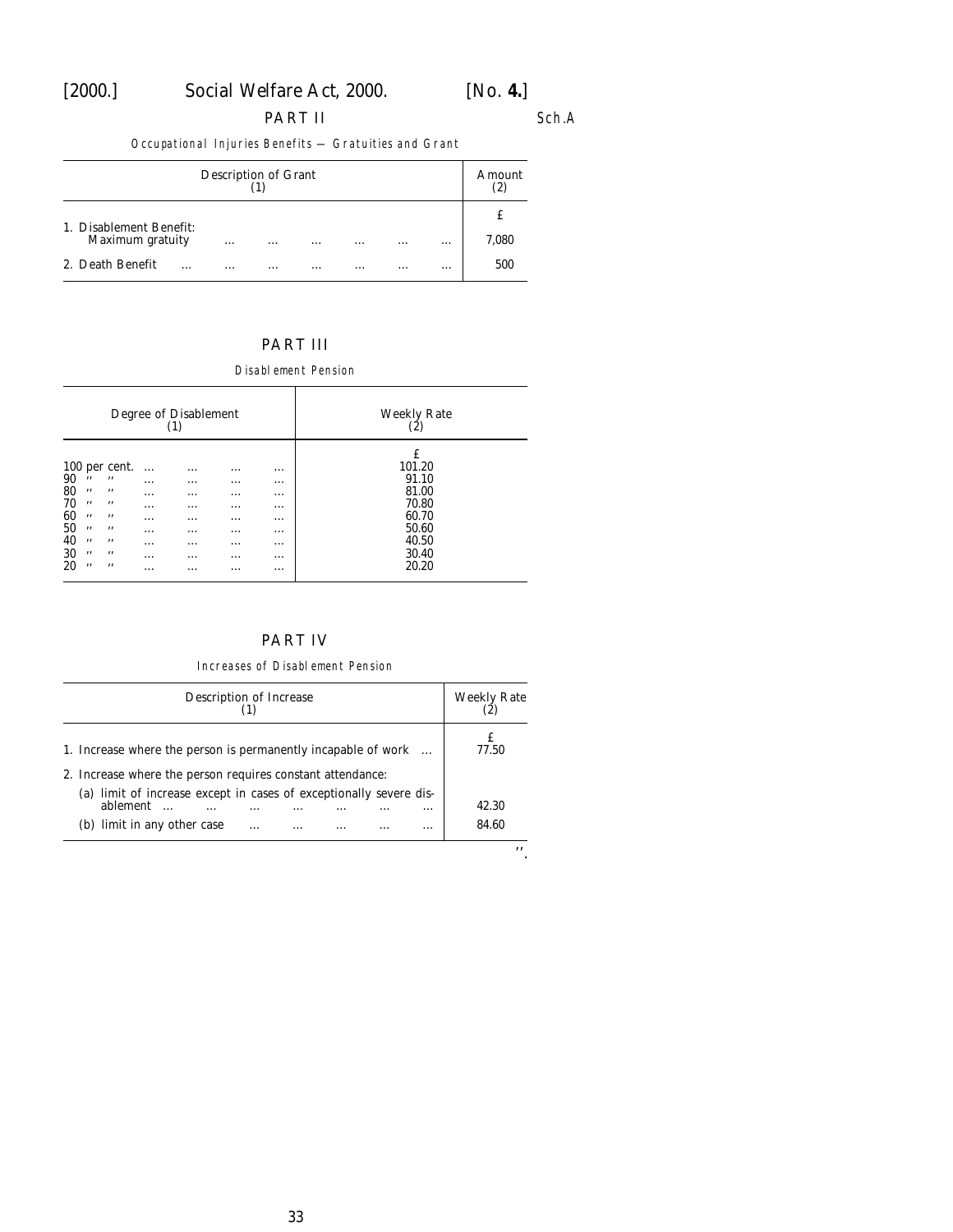<span id="page-33-0"></span>*Section 5.*

# [*No.* **4.**] *Social Welfare Act,* 2000. [2000.]

# SCHEDULE B

## ''Fourth Schedule

# Rates of Assistance

## PART I

#### Rates of Periodical Social Assistance and Increases Thereof

| Description of assistance<br>(1)                                                                                                                                                             | Weekly<br>rate<br>(2) | Increase<br>for<br>qualified<br>adult<br>(where<br>payable)<br>(3) | Increase<br>for each<br>qualified<br>child<br>(where<br>payable)<br>(4) | Increase<br>for<br>prescribed<br>relative<br>under section<br>167<br>(where<br>payable)<br>(5) | Increase<br>where the<br>person has<br>attained<br>pensionable<br>age and is<br>living alone<br>(where<br>payable)<br>(6) | Increase<br>where<br>the<br>person<br>has<br>attained<br>the age of 80<br>years<br>(where<br>payable)<br>(7) |
|----------------------------------------------------------------------------------------------------------------------------------------------------------------------------------------------|-----------------------|--------------------------------------------------------------------|-------------------------------------------------------------------------|------------------------------------------------------------------------------------------------|---------------------------------------------------------------------------------------------------------------------------|--------------------------------------------------------------------------------------------------------------|
|                                                                                                                                                                                              | £                     | £                                                                  | £                                                                       | £                                                                                              | £                                                                                                                         | £                                                                                                            |
| 1. Unemployment Assistance:                                                                                                                                                                  |                       |                                                                    |                                                                         |                                                                                                |                                                                                                                           |                                                                                                              |
| $(a)$ in the case of a person to whom<br>section $121(1)(a)$ applies<br>$\ddotsc$                                                                                                            | 77.50                 | 47.00                                                              | 13.20                                                                   |                                                                                                |                                                                                                                           |                                                                                                              |
| $(b)$ in the case of a person to whom<br>section $121(1)(b)$ applies<br>$\cdots$                                                                                                             | 76.00                 | 47.00                                                              | 13.20                                                                   |                                                                                                |                                                                                                                           |                                                                                                              |
| 2. Pre-Retirement Allowance                                                                                                                                                                  | 77.50                 | 47.00                                                              | 13.20                                                                   |                                                                                                |                                                                                                                           |                                                                                                              |
| 3. Disability Allowance                                                                                                                                                                      | 77.50                 | 47.00                                                              | 13.20                                                                   |                                                                                                |                                                                                                                           |                                                                                                              |
| 4. Old Age (Non-Contributory)<br>Pension<br>$\cdots$<br>$\ddotsc$<br>$\cdots$                                                                                                                | 85.50                 |                                                                    | 13.20                                                                   | 48.80                                                                                          | 6.00                                                                                                                      | 5.00                                                                                                         |
| 5. Blind Pension:                                                                                                                                                                            | 77.50                 |                                                                    | 13.20                                                                   | 48.80                                                                                          | 6.00                                                                                                                      | 5.00                                                                                                         |
| additional increase for a<br>beneficiary who has<br>attained pensionable age                                                                                                                 | 8.00                  |                                                                    |                                                                         |                                                                                                |                                                                                                                           |                                                                                                              |
| 6. Widow's (Non-Contributory)<br>Pension, Widower's (Non-<br>Contributory) Pension and a<br>relevant payment by virtue of<br>section $18(1)(b)$ or $(c)$ of the<br>Social Welfare Act, 1996: | 77.50                 |                                                                    |                                                                         | 48.80                                                                                          | 6.00                                                                                                                      | 5.00                                                                                                         |
| additional increase for a<br>beneficiary who has<br>attained pensionable age                                                                                                                 | 8.00                  |                                                                    |                                                                         |                                                                                                |                                                                                                                           |                                                                                                              |
| 7. One-Parent Family Payment:                                                                                                                                                                | 77.50                 |                                                                    | 15.20                                                                   |                                                                                                |                                                                                                                           | 5.00                                                                                                         |
| additional increase for a<br>beneficiary who has<br>attained pensionable age                                                                                                                 | 8.00                  |                                                                    |                                                                         |                                                                                                |                                                                                                                           |                                                                                                              |
| 8. Carer's Allowance:                                                                                                                                                                        |                       |                                                                    |                                                                         |                                                                                                |                                                                                                                           |                                                                                                              |
| $(a)$ in the case of a person to<br>whom section $165(1)(a)$<br>applies<br>$\ddotsc$<br>$\cdots$                                                                                             | 120.80                |                                                                    | 13.20                                                                   |                                                                                                |                                                                                                                           |                                                                                                              |
| additional increase for a<br>beneficiary who has<br>attained pensionable age                                                                                                                 | 12.00                 |                                                                    |                                                                         |                                                                                                |                                                                                                                           |                                                                                                              |
| $(b)$ in the case of a person to<br>whom section $165(1)(b)$<br>applies<br>$\cdots$<br>$\cdots$                                                                                              | 80.50                 |                                                                    | 13.20                                                                   |                                                                                                |                                                                                                                           |                                                                                                              |
| additional increase for a<br>beneficiary who has<br>attained pensionable age                                                                                                                 | 8.00                  |                                                                    |                                                                         |                                                                                                |                                                                                                                           |                                                                                                              |
| 9. Orphan's (Non-Contributory)<br>Pension<br>$\cdots$<br>$\cdots$<br>$\cdots$                                                                                                                | 55.60                 |                                                                    |                                                                         |                                                                                                |                                                                                                                           |                                                                                                              |
| 10. Supplementary Welfare<br>Allowance<br>.<br>                                                                                                                                              | 76.00                 | 47.00                                                              | 13.20                                                                   |                                                                                                |                                                                                                                           |                                                                                                              |
| 11. Farm Assist<br>$\ldots$<br>                                                                                                                                                              | 77.50                 | 47.00                                                              | 13.20                                                                   |                                                                                                |                                                                                                                           |                                                                                                              |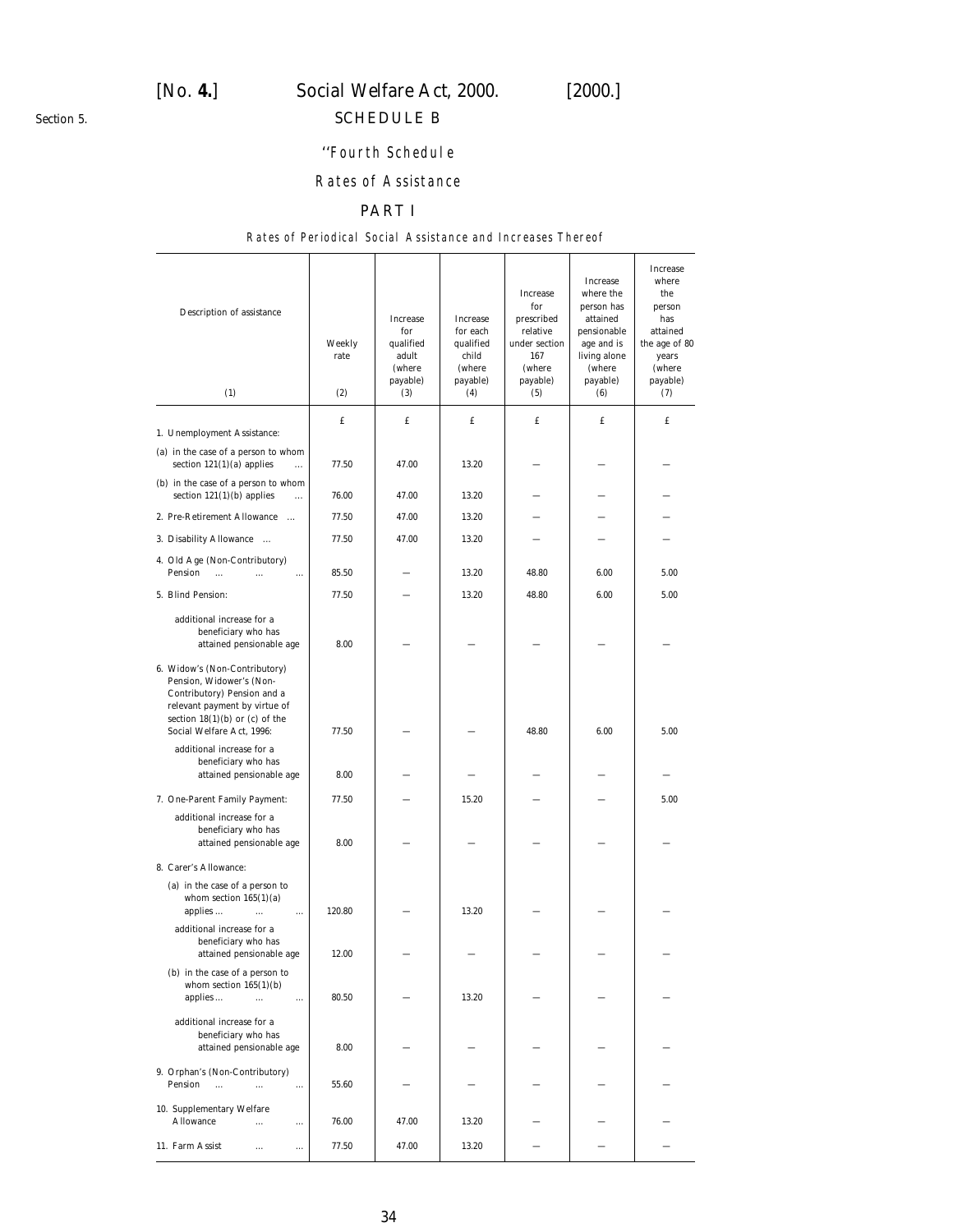## PART II Sch.B

Increase of Old Age (Non-Contributory) Pension for One of a Couple and Increase in Blind Pension for One of a Couple where both Beneficiary and Spouse have attained Pensionable Age

| Means of claimant or pensioner                      | Weekly rate of increase |                 |          |       |
|-----------------------------------------------------|-------------------------|-----------------|----------|-------|
|                                                     |                         |                 |          | £     |
| Where the weekly means of the claimant or pensioner |                         |                 |          |       |
| do not exceed £6<br>$\ddotsc$<br>$\cdots$           | $\ddotsc$               | .               | $\cdots$ | 51.70 |
| exceed £6 but do not exceed £8                      | .                       | $\cdot$ $\cdot$ | .        | 50.70 |
| exceed £8 but do not exceed £10                     | .                       | .               | .        | 49.70 |
| exceed £10 but do not exceed £12                    |                         | .               | .        | 48.70 |
| exceed £12 but do not exceed £14                    | .                       | .               | .        | 47.70 |
| exceed £14 but do not exceed £16                    |                         | .               | .        | 46.70 |
| exceed £16 but do not exceed £18                    |                         | .               |          | 45.70 |
| exceed £18 but do not exceed £20                    | .                       | .               | .        | 44.70 |
| exceed £20 but do not exceed £22                    | .                       | .               | .        | 43.70 |
| exceed £22 but do not exceed £24                    | .                       | .               | .        | 42.70 |
| exceed £24 but do not exceed £26                    | .                       | .               | .        | 41.70 |
| exceed £26 but do not exceed £28                    |                         |                 | .        | 40.70 |
| exceed £28 but do not exceed £30                    |                         |                 | .        | 39.70 |
| exceed £30 but do not exceed £32                    |                         | .               | .        | 38.70 |
| exceed £32 but do not exceed £34                    | .                       |                 |          | 37.70 |
| exceed £34 but do not exceed £36                    |                         | .               | .        | 36.70 |
| exceed £36 but do not exceed £38                    | .                       | .               | .        | 35.70 |
| exceed £38 but do not exceed £40                    | .                       | .               | .        | 34.70 |
|                                                     | .                       | .               | .        | 33.70 |
| exceed £40 but do not exceed £42                    |                         | .               | .        |       |
| exceed £42 but do not exceed £44                    | .                       | .               |          | 32.70 |
| exceed £44 but do not exceed £46                    | .                       | .               | .        | 31.70 |
| exceed £46 but do not exceed £48                    | .                       | .               |          | 30.70 |
| exceed £48 but do not exceed £50                    | .                       | .               | .        | 29.70 |
| exceed £50 but do not exceed £52                    |                         | .               | .        | 28.70 |
| exceed £52 but do not exceed £54                    |                         | .               | .        | 27.70 |
| exceed £54 but do not exceed £56                    |                         | .               | .        | 26.70 |
| exceed £56 but do not exceed £58                    |                         | .               | .        | 25.70 |
| exceed £58 but do not exceed £60                    |                         | .               |          | 24.70 |
| exceed £60 but do not exceed £62                    | .                       | .               | .        | 23.70 |
| exceed £62 but do not exceed £64                    | .                       | .               | .        | 22.70 |
| exceed £64 but do not exceed £66                    | .                       | .               |          | 21.70 |
| exceed £66 but do not exceed £68                    | .                       | .               | .        | 20.70 |
| exceed £68 but do not exceed £70                    | .                       | .               | .        | 19.70 |
| exceed £70 but do not exceed £72                    | .                       | .               | .        | 18.70 |
| exceed £72 but do not exceed £74                    | .                       | .               |          | 17.70 |
| exceed £74 but do not exceed £76                    | .                       | .               | .        | 16.70 |
| exceed £76 but do not exceed £78                    |                         |                 |          | 15.70 |
| exceed £78 but do not exceed £80                    | .                       | .               |          | 14.70 |
| exceed £80 but do not exceed £82                    | .                       | .               | .        | 13.70 |
| exceed £82 but do not exceed £84                    |                         |                 | .        | 12.70 |
|                                                     |                         |                 | .        |       |
| exceed £84 but do not exceed £86                    |                         |                 |          | 11.70 |
| exceed £86 but do not exceed £88                    | .                       | .               |          | 10.70 |
| exceed £88                                          |                         |                 |          | Nil   |
|                                                     |                         |                 |          |       |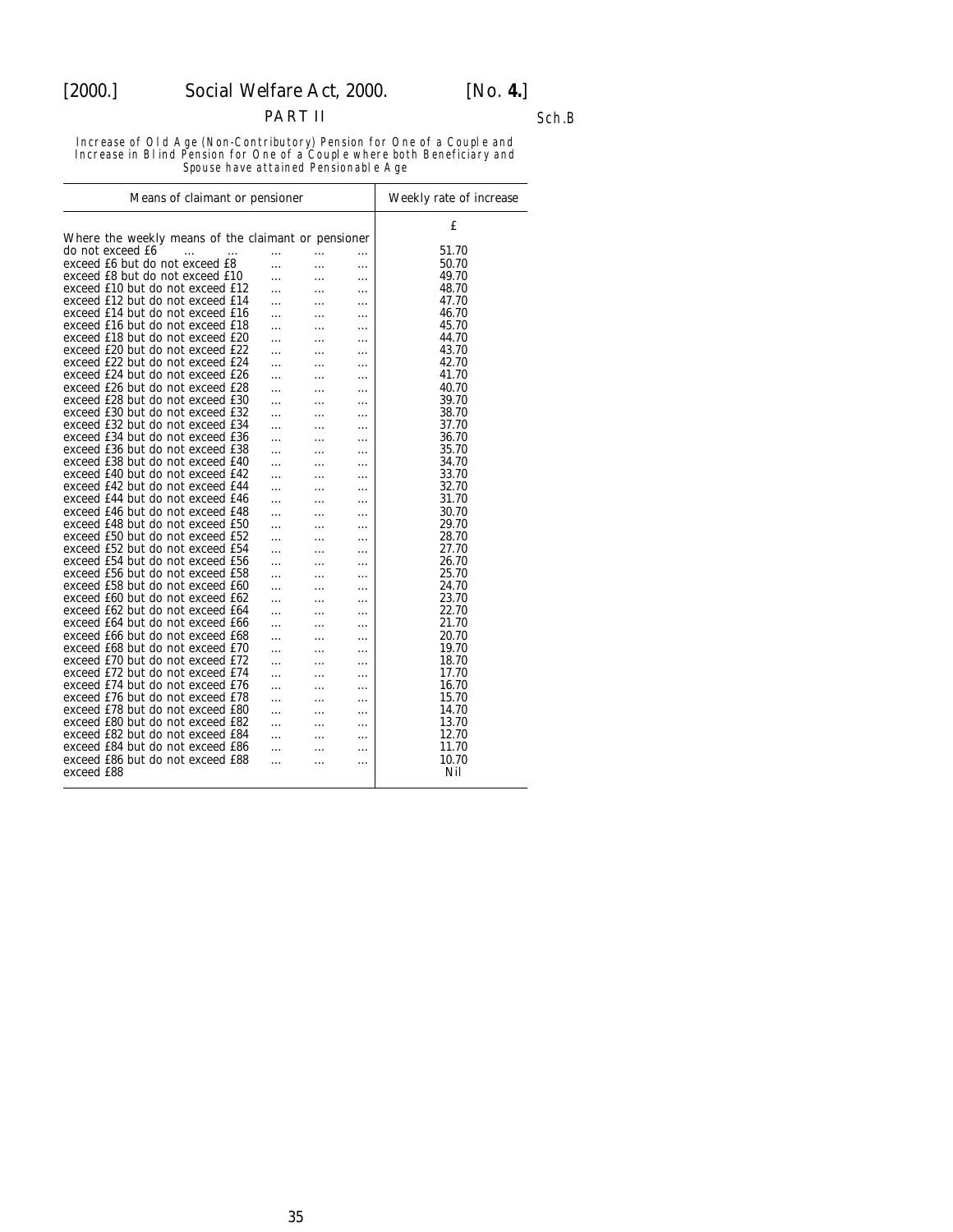# PART IIA

Increase of Blind Pension for One of a Couple Where both Beneficiary and Spouse have not Attained Pensionable Age

| Means of claimant or pensioner                      | Weekly rate of increase |   |   |       |
|-----------------------------------------------------|-------------------------|---|---|-------|
|                                                     |                         |   |   | £     |
| Where the weekly means of the claimant or pensioner |                         |   |   |       |
| do not exceed £6<br>.                               | .                       | . | . | 47.00 |
| exceed £6 but do not exceed £8                      | .                       | . | . | 46.00 |
| exceed £8 but do not exceed £10                     |                         | . | . | 45.00 |
| exceed £10 but do not exceed £12                    | .                       | . | . | 44.00 |
| exceed £12 but do not exceed £14                    |                         | . | . | 43.00 |
| exceed £14 but do not exceed £16                    |                         | . | . | 42.00 |
| exceed £16 but do not exceed £18                    |                         | . | . | 41.00 |
| exceed £18 but do not exceed £20                    |                         | . | . | 40.00 |
| exceed £20 but do not exceed £22                    |                         |   | . | 39.00 |
| exceed £22 but do not exceed £24                    | .                       | . | . | 38.00 |
| exceed £24 but do not exceed £26                    |                         |   | . | 37.00 |
| exceed £26 but do not exceed £28                    |                         |   | . | 36.00 |
| exceed £28 but do not exceed £30                    |                         | . | . | 35.00 |
| exceed £30 but do not exceed £32                    |                         |   | . | 34.00 |
| exceed £32 but do not exceed £34                    | .                       | . | . | 33.00 |
| exceed £34 but do not exceed £36                    |                         | . | . | 32.00 |
| exceed £36 but do not exceed £38                    |                         |   | . | 31.00 |
| exceed £38 but do not exceed £40                    |                         | . | . | 30.00 |
| exceed £40 but do not exceed £42                    |                         |   | . | 29.00 |
| exceed £42 but do not exceed £44                    |                         |   | . | 28.00 |
| exceed £44 but do not exceed £46                    | .                       | . | . | 27.00 |
| exceed £46 but do not exceed £48                    |                         |   | . | 26.00 |
| exceed £48 but do not exceed £50                    |                         | . | . | 25.00 |
| exceed £50 but do not exceed £52                    | .                       | . | . | 24.00 |
| exceed £52 but do not exceed £54                    |                         |   | . | 23.00 |
| exceed £54 but do not exceed £56                    |                         | . | . | 22.00 |
| exceed £56 but do not exceed £58                    |                         |   | . | 21.00 |
| exceed £58 but do not exceed £60                    |                         |   | . | 20.00 |
| exceed £60 but do not exceed £62                    |                         | . | . | 19.00 |
| exceed £62 but do not exceed £64                    |                         |   | . | 18.00 |
| exceed £64 but do not exceed £66                    | .                       | . | . | 17.00 |
| exceed £66 but do not exceed £68                    |                         | . | . | 16.00 |
| exceed £68 but do not exceed £70                    |                         |   | . | 15.00 |
| exceed £70 but do not exceed £72                    | .                       | . | . | 14.00 |
| exceed £72 but do not exceed £74                    |                         |   | . | 13.00 |
| exceed £74 but do not exceed £76                    |                         |   | . | 12.00 |
| exceed £76 but do not exceed £78                    |                         | . | . | 11.00 |
| exceed £78 but do not exceed £80                    | .                       | . | . | 10.00 |
| exceed £80                                          |                         |   |   | Nil   |
|                                                     |                         |   |   |       |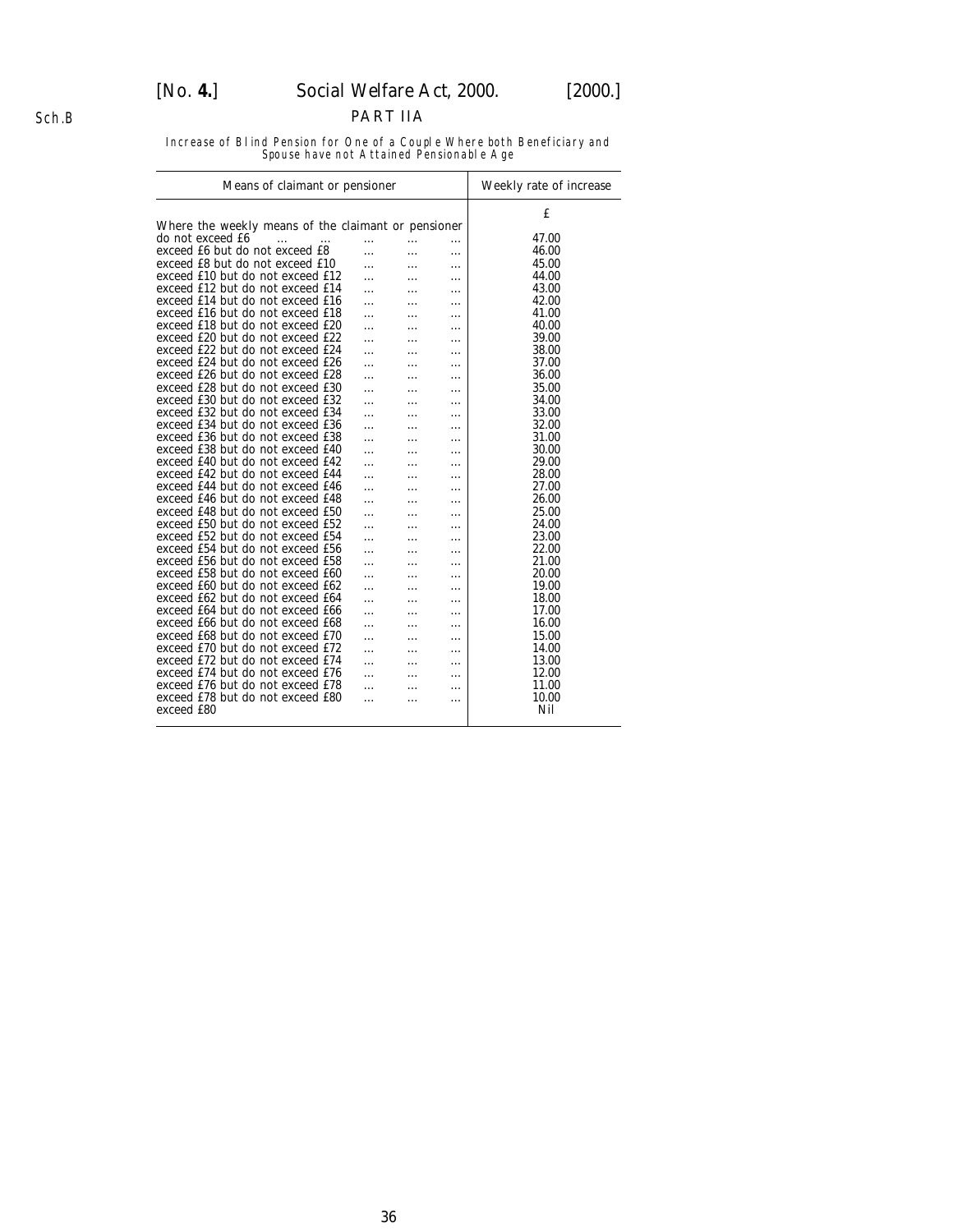# [2000.] *Social Welfare Act,* 2000. [*No.* **4.**]

PART IIB Sch.B

Increase of Blind Pension for One of a Couple Where Beneficiary has not Attained Pensionable Age and Spouse has Attained Pensionable Age

| Means of claimant or pensioner                      | Weekly rate of increase |   |   |       |
|-----------------------------------------------------|-------------------------|---|---|-------|
| Where the weekly means of the claimant or pensioner |                         |   |   | £     |
| do not exceed £6<br>$\cdots$                        |                         |   |   | 51.70 |
| exceed £6 but do not exceed £8                      | .                       | . | . | 50.70 |
| exceed £8 but do not exceed £10                     |                         | . | . | 49.70 |
| exceed £10 but do not exceed £12                    | .                       | . | . | 48.70 |
| exceed £12 but do not exceed £14                    | .                       | . | . | 47.70 |
| exceed £14 but do not exceed £16                    |                         | . | . | 46.70 |
| exceed £16 but do not exceed £18                    | .                       | . | . | 45.70 |
| exceed £18 but do not exceed £20                    | .                       | . | . | 44.70 |
| exceed £20 but do not exceed £22                    |                         | . | . | 43.70 |
| exceed £22 but do not exceed £24                    |                         |   | . | 42.70 |
| exceed £24 but do not exceed £26                    | .                       | . | . | 41.70 |
| exceed £26 but do not exceed £28                    |                         | . | . | 40.70 |
|                                                     |                         |   | . | 39.70 |
| exceed £28 but do not exceed £30                    |                         |   | . |       |
| exceed £30 but do not exceed £32                    | .                       | . | . | 38.70 |
| exceed £32 but do not exceed £34                    |                         | . | . | 37.70 |
| exceed £34 but do not exceed £36                    | .                       | . | . | 36.70 |
| exceed £36 but do not exceed £38                    |                         | . | . | 35.70 |
| exceed £38 but do not exceed £40                    | .                       | . | . | 34.70 |
| exceed £40 but do not exceed £42                    |                         |   | . | 33.70 |
| exceed £42 but do not exceed £44                    |                         |   | . | 32.70 |
| exceed £44 but do not exceed £46                    |                         | . |   | 31.70 |
| exceed £46 but do not exceed £48                    |                         |   | . | 30.70 |
| exceed £48 but do not exceed £50                    |                         |   | . | 29.70 |
| exceed £50 but do not exceed £52                    |                         |   | . | 28.70 |
| exceed £52 but do not exceed £54                    | .                       | . | . | 27.70 |
| exceed £54 but do not exceed £56                    |                         | . | . | 26.70 |
| exceed £56 but do not exceed £58                    |                         | . | . | 25.70 |
| exceed £58 but do not exceed £60                    | .                       |   | . | 24.70 |
| exceed £60 but do not exceed £62                    | .                       | . | . | 23.70 |
| exceed £62 but do not exceed £64                    |                         |   | . | 22.70 |
| exceed £64 but do not exceed £66                    | .                       | . | . | 21.70 |
| exceed £66 but do not exceed £68                    | .                       | . | . | 20.70 |
| exceed £68 but do not exceed £70                    |                         | . | . | 19.70 |
| exceed £70 but do not exceed £72                    |                         |   | . | 18.70 |
| exceed £72 but do not exceed £74                    | .                       | . | . | 17.70 |
| exceed £74 but do not exceed £76                    |                         | . | . | 16.70 |
| exceed £76 but do not exceed £78                    |                         |   | . | 15.70 |
| exceed £78 but do not exceed £80                    | .                       | . | . | 14.70 |
| exceed £80                                          |                         |   |   | Nil   |
|                                                     |                         |   |   |       |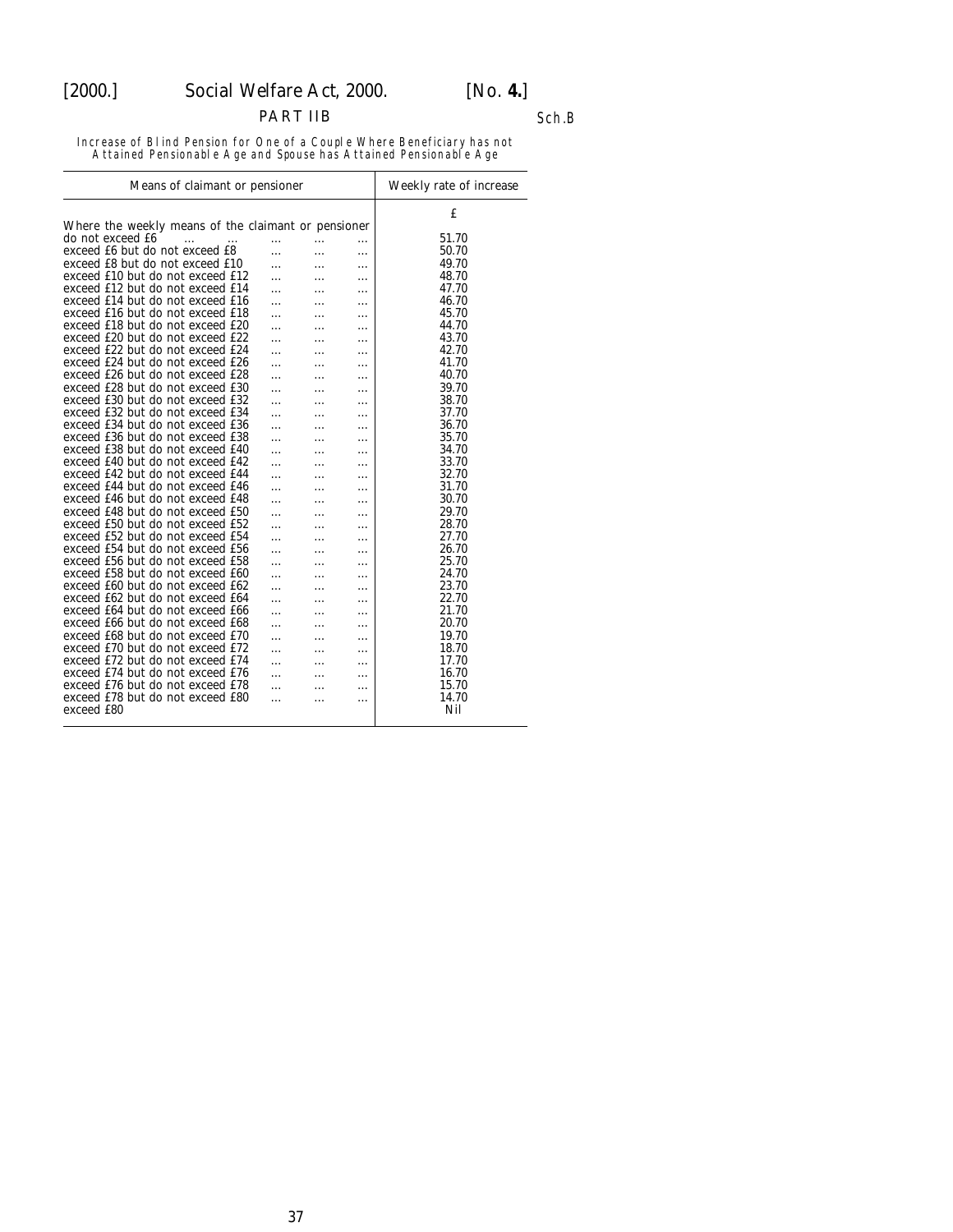# [*No.* **4.**] *Social Welfare Act,* 2000. [2000.]

# PART IIC

Increase of Blind Pension for One of a Couple Where Beneficiary has Attained Pensionable Age and Spouse has not Attained Pensionable Age

| Means of claimant or pensioner                      | Weekly rate of increase |   |   |       |
|-----------------------------------------------------|-------------------------|---|---|-------|
| Where the weekly means of the claimant or pensioner |                         |   |   | £     |
| do not exceed £6<br>.<br>$\ddotsc$                  | .                       | . | . | 47.00 |
| exceed £6 but do not exceed £8                      | .                       | . | . | 46.00 |
| exceed £8 but do not exceed £10                     | .                       | . | . | 45.00 |
| exceed £10 but do not exceed £12                    | .                       | . | . | 44.00 |
| exceed £12 but do not exceed £14                    |                         | . | . | 43.00 |
| exceed £14 but do not exceed £16                    |                         | . | . | 42.00 |
| exceed £16 but do not exceed £18                    |                         | . | . | 41.00 |
| exceed £18 but do not exceed £20                    |                         | . | . | 40.00 |
| exceed £20 but do not exceed £22                    |                         | . | . | 39.00 |
| exceed £22 but do not exceed £24                    | .                       | . | . | 38.00 |
| exceed £24 but do not exceed £26                    | .                       | . | . | 37.00 |
| exceed £26 but do not exceed £28                    | .                       | . | . | 36.00 |
| exceed £28 but do not exceed £30                    |                         | . | . | 35.00 |
| exceed £30 but do not exceed £32                    |                         | . | . | 34.00 |
| exceed £32 but do not exceed £34                    | .                       | . | . | 33.00 |
| exceed £34 but do not exceed £36                    |                         | . | . | 32.00 |
| exceed £36 but do not exceed £38                    |                         | . | . | 31.00 |
| exceed £38 but do not exceed £40                    |                         | . | . | 30.00 |
| exceed £40 but do not exceed £42                    |                         | . | . | 29.00 |
| exceed £42 but do not exceed £44                    |                         | . | . | 28.00 |
| exceed £44 but do not exceed £46                    |                         | . | . | 27.00 |
| exceed £46 but do not exceed £48                    |                         | . | . | 26.00 |
| exceed £48 but do not exceed £50                    |                         | . | . | 25.00 |
| exceed £50 but do not exceed £52                    |                         | . | . | 24.00 |
| exceed £52 but do not exceed £54                    |                         | . | . | 23.00 |
| exceed £54 but do not exceed £56                    | .                       | . | . | 22.00 |
| exceed £56 but do not exceed £58                    | .                       | . | . | 21.00 |
| exceed £58 but do not exceed £60                    |                         | . | . | 20.00 |
| exceed £60 but do not exceed £62                    |                         | . | . | 19.00 |
| exceed £62 but do not exceed £64                    | .                       | . | . | 18.00 |
| exceed £64 but do not exceed £66                    | .                       | . | . | 17.00 |
| exceed £66 but do not exceed £68                    |                         | . | . | 16.00 |
| exceed £68 but do not exceed £70                    |                         | . | . | 15.00 |
| exceed £70 but do not exceed £72                    |                         | . | . | 14.00 |
| exceed £72 but do not exceed £74                    | .                       | . | . | 13.00 |
| exceed £74 but do not exceed £76                    | .                       | . |   | 12.00 |
| exceed £76 but do not exceed £78                    | .                       | . | . | 11.00 |
| exceed £78 but do not exceed £80                    |                         | . | . | 10.00 |
| exceed £80 but do not exceed £82                    |                         | . | . | 9.00  |
| exceed £82 but do not exceed £84                    |                         | . | . | 8.00  |
| exceed £84 but do not exceed £86                    | .                       | . | . | 7.00  |
| exceed £86 but do not exceed £88                    | .                       | . | . | 6.00  |
| exceed £88                                          |                         |   |   | Nil   |
|                                                     |                         |   |   |       |

''.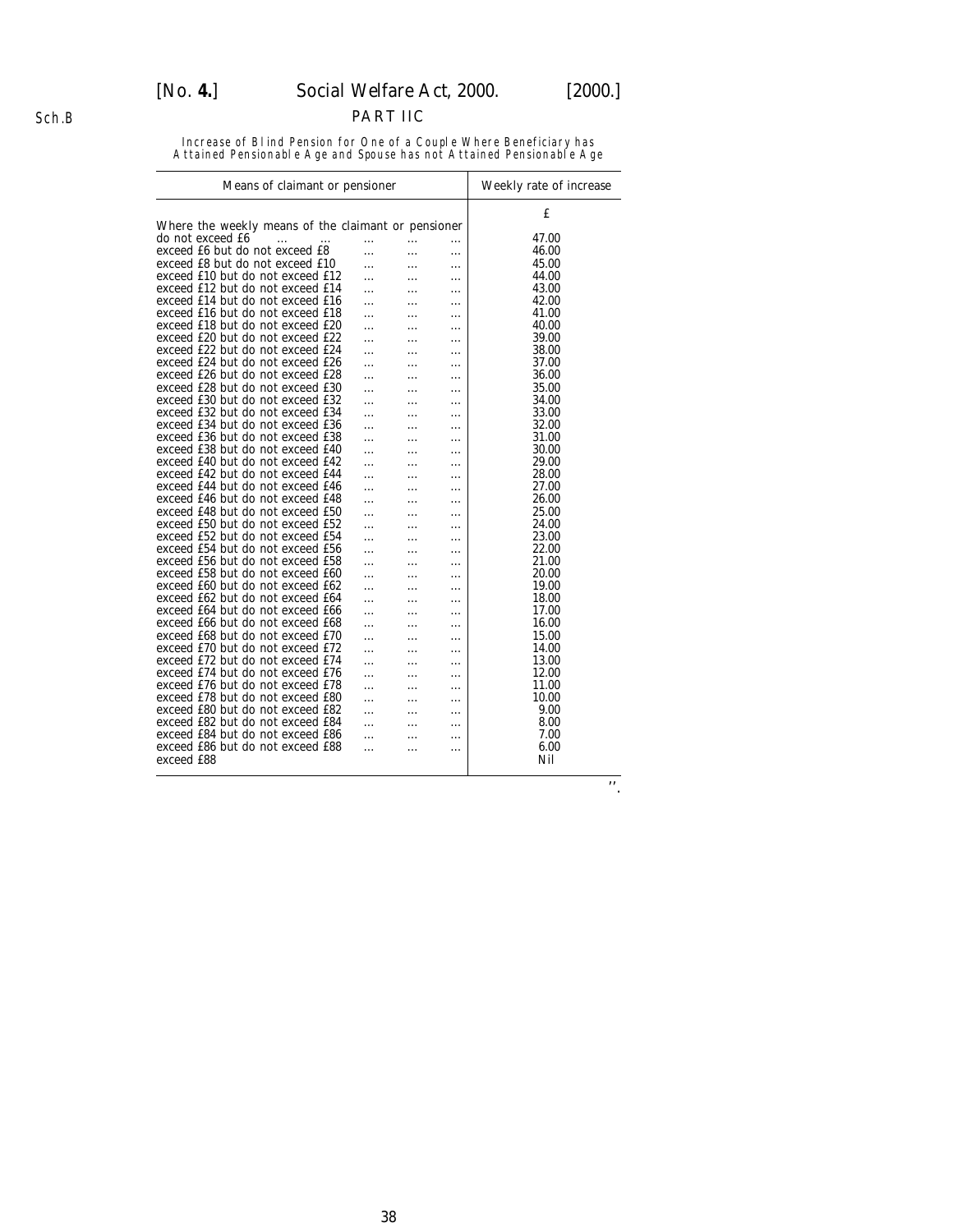# <span id="page-38-0"></span>[2000.] *Social Welfare Act,* 2000. [*No.* **4.**]

# SCHEDULE C

*Section 11.*

| Provision of Principal Act Amended<br>(1)                                | Nature of Amendment<br>(2)                                                                                                                            |
|--------------------------------------------------------------------------|-------------------------------------------------------------------------------------------------------------------------------------------------------|
| Section $2(3)(b)(ii)$ (as amended by<br>section 17 of the Act of 1999).  | The insertion after "62(1)," of "82D(1),".                                                                                                            |
| Section $4(4)(a)$ (as amended by<br>section $10(3)$ of the Act of 1998). | The insertion after "82(2)," of "82A(3),".                                                                                                            |
| Section 4(5) (as amended by section<br>14(2) of the Act of 1998).        | The insertion after "82(1)(d)," of "82C(2),".                                                                                                         |
| Section $205(2)(c)$ (as amended by<br>section 19 of the Act of 1999).    | The insertion after "and 62)," of "carer's<br>benefit.".                                                                                              |
| Section 210 (as amended by section<br>17 of the Act of 1999).            | The insertion in subsection (1) in the<br>definition of "benefit" after paragraph $(c)$<br>of the following paragraph:<br>" $(cc)$ carer's benefit,". |
| Section $210(2)$ (as amended by<br>section 17 of the Act of 1999).       | The substitution in paragraphs $(d)$ , $(dd)$ and<br>(e) for "pensioner" of "person" in each<br>place where it occurs.                                |
| Section $210(2)$ .                                                       | The substitution in paragraphs $(d)$ , $(dd)$ and<br>(e) for "carer's" of "carer's benefit or<br>carer's" in each place where it occurs.              |
| Part II of the Third Schedule to the<br>Principal Act.                   | Paragraph $(7)$ (inserted by section $12(b)$ of<br>the Act of 1999) is renumbered as<br>paragraph (8).                                                |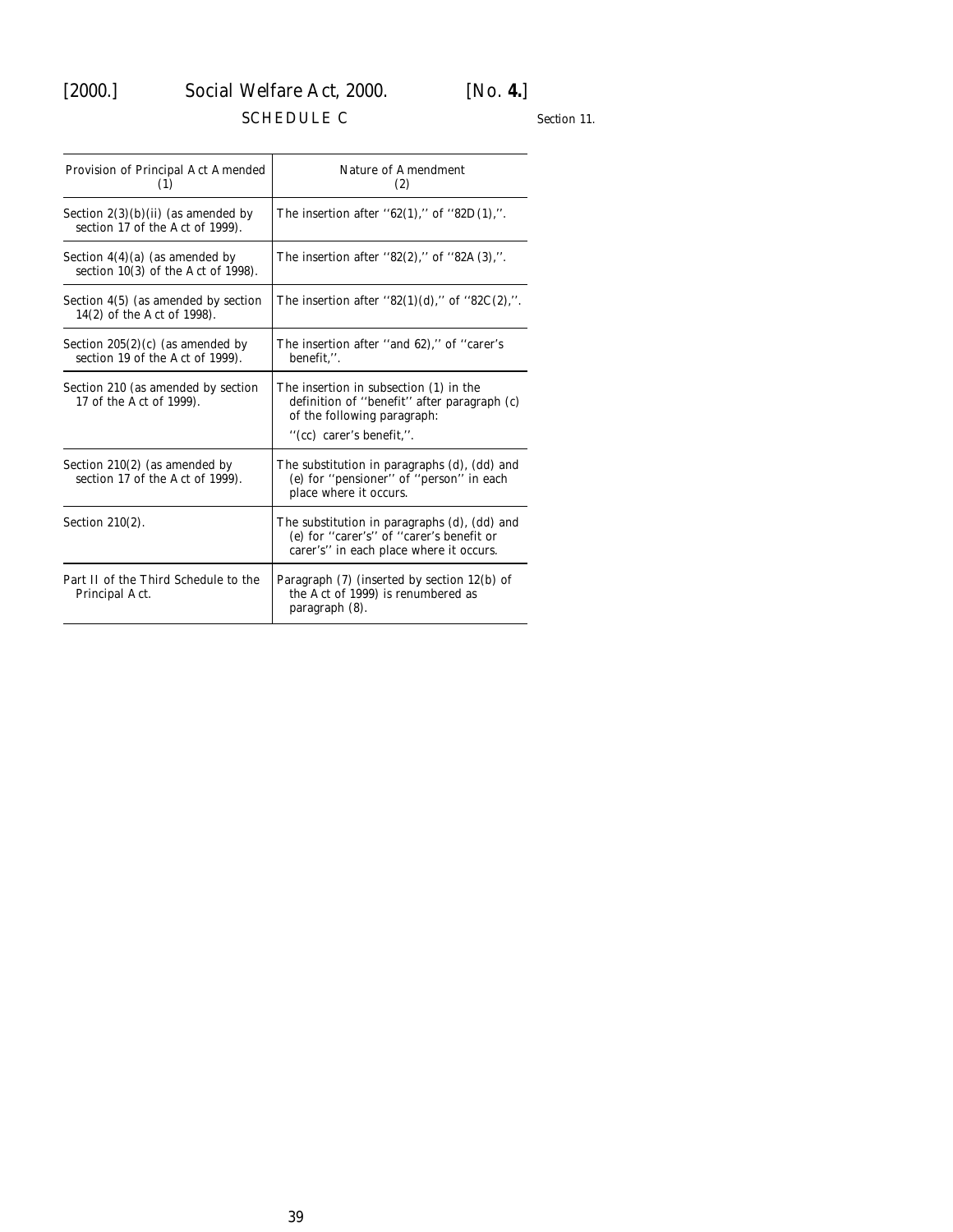# [*No.* **4.**] *Social Welfare Act,* 2000. [2000.]

# SCHEDULE D

| Provision of Principal Act Amended<br>(1)                                             | Nature of Amendment<br>(2)                                                                                                                                                                        |
|---------------------------------------------------------------------------------------|---------------------------------------------------------------------------------------------------------------------------------------------------------------------------------------------------|
| Section $2(3)(b)(ii)$ (as amended by<br>section 11 of this Act).                      | The insertion after "106," of "116A,".                                                                                                                                                            |
| Section 30(1) (as amended by <i>section</i><br>11 of this Act).                       | The substitution for $\lq(m)$ bereavement<br>grant." of<br>$\cdot$ ( <i>m</i> ) bereavement grant,<br>$(n)$ widowed parent grant, (paid by<br>virtue of receipt of a benefit under<br>Part II).". |
| Section 118(1) (as amended by<br>section 17 of the Act of 1999).                      | The insertion after paragraph $(e)$ of the<br>following paragraph:<br>"(f) widowed parent grant (paid by<br>virtue of receipt of one-parent<br>family payment under Part III),".                  |
| Section $205(2)(c)$ (as amended by<br>section 11 of this Act).                        | The insertion after "bereavement grant," of<br>"widowed parent grant,".                                                                                                                           |
| Section $209(1)(a)$ and $(2)(a)$ (as<br>amended by section 19 of the Act<br>of 1999). | The substitution for "or bereavement grant,"<br>of ", bereavement grant or widowed<br>parent grant,".                                                                                             |
| Section 209(1)( <i>b</i> ) and (2)( <i>b</i> ).                                       | The substitution for "allowance," of<br>"allowance or widowed parent grant,".                                                                                                                     |
| Section $211(5)$ (as amended by<br>section 19 of the Act of 1999).                    | The substitution for "and retirement<br>pension" of ", retirement pension and<br>widowed parent grant,".                                                                                          |

<span id="page-39-0"></span>*Section 14.*